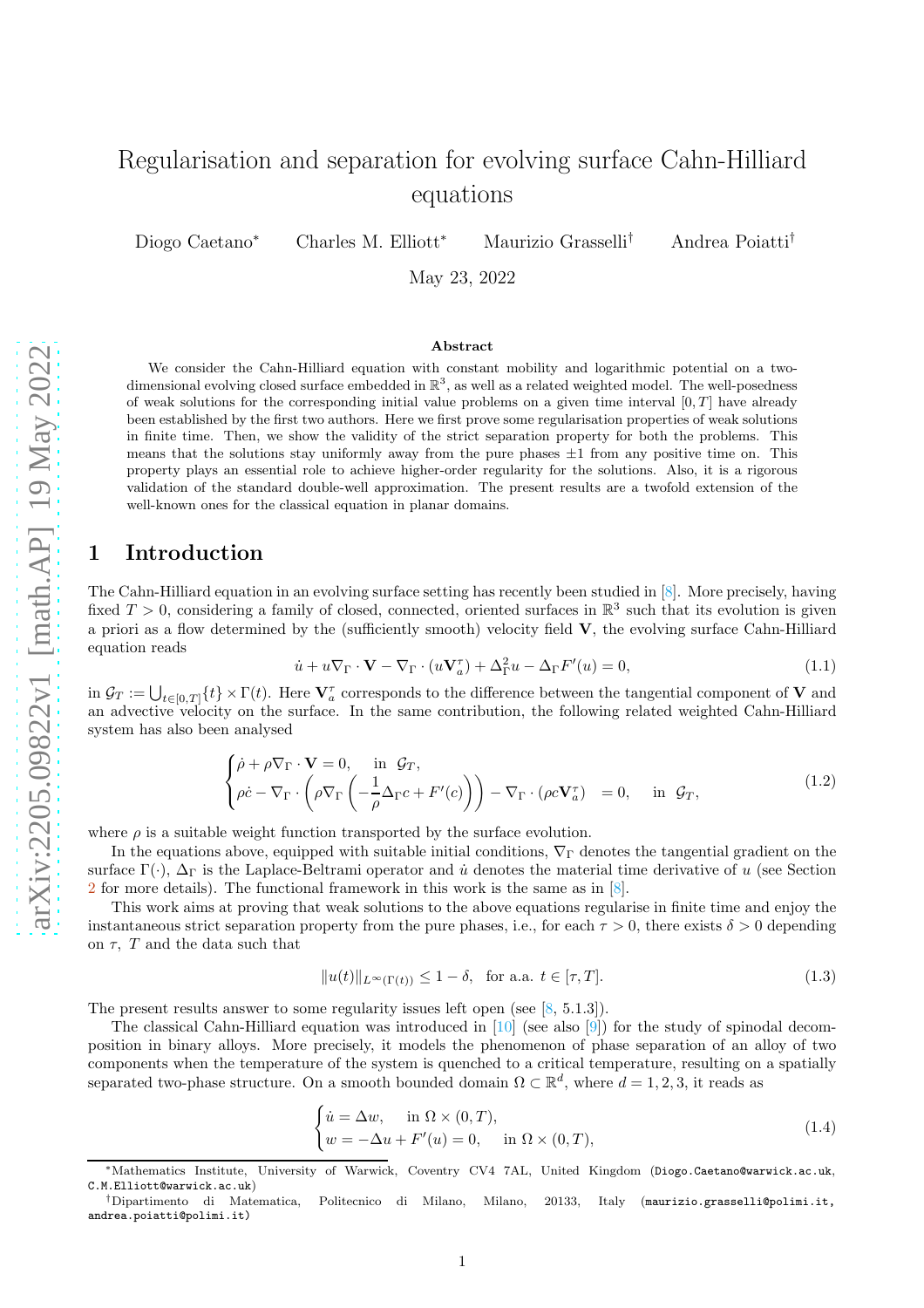where  $w$  is the so called chemical potential and is complemented with the (no-flux) boundary and initial conditions

$$
\partial_n u = \partial_n w = 0
$$
 on  $\partial \Omega \times (0, T)$  and  $u(0) = u_0$  in  $\Omega$ .

Note that we have assumed constant mobility and set it equal to 1. It has since then inspired numerous works in other areas of science; to name a few, versions of the Cahn-Hilliard equation have been used to study population dynamics [\[11\]](#page-33-0), tumor growth models [\[27\]](#page-33-1) and they have been exploited in image processing analysis [\[6,](#page-32-3) [7\]](#page-32-4) (see also the recent book [\[28](#page-33-2)] for other examples). It is also worth recalling that phase separation has recently become a paradigm in Cell Biology (see, for instance, [\[13\]](#page-33-3)).

In the equation above,  $u$  is to be thought of as the difference between the concentrations of the two components in the alloys. The nonlinearity  $F$ , also referred to as the homogeneous free energy (potential) of the system, is defined as

<span id="page-1-0"></span>
$$
F(r) = \frac{\theta}{2} \left( (1+r) \ln(1+r) + (1-r) \ln(1-r) \right) - \frac{\theta_0}{2} r^2, \quad r \in [-1, 1],
$$
\n(1.5)

where  $\theta$ ,  $\theta_0$  are absolute temperatures and satisfy  $0 < \theta < \theta_0$ . This ensures that F has a double-well shape. From the modelling point of view, the logarithmic terms are related to the entropy of the system, while the quadratic term accounts for demixing effects. It is the competition between the two terms that gives rise to the spatially distributed phase separation. The potential defined in this way is called singular, whereas many authors considered a proper approximation, which avoids the fact that  $F'$  is unbounded at the pure phases  $\pm 1$ . The most common choice is a polynomial of fourth degree, typically of the form  $F(r) = \frac{1}{4}(r^2 - u_\theta^2)^2$ , where  $u_{\theta} > 0$  and  $-u_{\theta} < 0$  are the minima of [\(1.5\)](#page-1-0); this guarantees that F has a symmetric double-well shape also with minima at  $\pm u_\theta$ . This is usually referred as a regular potential. This case was also taken into account in [\[8](#page-32-0)]. However, the polynomial approximation does not ensure the existence of physical solutions, that is, solutions whose values are in [−1, 1], due to the lack of comparison principles for the Cahn-Hilliard equation. We refer to the original proof of well-posedness with  $(1.5)$  in [\[18\]](#page-33-4), as well as the survey articles [\[17](#page-33-5), [30\]](#page-33-6) and the recent book  $[28]$  for an overview of the mathematical results for  $(1.4)$ .

As far as the evolving surface version is concerned, both systems  $(1.1)$  and  $(1.2)$  are treated in  $[8]$ , where the authors establish existence, uniqueness and stability of solutions for the different cases where  $F$  is a smooth, logarithmic or double obstacle potential, respectively. Some regularity results are also proved. We refer also to  $[19, 31, 34]$  $[19, 31, 34]$  $[19, 31, 34]$  $[19, 31, 34]$  for different derivations of the equation and some numerical results, and to  $[35]$  for a rigorous modelling source for the weighted system [\(1.2\)](#page-0-2). Interest in this equation is part of the more general problem of considering partial differential equations on domains or surfaces that evolve in time which is presently being vastly studied, since these have been seen to provide more realistic models for physical and biological phenomena. Some examples are [\[5,](#page-32-5) [16,](#page-33-9) [21,](#page-33-10) [22](#page-33-11), [25](#page-33-12), [33](#page-33-13)]. Not only are these relevant for applications, but they also raise interesting modelling, numerical and computational questions, as well as challenging problems from the point of view of mathematical analysis. We refer in particular to [\[20](#page-33-14)] for a detailed exposition of the numerical analysis of such problems and to [\[2–](#page-32-6)[4\]](#page-32-7) for an abstract functional framework well-suited for the treatment of such problems.

The importance of establishing the strict separation property is twofold.

• First it is essential when one considers higher-order regularity of weak solutions, due to the behaviour of F and its derivatives close to  $\pm 1$ . Indeed, note that

$$
F'(r) = \frac{\theta}{2} \ln \frac{1+r}{1-r} - \theta_0 r \quad \text{and} \quad F''(r) = \frac{\theta}{2} \left( \frac{1}{1+r} + \frac{1}{1-r} \right) - \theta_0
$$

are both singular when  $r \to \pm 1$ , and even though the structure of  $F'$  can be exploited in order to obtain some estimates, it is more challenging to do so for  $F''$ . As noted in, e.g., [\[26](#page-33-15)], we have

<span id="page-1-1"></span>
$$
F''(r) \le Ce^{C|F'(r)|},\tag{1.6}
$$

which precludes us from controlling  $F''$  in  $L^p$ -spaces in terms of the  $L^p$ -norms of  $F'$ . It is then important to study conditions that ensure integrability of  $F''$ . It is clear that establishing strict separation from the pure phases as in [\(1.3\)](#page-0-3) is crucial to achieve this. Furthermore, the strict separation property is a fundamental ingredient in the study of longtime behavior of solutions (see [\[26,](#page-33-15) [29\]](#page-33-16)).

• Secondly, if the strict separation property holds then, being the solution away from  $\pm 1$ , the logarithmic potential  $F$  is smooth and can be dominated by a polynomial. Therefore, this result can be viewed as a rigorous justification of the usual aforementioned polynomial double-well approximation.

Separation from the pure phases for dimensions  $d \geq 3$  is unknown even in the fixed domain setting, in the case of constant mobility. This apparently technical restriction is related to the growth condition  $(1.6)$  (see [\[24\]](#page-33-17)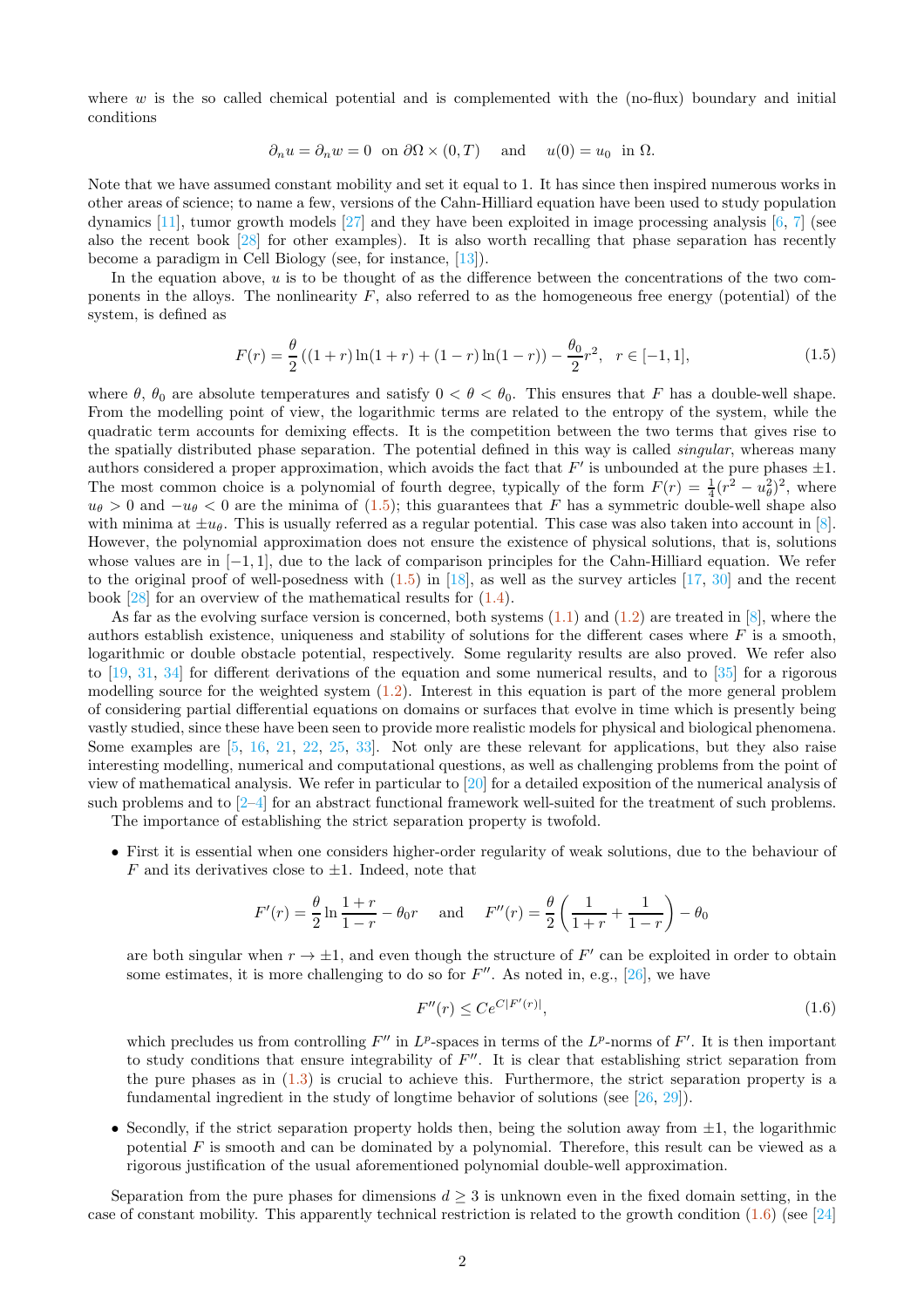for a detailed analysis). As a consequence, our results are restricted to two-dimensional surfaces. The strict separation for  $d = 2$  was first established for  $(1.1)$  in [\[29](#page-33-16)]. Then, a more general argument was introduced in [\[26\]](#page-33-15). For an up-to-date picture of the state-of-the-art, the reader is referred to [\[24\]](#page-33-17), where new proofs and further generalizations are given.

Here, not only we extend the result for two-dimensional planar domains for equation [\(1.1\)](#page-0-1), but we also prove the first separation result for the weighted model [\(1.2\)](#page-0-2).

This article on one hand complements [\[8\]](#page-32-0) by proving instantaneous regularisation of the weak solutions and on the other hand extends the validity of the strict separation property for the local Cahn-Hilliard equation with constant mobility to the setting of evolving surfaces in  $\mathbb{R}^3$  in two cases. It is also worth observing that our approach to the estimates for solutions to the approximate problems allows us to forgo some of the assumptions made in  $[8]$  (see, e.g.,  $[8]$ , Assumption  $A_P$ ), generalising the results therein. For the sake of completeness, here we also include the proof of continuous dependence on the initial data, entailing uniqueness for the general system  $(1.2)$ , which was omitted in  $[8]$ .

The paper is structured as follows. In Section [2](#page-2-0) we briefly recall the setting from [\[8\]](#page-32-0) on the evolution of the surfaces and state some additional regularity assumptions. Section [3](#page-3-0) is devoted to the analysis of the first system  $(1.1)$  and we establish higher-order regularity for the solution u and prove that it satisfies the strict separation property. Finally, in Section [4](#page-15-0) we introduce a better suited Galerkin approximation for the alternative weighted model  $(1.2)$  and prove analogous regularity results as well as the strict separation property. We also include three appendices for the sake of completeness: in [A](#page-27-0)ppendix  $\Lambda$  we present the proofs of some propositions which are only stated in the main body of the paper. Appendix [B](#page-28-0) collects some preliminary results essential to obtain the control of higher-order derivatives of the logarithmic potential (in particular, we report a Moser-Trudinger type inequality valid on compact Riemannian manifolds and a generalized Young's inequality), whereas in Appendix [C](#page-30-0) we show the validity of a well-known embedding result for Bochner spaces also in the evolving space setting.

# <span id="page-2-0"></span>2 Surface motion: assumptions

We refer to the setting and the notation of [\[14\]](#page-33-18). To be more precise, we consider  $T > 0$  and a  $C^2$ -evolving surface  $\{\Gamma(t)\}_{t\in[0,T]}$  in  $\mathbb{R}^3$ , i.e. a closed, connected, orientable  $C^2$ -surface  $\Gamma_0$  in  $\mathbb{R}^3$  together with a smooth flow map

$$
\Phi\colon [0,T]\times\Gamma_0\to\mathbb{R}^3
$$

such that

(i) denoting  $\Gamma(t) := \Phi_t^0(\Gamma_0)$ , the map

$$
\Phi_t^0 := \Phi(t, \cdot) \colon \Gamma_0 \to \Gamma(t)
$$

is a  $C^2$ -diffeomorphism, with inverse map

$$
\Phi_0^t \colon \Gamma(t) \to \Gamma_0;
$$

(ii)  $\Phi_0^0 = id_{\Gamma_0}$ .

It follows from the definition above that, for each  $t \in [0, T]$ ,  $\Gamma(t)$  is also a closed, connected, orientable  $C^2$ surface. In addition to the assumptions on the surface motion, we also suppose that there exists a velocity field  $\mathbf{V}: [0, T] \times \mathbb{R}^3 \to \mathbb{R}^3$  such that:

• for any  $t \in [0, T]$  and every  $x \in \Gamma_0$ ,

$$
\frac{d}{dt}\Phi_t^0(x) = \mathbf{V}\left(t, \Phi_t^0(x)\right), \quad \text{in } [0, T]
$$
\n
$$
\Phi_0^0(x) = x;
$$
\n(2.1)

• regularity of **V** 

<span id="page-2-1"></span>
$$
\mathbf{V} \in C^1([0, T]; C^2(\mathbb{R}^3, \mathbb{R}^3)); \tag{2.2}
$$

• regularity of the advective tangential velocity  $V_a$ 

<span id="page-2-2"></span>
$$
\mathbf{V}_a \in C^1([0, T]; C^1(\mathbb{R}^3, \mathbb{R}^3)).
$$
\n(2.3)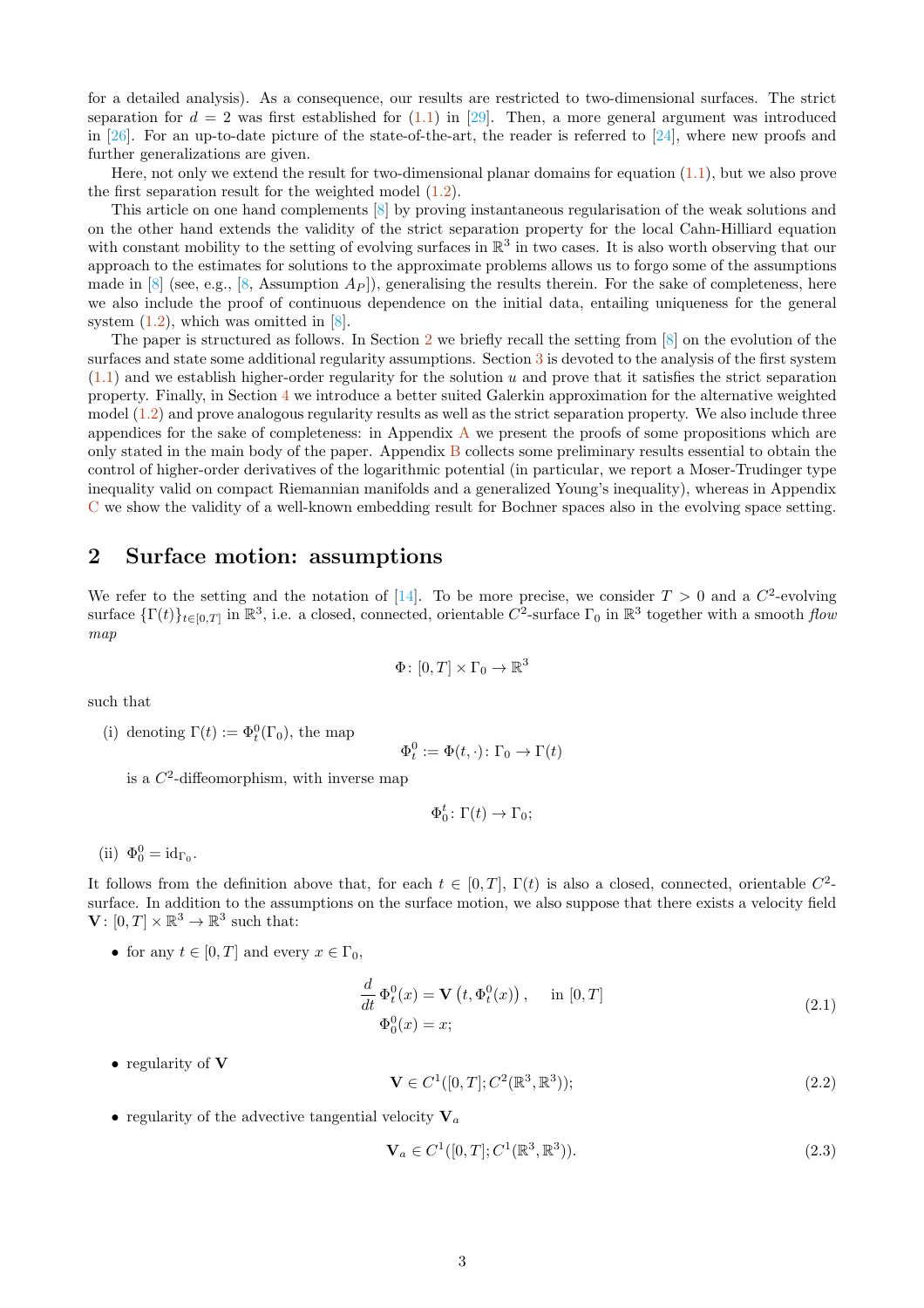Notice that the above assumptions require more regularity in time for  $\Phi$  than  $[8, \mathbf{A}_{\Phi}]$ . Denoting by  $V_{\tau}$  and  $V_{\nu}$  the tangential and normal components of V, respectively, this implies in particular, for  $t \in [0, T]$ ,

$$
\begin{aligned} \|\mathbf{V}_{\tau}(t)\|_{C^2(\Gamma(t))}, \|\mathbf{V}_{\nu}(t)\|_{C^2(\Gamma(t))} \leq \|\mathbf{V}(t)\|_{C^2(\Gamma(t))} \leq C_{\mathbf{V}},\\ \|\mathbf{V}_a(t)\|_{C^0(\Gamma(t))} \leq C_{\mathbf{V}},\\ \|\partial^{\bullet}\mathbf{V}_{a}^{\tau}(t)\|_{C^0(\Gamma(t))} \leq C_{\mathbf{V}}, \end{aligned}
$$

for  $t \in [0,T]$  and for some  $C_{\mathbf{V}} > 0$  independent of time, where (see [\[8](#page-32-0)])  $\mathbf{V}_a^{\tau} := \mathbf{V}_{\tau} - \mathbf{V}_a$ . In this setting we can define the normal material time derivative of a scalar quantity u on  $\Gamma(t)$  by

$$
\partial^{\circ} u := \tilde{u}_t + \nabla \tilde{u} \cdot \mathbf{V}_{\nu},
$$

where  $\tilde{u}$  denotes any extension of u to a (space-time) neighbourhood of  $\Gamma(t)$ , and its full material time derivative, or strong time derivative, as

<span id="page-3-1"></span>
$$
\partial^{\bullet} u := \partial^{\circ} u + \nabla_{\Gamma} u \cdot \mathbf{V}_{\tau} = \tilde{u}_t + \nabla \tilde{u} \cdot \mathbf{V}, \tag{2.4}
$$

These definitions take into account not only the evolution of the quantity u but also the movement of points in the surface. The definition in  $(2.4)$  can be abstracted to a weaker sense as follows. Let  $u \in L^2_{H^1}$ . A functional  $v \in L^2_{H^{-1}}$  is said to be the weak time derivative of u, and we write  $v = \partial^{\bullet} u$ , if, for any  $\eta \in \mathcal{D}_{H^1}(0,T)$ , we have

$$
\int_0^T \langle v(t), \eta(t) \rangle_{H^{-1} \times H^1} = -\int_0^T (u(t), \partial^{\bullet} \eta(t))_{L^2} - \int_0^T \int_{\Gamma(t)} u(t) \eta(t) \nabla_{\Gamma(t)} \cdot \mathbf{V}(t). \tag{2.5}
$$

Observe that  $\partial^{\bullet}\eta$  is the strong material derivative of  $\eta$ . We will use  $\partial^{\bullet}u$  for both the strong and weak material derivatives.

Thanks to [\[15](#page-33-19), Lemma 2.6], we observe that, for a sufficiently regular vector field  $f$ , there holds

$$
\partial^{\bullet}(\nabla_{\Gamma} \cdot \mathbf{f}) = \partial^{\bullet} \underline{D}_{l}^{\Gamma(t)} \mathbf{f}_{l} = \underline{D}_{l}^{\Gamma(t)} \partial^{\bullet} \mathbf{f}_{l} - A_{lr}(\mathbf{V}) \underline{D}_{r}^{\Gamma(t)} \mathbf{f}_{l}, \quad l, r = 1, 2, 3.
$$

Here  $\underline{D}_i^{\Gamma(t)}$ ,  $i = 1, 2, 3$ , is the  $i^{th}$  component of the tangential gradient and

$$
A_{lr}(\mathbf{V}) = \underline{D}_l^{\Gamma(t)} \mathbf{V}_r - \nu_s \nu_l \underline{D}_r^{\Gamma(t)} \mathbf{V}_s, \quad s = 1, 2, 3,
$$

with  $\nu$  standing for the normal vector field to the surface. Therefore, by [\(2.2\)](#page-2-1) we can set  $\mathbf{f} = \mathbf{V}$  in the previous equality and deduce that, due to the regularity of  $\Gamma(t)$ , we also have

<span id="page-3-2"></span>
$$
\|\partial^{\bullet}\nabla_{\Gamma} \cdot \mathbf{V}(t)\|_{C^{0}(\Gamma(t))} \leq C_{\mathbf{V}} \quad \forall \, t \in [0, T]. \tag{2.6}
$$

Moreover, denoting by  $J_t^0$  and  $J_0^t$ , the change of area element from  $\Gamma_0$  to  $\Gamma(t)$  and the one from  $\Gamma(t)$  to  $\Gamma_0$ , respectively, we have, for any  $\eta : \Gamma(t) \to \mathbb{R}$ ,

$$
\int_{\Gamma(t)} \eta d\Gamma = \int_{\Gamma_0} \widetilde{\eta} J_t^0 d\Gamma_0,
$$

with  $\tilde{\eta}(p) = \eta(\Phi_t^0(p))$ , for any  $p \in \Gamma_0$ . Note that  $J_t^0(\cdot) = \det D_{\Gamma_0} \Phi_t^0(\cdot)$ . Then, due to the previous assumptions, we deduce

<span id="page-3-3"></span>
$$
\frac{1}{C_J} \le \|J_t^0\|_{C^0(\Gamma(t))} \le C_J, \text{ for any } t \in [0, T], \tag{2.7}
$$

where  $C_J$  can be chosen to be independent of t. This also implies that there exists a constant  $C_{\Gamma} > 0$ , independent of  $t$ , such that

$$
\frac{|\Gamma_0|}{C_\Gamma} \le |\Gamma(t)| \le C_\Gamma |\Gamma_0|,\tag{2.8}
$$

for any  $t \in [0, T]$ . Here  $|\Gamma_0|$  stands for the Lebesgue surface measure. For any integrable function v over a surface  $\Gamma$  of positive measure, we set

$$
(v)_{\Gamma} = \frac{\int_{\Gamma} v}{|\Gamma|}.
$$

<span id="page-3-0"></span>**General agreement.** The symbol  $C > 0$  will denote a generic constant, depending only on the structural parameters of the problem and T, but independent of time t and of the approximating indices  $\delta$ , M (unless otherwise specified).

# 3 The first model

In this section we consider system  $(1.1)$ , which is a model proposed in [\[8,](#page-32-0) Problem 4.1]. We start by briefly recalling its derivation.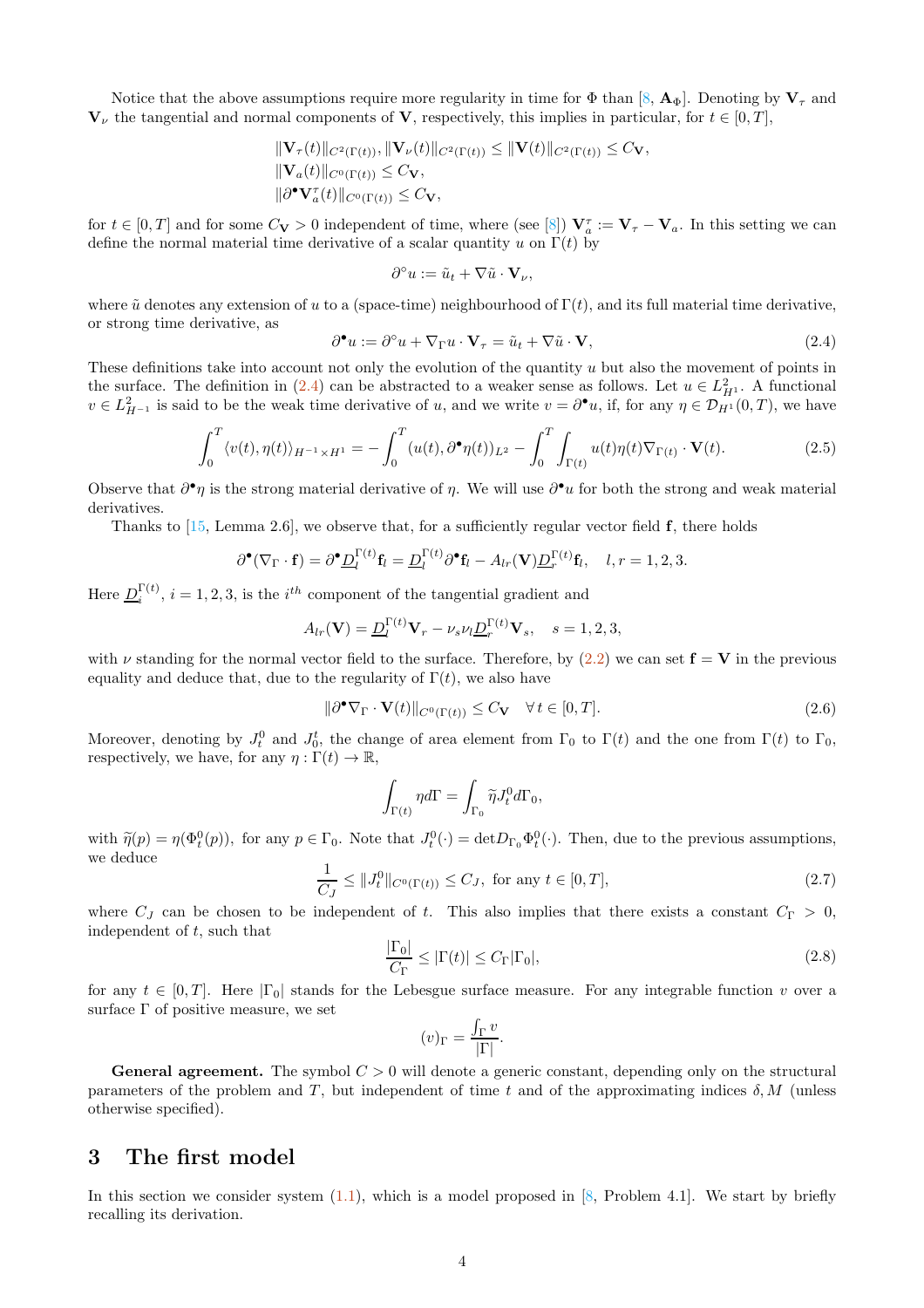## 3.1 Derivation

Fix  $t \in [0, T]$ , let u represent a scalar quantity on  $\Gamma(t)$  and let q be a surface flux for u. Standard calculations for a balance law on an evolving surface as in [\[8](#page-32-0)] lead to

<span id="page-4-0"></span>
$$
\partial^{\circ} u + u \nabla_{\Gamma} \cdot \mathbf{V}_{\nu} + \nabla_{\Gamma} \cdot q = 0 \quad \text{on } \Gamma(t). \tag{3.1}
$$

To obtain the Cahn-Hilliard system we now choose the surface flux  $q$  to be the sum of an advective term  $q_a = u\mathbf{V}_a$ , where  $\mathbf{V}_a$  is a tangential velocity, and a diffusive term of the form  $q_d = -\nabla_{\Gamma} w$ , where the chemical potential  $w$  is defined by

$$
w = -\Delta_{\Gamma} u + F'(u),\tag{3.2}
$$

with F as in [\(1.5\)](#page-1-0). Substituting  $q = q_a + q_d$  in [\(3.1\)](#page-4-0) leads to

$$
\partial^{\circ} u + u \nabla_{\Gamma} \cdot \mathbf{V}_{\nu} + \nabla_{\Gamma} \cdot (u \mathbf{V}_{a}) = \Delta_{\Gamma} \left( -\Delta_{\Gamma} u + F'(u) \right), \tag{3.3}
$$

which we rewrite adding the terms involving the tangential velocity  $V_\tau$  as

$$
\partial^{\bullet} u + u \nabla_{\Gamma} \cdot \mathbf{V} - \nabla_{\Gamma} \cdot (u(\mathbf{V}_{\tau} - \mathbf{V}_{a})) = \Delta_{\Gamma} \left( -\Delta_{\Gamma} u + F'(u) \right),\tag{3.4}
$$

or equivalently the system

$$
\partial^{\bullet} u + u \nabla_{\Gamma} \cdot \mathbf{V} - \nabla_{\Gamma} \cdot (u \mathbf{V}_{a}^{\tau}) = \Delta_{\Gamma} w,
$$
  
-\Delta\_{\Gamma} u + F'(u) = w, (3.5)

<span id="page-4-1"></span>on  $\Gamma(t)$ .

## 3.2 Weak formulation

In order to introduce the variational formulation of the Cahn-Hilliard systems we need to introduce the abstract framework of [\[2](#page-32-6), [3](#page-32-8)] for the definition of the time-dependent function spaces. We do it in a summarised way and refer the reader to [\[2,](#page-32-6) [3\]](#page-32-8) for a more rigorous and detailed explanation of how these are constructed and how they can be abstracted to a more generalised setting.

We use the flow map  $\Phi_t^0$  to define pullback and pushforward operators

$$
\phi_{-t}u = u \circ \Phi_t^0: \Gamma_0 \to \mathbb{R} \text{ for } u \colon \Gamma(t) \to \mathbb{R},
$$
  
\n
$$
\phi_t v = v \circ \Phi_0^t: \Gamma(t) \to \mathbb{R} \text{ for } v \colon \Gamma_0 \to \mathbb{R}
$$
\n(3.6)

and suppose, for  $t \in [0, T]$ ,  $X(t)$  to be a Banach space of functions over  $\Gamma(t)$ ; typically  $L^2(\Gamma(t))$  or some higherorder Sobolev space  $H^k(\Gamma(t))$ , but also other  $L^p(\Gamma(t))$  or even the dual space  $H^{-1}(\Gamma(t)) := (H^1(\Gamma(t))^*$ . We consider functions of the form

$$
u\colon [0,T]\to \bigcup_{t\in [0,T]} X(t)\times \{t\},\quad t\mapsto (\overline{u}(t),t)
$$

and identify  $u(t) \equiv \overline{u}(t)$ ; in practice, we want to see  $u(t)$  as an element of the space  $X(t)$ . The function spaces are defined as follows.

(i) For  $p \in [1, \infty]$ ,  $u \in L_X^p$  if  $t \mapsto \phi_{-(\cdot)}\overline{u}(\cdot) \in L^p(0,T;X_0)$  with the norm

$$
||u||_{L_X^p} := \begin{cases} \left(\int_0^T ||u(t)||_{X(t)}^p\right)^{1/p} & \text{if } p < \infty \\ \text{ess sup}_{t \in [0,T]} ||u(t)||_{X(t)} & \text{if } p = \infty \end{cases};
$$

if  $X(t) = H(t)$  are Hilbert spaces, then so is  $L<sup>2</sup><sub>H</sub>$  with the inner product

$$
(u,v)_{L^2_H} := \int_0^T (u(t),v(t))_{H(t)}.
$$

(ii) For  $k \in \mathbb{N} \cup \{0\}$ ,  $u \in C_X^k$  if  $t \mapsto \phi_{-t}u(t) \in C^k([0,T]; X_0)$  and we define its time derivatives as

$$
\partial^{\bullet,s}u(t)=\phi_t\frac{d^s}{dt^s}\phi_{-t}u(t),\quad s=1,\ldots,k.
$$

We will denote  $\partial^{\bullet,1} = \partial^{\bullet}$ ; it is easy to see that the latter produces the same definition as in  $(2.4)$ . These spaces are endowed with the norm

$$
||u||_{C_X^k} := \sup_{t \in [0,T]} ||u(t)||_{X(t)} + \sum_{s=1}^k \sup_{t \in [0,T]} ||\partial^{\bullet,s} u(t)||_{X(t)}.
$$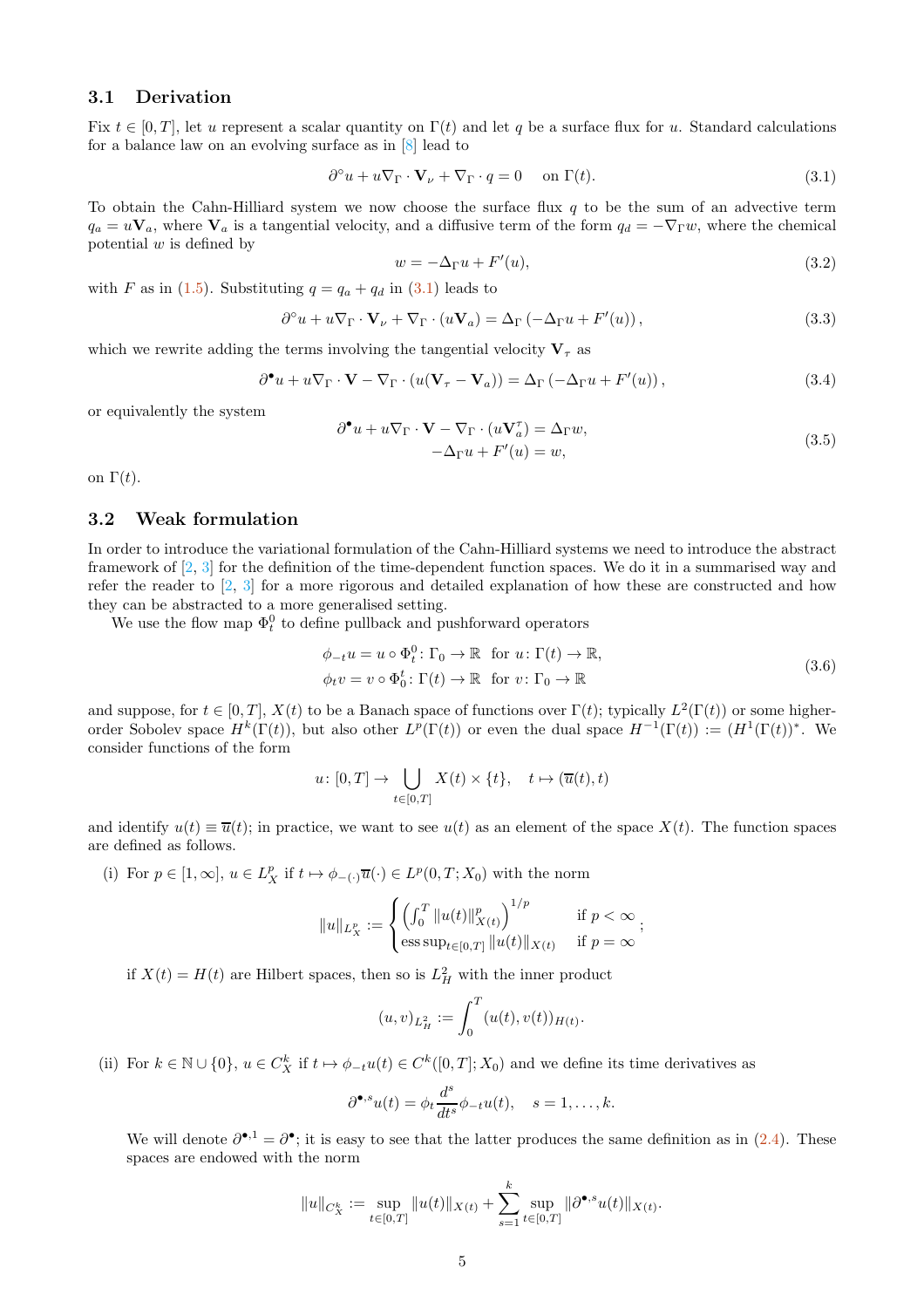- (iii) A test function  $u \in \mathcal{D}_X(0,T)$  if  $t \mapsto \phi_{-t}u(t) \in C_c^{\infty}((0,T); X_0)$ .
- (iv) We define the Banach space

$$
H^1_{H^{-1}}:=\big\{u\in L^2_{H^1}\colon \partial^\bullet u\in L^2_{H^{-1}}\big\}\quad\text{with}\quad \|u\|_{H^1_{H^{-1}}}:=\|u\|_{L^2_{H^1}}+\|\partial^\bullet u\|_{L^2_{H^{-1}}}.
$$

(v) Similarly,  $H_{L^2}^1$  denotes the space of those  $u \in L^2_{H^1}$  which have a more regular weak time derivative  $\partial^{\bullet} u \in L^2_{L^2}.$ 

**Remark 3.1.** We point out that in order to define the spaces  $L_X^p$  we are implicitly assuming that the family  $(\phi_t, X(t))_{t \in [0,T]}$  is compatible in the sense of [\[8,](#page-32-0) Assumption 3.1]. Moreover, in the cases where  $X(t)$  is a space of functions with some regularity, it is also assumed that the differentiation makes sense on  $\Gamma(t)$ . In our setting, these assumptions require appropriate reqularity of the flow map  $\Phi$  and the velocity field **V**. More precisely, if for some  $k \in \mathbb{N}$  we have

$$
\Phi^0_{(\cdot)}, \Phi^{(\cdot)}_0 \in C^1([0,T]; C^k(\mathbb{R}^3, \mathbb{R}^3)) \quad \text{and} \quad \mathbf{V} \in C^0([0,T]; C^k(\mathbb{R}^3, \mathbb{R}^3)),
$$

then:

- (i)  $\Gamma(t)$  is a  $C^k$ -surface, and it makes sense to define strong and weak derivatives up to order k for functions on  $\Gamma(t)$  (in our case we have  $k = 2$ );
- (ii) the pair  $(\phi_t, X(t))_t$  is compatible where  $X = L^p$ ,  $C^0$ ,  $H^{-1}$ ,  $W^{r,p}$ ,  $C^r$  for  $p \in [1,\infty]$  and  $1 \leq r \leq k$  (see e.g. [\[8](#page-32-0), Section 7] for examples).

Notice that the assumptions in Sec[.2](#page-2-0) are enough to guarantee that all the function spaces involved are well defined, as well as to ensure compatibility with the evolution.

Let us now explicitly recall some notation introduced in [\[8](#page-32-0), Section 3.2]. In particular, for  $t \in [0, T]$ , we define the following bilinear forms:

1. for  $\eta, \phi \in L^2(\Gamma(t))$ , the zero order terms

$$
m(t;\eta,\phi):=\int_{\Gamma(t)}\eta\phi,\quad g(t;\eta,\phi):=\int_{\Gamma(t)}\eta\phi\nabla_\Gamma\cdot\mathbf{V}(t);
$$

2. for  $\eta \in L^2(\Gamma(t)), \phi \in H^1(\Gamma(t)),$  the first order term

$$
a_N(t;\eta,\phi):=\int_{\Gamma(t)}\eta\mathbf{V}_a^\tau(t)\cdot\nabla_\Gamma\phi;
$$

3. for  $\eta, \phi \in H^1(\Gamma(t))$ , the second order terms

$$
a_S(t;\eta,\phi):=\int_{\Gamma(t)}\nabla_\Gamma \eta\cdot \nabla_\Gamma \phi,\quad b(t;\eta,\phi):=\int_{\Gamma(t)}B(\mathbf{V}(t))\nabla_\Gamma \eta\cdot \nabla_\Gamma \phi,
$$

with  $B(V) = (\nabla_{\Gamma} \cdot V) \mathbf{I} - 2D(V)$ , where  $D(V)$  stands for the symmetrized rate tensor;

4. for  $\eta \in H^{-1}(\Gamma(t)), \phi \in H^1(\Gamma(t)),$  the duality pairing

$$
m_{\star}(t;\eta,\phi):=\langle\eta,\phi\rangle_{H^{-1}(\Gamma(t)),H^{1}(\Gamma(t))}.
$$

For the sake of simplicity, from now on we will omit the explicit dependence on time and we will denote  $\|\cdot\|_{L^2(\Gamma(t))}$  only by  $\|\cdot\|$ . In conclusion, we recall [\[8,](#page-32-0) Prop.2.8], see also [\[14,](#page-33-18) Sec.8.2]) in

<span id="page-5-0"></span>Proposition 3.2. The following transport formulas hold:

(a) For  $\eta, \phi \in H^1_{H^{-1}}$ ,

$$
\frac{d}{dt}m(\eta,\phi) = m_*(\partial^{\bullet}\eta,\phi) + m_*(\partial^{\bullet}\phi,\eta) + g(\eta,\phi).
$$

(b) If additionally  $\nabla_{\Gamma} \partial^{\bullet} \eta$ ,  $\nabla_{\Gamma} \partial^{\bullet} \phi \in L^2_{L^2}$ , then

$$
\frac{d}{dt}a_S(\eta,\phi) = a_S(\partial^{\bullet}\eta,\phi) + a_S(\eta,\partial^{\bullet}\phi) + b(\eta,\phi).
$$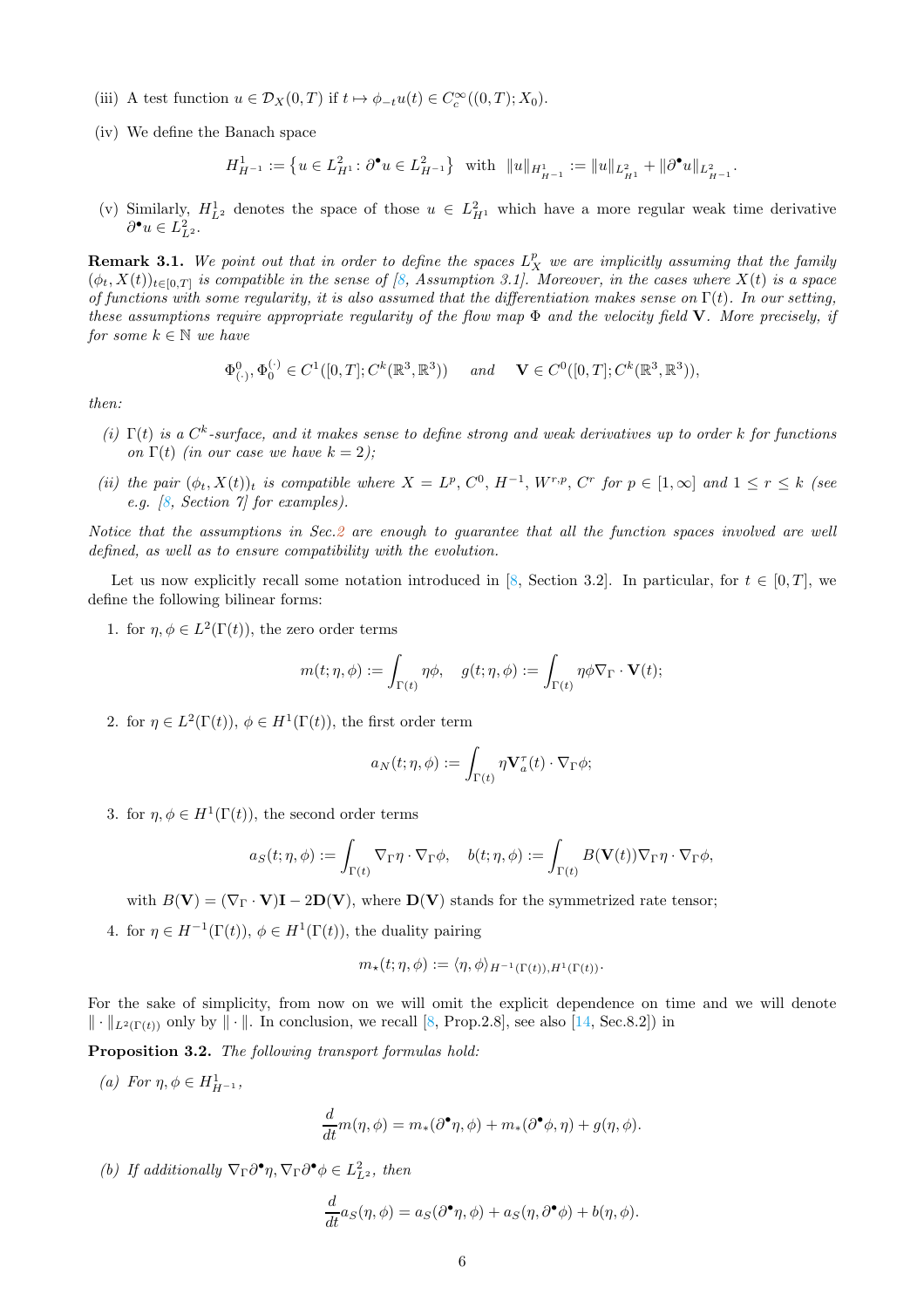(c) For  $\eta, \phi \in H^1_{L^2}$ , with  $\nabla_{\Gamma} \partial^{\bullet} \phi \in L^2_{L^2}$ , the following identity holds

$$
\frac{d}{dt}a_N(\eta,\phi) = a_N(\partial^{\bullet}\eta,\phi) + a_N(\eta,\partial^{\bullet}\phi) + \int_{\Gamma(t)} B_{adv}(\mathbf{V}_a^{\tau}(t), \mathbf{V}(t))\eta \cdot \nabla_{\Gamma}\phi,
$$

for almost any  $t \in [0, T]$ , where  $B_{adv}$  is a vector field given by

$$
B_{adv}(\mathbf{V}_a^{\tau}, \mathbf{V})_i := (\partial^{\bullet} \mathbf{V}_a^{\tau})_i + (\nabla_{\Gamma} \cdot \mathbf{V})(\mathbf{V}_a^{\tau})_i - \sum_{j=1}^3 (\mathbf{V}_a^{\tau})_j \underline{D}_j^{\Gamma(t)} \mathbf{V}_i, \qquad i = 1, 2, 3.
$$

In the above we use the same notation as in [\[20\]](#page-33-14). We postpone the proof of this result to Appendix [A.](#page-27-0)

Let us recall now the compatibility condition on  $\Gamma(t)$  in order to obtain a solution to the Cahn-Hilliard equation with logarithmic potential. Setting  $m_{\eta}(t) := \frac{1}{|\Gamma(t)|}$   $\int_{\Gamma_0} \eta \Big|$ , we require that the initial datum  $u_0$  satisfies  $m_{u_0}(t) < 1$  for every  $t \in [0, T]$ . This means that

$$
\frac{|\Gamma_0|}{|\Gamma(t)|} \left| \frac{\int_{\Gamma_0} u_0}{|\Gamma_0|} \right| < 1.
$$

Therefore, since for  $t = 0$  we suppose  $\int_{\Gamma_0} u_0$  $|\Gamma_0|$   $<$  1 as it is usually done, the above condition represents a physical constraint on the evolution of  $\Gamma(t)$ , namely,  $\Gamma(t)$  cannot shrink too much in time. Moreover, since the total mass is preserved then we have  $\int_{\Gamma(t)} u(t) \equiv \int_{\Gamma_0} u_0$  for any  $t \in [0, T]$ . Thus we can write

$$
|(u(t))_{\Gamma(t)}| = m_{u_0}(t)
$$

and the condition  $m_{u_0}(t) < 1$  for every  $t \in [0, T]$  is the dynamic counterpart of

$$
|(u(t))_{\Omega}| = \frac{|\int_{\Omega} u(t)dx|}{|\Omega|} = \frac{|\int_{\Omega} u_0dx|}{|\Omega|} = |(u_0)_{\Omega}| < 1
$$

which holds in the case of a static bounded domain  $\Omega$ .

For future use, let us then define the set  $\mathcal{I}_0$  of admissible initial conditions

 $\mathcal{I}_0 := \left\{ \eta \in H^1(\Gamma_0) : |\eta| \leq 1 \text{ a.e. on } \Gamma_0, m_{\eta(t)} < 1 \text{ for any } t \in [0, T] \right\}.$ 

We recall that the free energy is given by

$$
E^{CH}[u] = \int_{\Gamma(t)} \left( \frac{|\nabla u|^2}{2} + F(u) \right),\,
$$

with F logarithmic potential. Note that, if  $u_0 \in \mathcal{I}_0$ , then  $u_0$  has finite energy. Indeed  $||u_0||_{L^{\infty}(\Gamma_0)} \leq 1$  implies  $F(u_0) \in L^1(\Gamma_0)$ . We can now recall the result obtained in [\[8,](#page-32-0) Theorems 5.14, 5.15] for

<span id="page-6-0"></span>
$$
F(s) = \frac{\theta}{2}((1+r)\ln(1+r) + (1-r)\ln(1-r)) + \frac{1-r^2}{2}, \quad r \in (-1,1),
$$
\n(3.7)

where  $0 < \theta < 1$  (F is extended by continuity at  $r = \pm 1$ ). We set  $F_{ln}(r) := (1 + r) \ln(1 + r) + (1 - r) \ln(1 - r)$ for the sake of simplicity and denote  $\varphi(s) = F'_{ln}(s)$ . Note that this choice corresponds to the singular potential [\(1.5\)](#page-1-0) with  $\theta_0 = 1$ , up to a translation to get directly  $F_{ln} \ge 0$  in [-1, 1].

**Remark 3.3.** Concerning the logarithmic potential, there exists a constant  $C > 0$  such that

<span id="page-6-2"></span>
$$
\frac{\theta}{2}\varphi'(s) \le e^{C\left|\frac{\theta}{2}\varphi(s)\right|+C}, \qquad \forall s \in (-1,1). \tag{3.8}
$$

Assuming [\[8](#page-32-0),  $\mathbf{A}_{\Phi}$ ], we have

<span id="page-6-1"></span>**Theorem 3.4.** Let  $u_0 \in \mathcal{I}_0$  and  $F : [-1,1] \to \mathbb{R}$  be given by [\(3.7\)](#page-6-0). Then there exists a unique pair  $(u, w)$  with

$$
u \in L_{H^1}^{\infty} \cap H_{H^{-1}}^1 \quad \text{and} \quad w \in L_{H^1}^2,
$$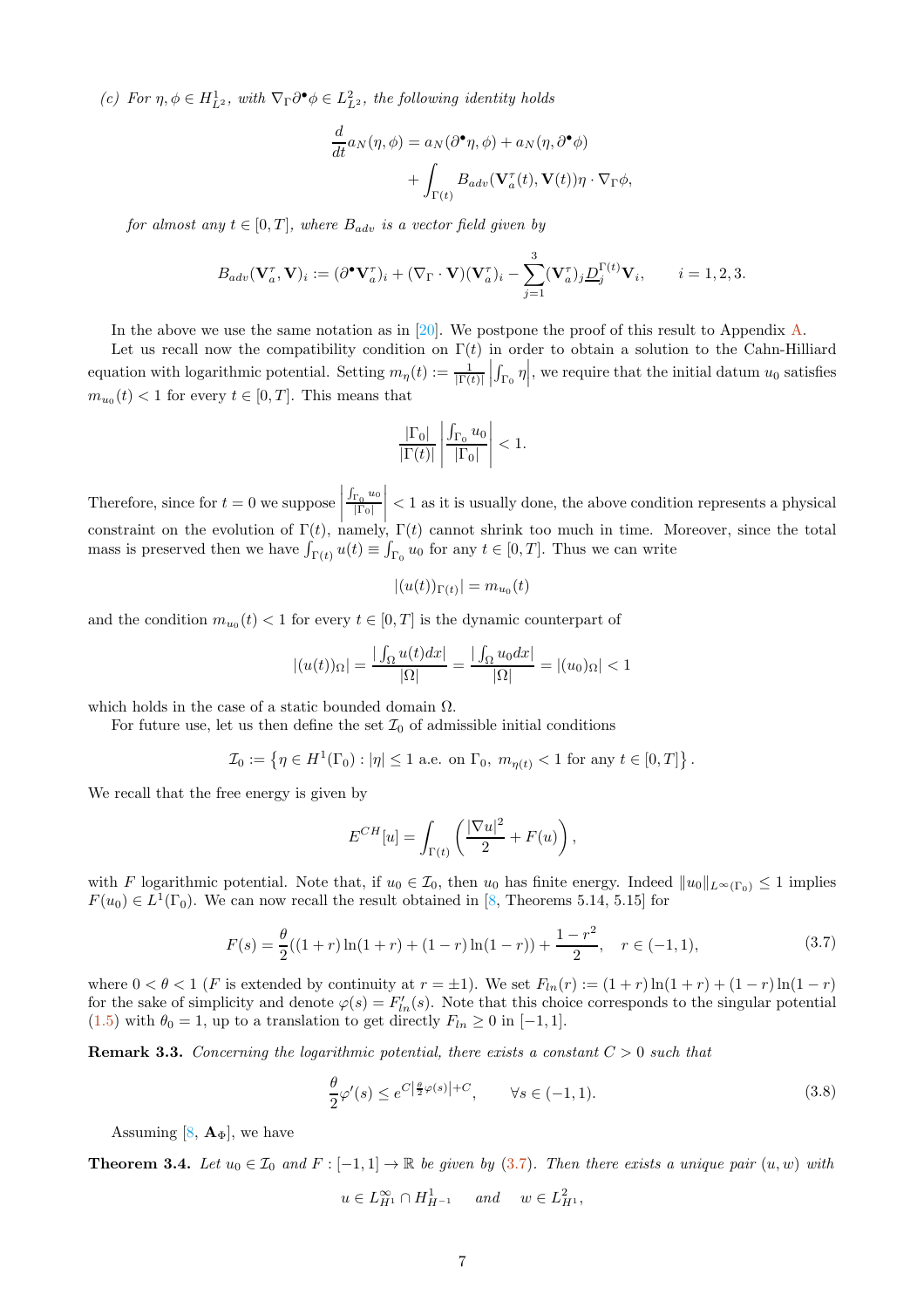such that, for almost any  $t \in (0,T]$ ,  $|u(t)| < 1$  almost everywhere on  $\Gamma(t)$  and u satisfies, for all  $\eta \in L^2_{H^1}$  and almost any  $t \in [0, T]$ ,

$$
m_{\star}(\partial^{\bullet} u, \eta) + g(u, \eta) + a_{N}(u, \eta) + a_{S}(w, \eta) = 0,
$$
\n(3.9)

$$
a_S(u, \eta) + \frac{\theta}{2}m(\varphi(u), \eta) - m(u, \eta) - m(w, \eta) = 0,
$$
\n(3.10)

where  $u(0) = u_0$  almost everywhere in  $\Gamma_0$ . The solution u also satisfies the additional regularity

<span id="page-7-2"></span>
$$
u \in C_{L^2}^0 \cap L_{L^p}^{\infty} \cap L_{H^2}^2,
$$

for all  $p \in [1, +\infty)$ . Furthermore, if  $u_0, v_0 \in \mathcal{I}_0$  are such that  $(u_0)_{\Gamma_0} = (v_0)_{\Gamma_0}$ , and  $u, v$  are the solutions of the system with  $u(0) = u_0$  and  $v(0) = v_0$ , then there exists a constant  $C > 0$  independent of t, such that, for almost any  $t \in [0, T]$ ,

$$
||u(t) - v(t)||_{H^{-1}(\Gamma(t))} \le e^{Ct} ||u_0 - v_0||_{H^{-1}(\Gamma(t))}.
$$

<span id="page-7-3"></span>Remark 3.5. We notice that the regularity stated in Theorem [3.4](#page-6-1) can be slightly improved. In particular, since  $u \in L^2_{H^2}$  solves the problem, for almost all  $t \in [0, T]$ ,

$$
-\Delta_{\Gamma}u(t) = w(t) - F'(u(t)) \in L^2(\Gamma(t)),
$$

we are allowed to multiply by  $-\Delta_{\Gamma} u \in L^2(\Gamma(t))$  for almost any  $t \in [0,T]$ . Recalling that  $\varphi' > 0$ , after an integration by parts, being  $\Gamma(t)$  closed and  $u \in L^{\infty}_{H^1}$ , we obtain

$$
\left\|\Delta_{\Gamma} u\right\|^2 \le \left\|\Delta_{\Gamma} u\right\|^2 + \frac{\theta}{2}m(\varphi'(u), |\nabla_{\Gamma} u|^2) \le \left\|\nabla_{\Gamma} w\right\| \left\|\nabla_{\Gamma} u\right\| + \left\|\nabla_{\Gamma} u\right\|^2 \le C(1 + \left\|\nabla_{\Gamma} w\right\|),
$$

and knowing that  $w \in L^2_{H^1}$ , we infer  $u \in L^4_{H^2}$ .

## 3.3 Regularisation and strict separation property

In this subsection we need the additional assumptions on the surface motion stated in Section [2.](#page-2-0) We first show that the approximating solution given by the Galerkin scheme is consequently more regular. This allows us to perform higher-order regularisation estimates and to establish the strict separation property.

#### 3.3.1 Galerkin approximation

Motivated by the approach in [\[8\]](#page-32-0), we start by considering the Galerkin approximation with the approximated potential  $F^{\delta} \in C^2(\mathbb{R})$  defined by

$$
F_{ln}^{\delta}(r) = \frac{\theta}{2} \begin{cases} (1-r)\ln(\delta) + (1+r)\ln(2-\delta) + \frac{(1-r)^2}{2\delta} + \frac{(1+r)^2}{2(2-\delta)} - 1, & r \ge 1 - \delta \\ (1+r)\ln(1+r) + (1-r)\ln(1-r), & |r| \le 1 - \delta \\ (1+r)\ln(\delta) + (1-r)\ln(2-\delta) + \frac{(1+r)^2}{2\delta} + \frac{(1-r)^2}{2(2-\delta)} - 1, & r \le -1 + \delta \end{cases}
$$

and denote  $\varphi^{\delta} = (F_{ln}^{\delta})'$ . Let us recall [\[8](#page-32-0), Sec.4.1] and consider a basis  $\{\chi_j^0 : j \in \mathbb{N}\}\$  orthonormal in  $L^2(\Gamma_0)$ and orthogonal in  $H^1(\Gamma_0)$  consisting of smooth functions such that  $\chi_1^0$  is constant (for example consider the eigenfunctions of the Laplace-Beltrami operator). We then transport this basis using the flow map. This gives  $\{\chi_j^t := \phi_t(\chi_j^0) : j \in \mathbb{N}\} \subset H^1(\Gamma(t))$  and we define the finite-dimensional spaces  $V_M(t) := \{\chi_j^t : j = 1, ..., M\}.$ The goal in this section is to find an approximating solution pair  $(u^M, w^M)$  in these spaces; more precisely, for each  $M \in \mathbb{N}$ , we aim to find functions  $u^M, w^M \in L^2_{V_M}$  with  $\partial^{\bullet} u^M \in L^2_{V_M}$  such that, for any  $\eta \in L^2_{V_M}$  and all  $t \in [0, T],$ 

<span id="page-7-1"></span><span id="page-7-0"></span>
$$
m(\partial^{\bullet}u^{M}, \eta) + g(h_{\delta}(u^{M}), \eta) + a_{N}(u^{M}, \eta) + a_{S}(w^{M}, \eta) = 0, \qquad (3.11)
$$

$$
a_S(u^M, \eta) + m((F^{\delta})'(u^M), \eta) - m(w^M, \eta) = 0,
$$
\n(3.12)

and  $u^M(0) = P_M^0 u_0$  almost everywhere in  $\Gamma_0$  ( $P_M^0$  is the  $L^2$  orthogonal projector operator at  $t = 0$  (see [\[8,](#page-32-0) Sec.4.1]), where  $h_{\delta} \in C^{1,1}(\mathbb{R})$  is defined as follows

$$
h_{\delta}(s):=\begin{cases} 1+\frac{\delta}{2}, & s\geq 1+\delta,\\ -\frac{1}{2\delta}s^2+(1+\frac{1}{\delta})s-\frac{1}{2\delta}, & s\in(1,1+\delta),\\ s, & s\in[-1,1],\\ \frac{1}{2\delta}s^2+(1+\frac{1}{\delta})s+\frac{1}{2\delta}, & s\in(-1-\delta,-1),\\ -1-\frac{\delta}{2}, & s\leq-1-\delta. \end{cases}
$$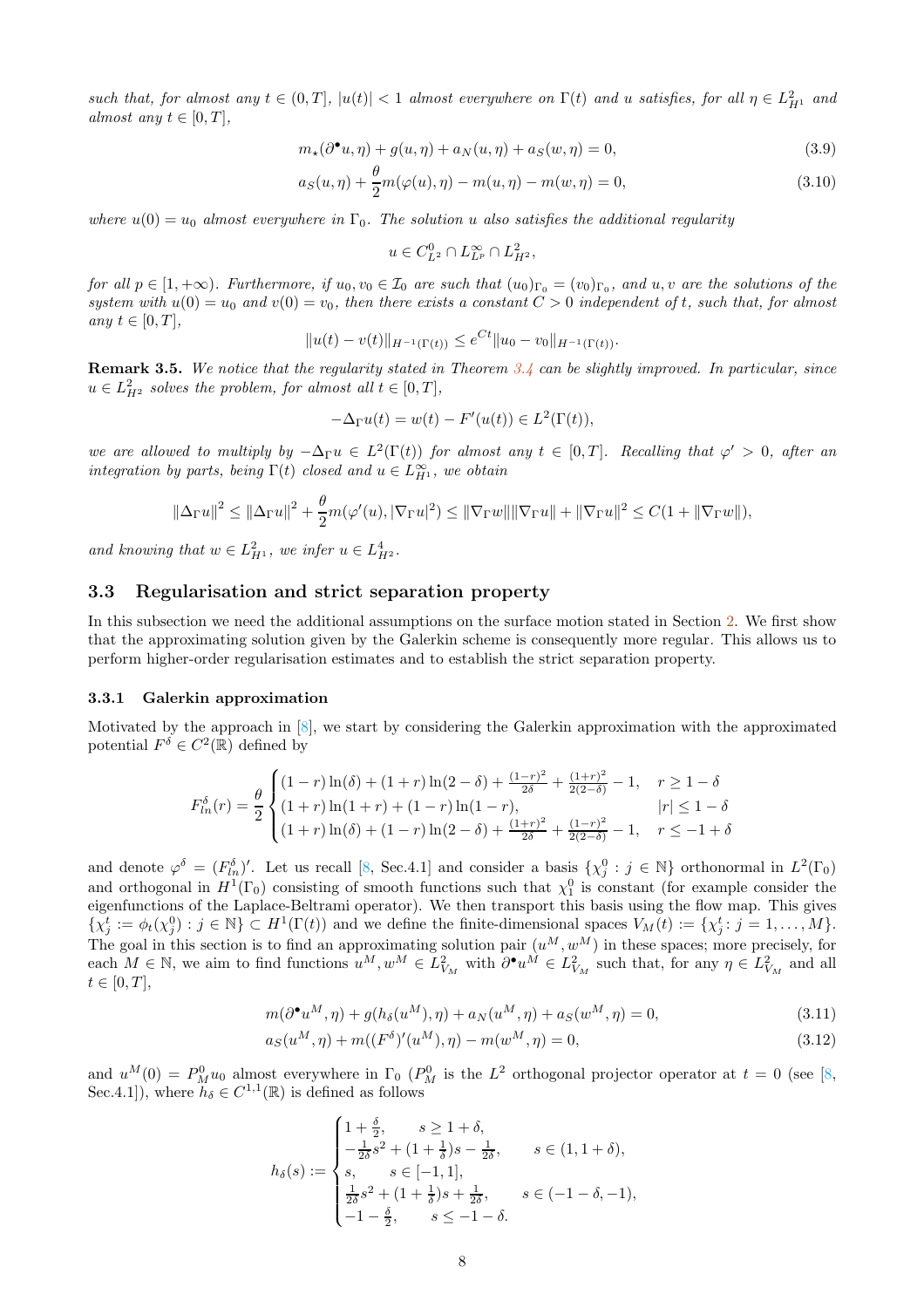Notice that  $h_{\delta} \to h$  uniformly in R as  $\delta \to 0$ , where

$$
h(s) = \begin{cases} -1, & s < -1, \\ s, & s \in [-1, 1], \\ 1, & s > 1 \end{cases}
$$

so that, in the limit as  $M \to \infty$  and  $\delta \to 0$ , we find  $h(u) = u$  since for almost all  $t \in [0, T]$  we have  $|u(t)| < 1$ almost everywhere in  $\Gamma(t)$ . Moreover, for  $\delta < 1$ , we have

<span id="page-8-1"></span>
$$
|h_{\delta}(s)| \le 1 + \frac{\delta}{2} \le \frac{3}{2}, \qquad |h'_{\delta}(s)| \le 1, \qquad \forall s \in \mathbb{R}.
$$

We first prove a refinement of  $[8, Prop.4.4]$ , namely,

<span id="page-8-0"></span>**Proposition 3.6.** Let  $(2.2)$  and  $(2.3)$  hold. Then there exists a unique local solution pair to  $(3.11)-(3.12)$  $(3.11)-(3.12)$  $(3.11)-(3.12)$ . In particular there exist functions  $(u^M, w^M)$  satisfying  $(3.11)-(3.12)$  $(3.11)-(3.12)$  $(3.11)-(3.12)$  on an interval  $[0, t^*)$ ,  $0 \le t^* \le T$ , together with the initial condition  $u^M(0) = P_M^0 u_0$ . The functions are of the form

$$
u^M(t) = \sum_{i=1}^M u_i^M(t) \chi_i^t, \qquad w^M(t) = \sum_{i=1}^M w_i^M(t) \chi_i^t, \qquad t \in [0, t^*),
$$

with  $u_i^M \in C^2([0,t^*) )$  and  $w_i^M \in C^2([0,t^*) )$ , for every  $i \in \{1,\ldots,M\}$ .

*Proof.* We consider the matrix form of the equations, where we denote  $\mathbf{u}^{M}(t) = (u_1^{M}(t), \ldots, u_M^{M}(t))$  and  $\mathbf{w}^{M}(t) =$  $(w_1^M(t), \ldots, w_M^M(t)),$ 

$$
M(t)\dot{\mathbf{u}}^{M}(t) + \mathbf{G}(t)(\mathbf{u}^{M}(t)) + A_{N}(t)\mathbf{u}^{M}(t) + A_{S}(t)\mathbf{w}^{M}(t) = 0,
$$
  
\n
$$
A_{S}(t)\mathbf{u}^{M}(t) + (\mathbf{F}^{\delta})'(\mathbf{u}^{M}(t)) - M(t)\mathbf{w}^{M}(t) = 0.
$$

Here

$$
(M(t))_{ij} = m(t; \chi_i^t, \chi_j^t), \qquad \mathbf{G}(t)(\mathbf{u}^M(t))_j = g(t; h_\delta(u^M(t)), \chi_j^t), (A_S(t))_{ij} = a_S(t; \chi_i^t, \chi_j^t), \qquad (A_N(t))_{ij} = a_N(t; \chi_j^t, \chi_i^t),
$$

and

$$
(\mathbf{F}^{\delta})'(\mathbf{u}^M(t))_j = m(t; (F^{\delta})'(u^M(t)), \chi_j^t).
$$

We now observe that actually these matrices enjoy more regularity than noted in  $[8]$ . Indeed, let us consider for example  $M_{ij}$ . By [\[8](#page-32-0), Prop. 2.8], recalling that  $\partial^{\bullet}\chi_i^t \equiv 0$  for any  $i = 1, ..., M$ , we have

$$
\frac{d}{dt}M_{ij} = g(\chi_i^t, \chi_j^t) \in C^0([0, T]),
$$

due to the regularity assumptions on  $\Gamma(t)$ , on the corresponding flow map and on the velocity field. We also have

$$
\frac{d}{dt}(M^{-1})_{ij} = -\left(M^{-1}\left(\frac{d}{dt}M\right)M^{-1}\right)_{ij} \in C^0([0,T]).
$$

Similarly, we get

$$
\frac{d}{dt}(A_S(t))_{ij} = b(\chi_i^t, \chi_j^t) \in C^0([0, T]),
$$

and, by [\(3.7\)](#page-6-0),

$$
\frac{d}{dt}(A_N(t))_{ij} = \int_{\Gamma(t)} B_{adv}(\mathbf{V}_a^{\tau}(t), \mathbf{V}(t)) \chi_j^t \cdot \nabla_{\Gamma} \chi_i^t \in C^0([0, T]).
$$

Then we find, for any  $\mathbf{v} \in \mathbb{R}^M$ ,

$$
\frac{d}{dt}(\mathbf{G}(t)(\mathbf{y}))_j = m\left(h_\delta\left(\sum_{i=1}^M y_i \chi_i^t\right) \partial^\bullet(\nabla_\Gamma \cdot \mathbf{V}), \chi_j^t\right) + g\left(h_\delta\left(\sum_{i=1}^M y_i \chi_i^t\right) \nabla_\Gamma \cdot \mathbf{V}, \chi_j^t\right) \in C^0([0, T]),
$$

thanks to  $(2.6)$ . Similarly, we get

$$
\frac{d}{dt} (\mathbf{F}^{\delta})'(\mathbf{y})_j = g\left( (F^{\delta})' \left( \sum_{i=1}^M y_i \chi_i^t \right), \chi_j^t \right) \in C^0([0, T]).
$$

Recalling then that  $(F^{\delta})'$  and  $h_{\delta}$  are  $C^{1,1}(\mathbb{R})$ , ensuring the spatial  $C^{1,1}$ -continuity of the y-Jacobians of y  $\mapsto$  $G(\cdot)(y)$  and  $y \mapsto (F^{\delta})'(y)$ , the result follows from the general theory of ODEs.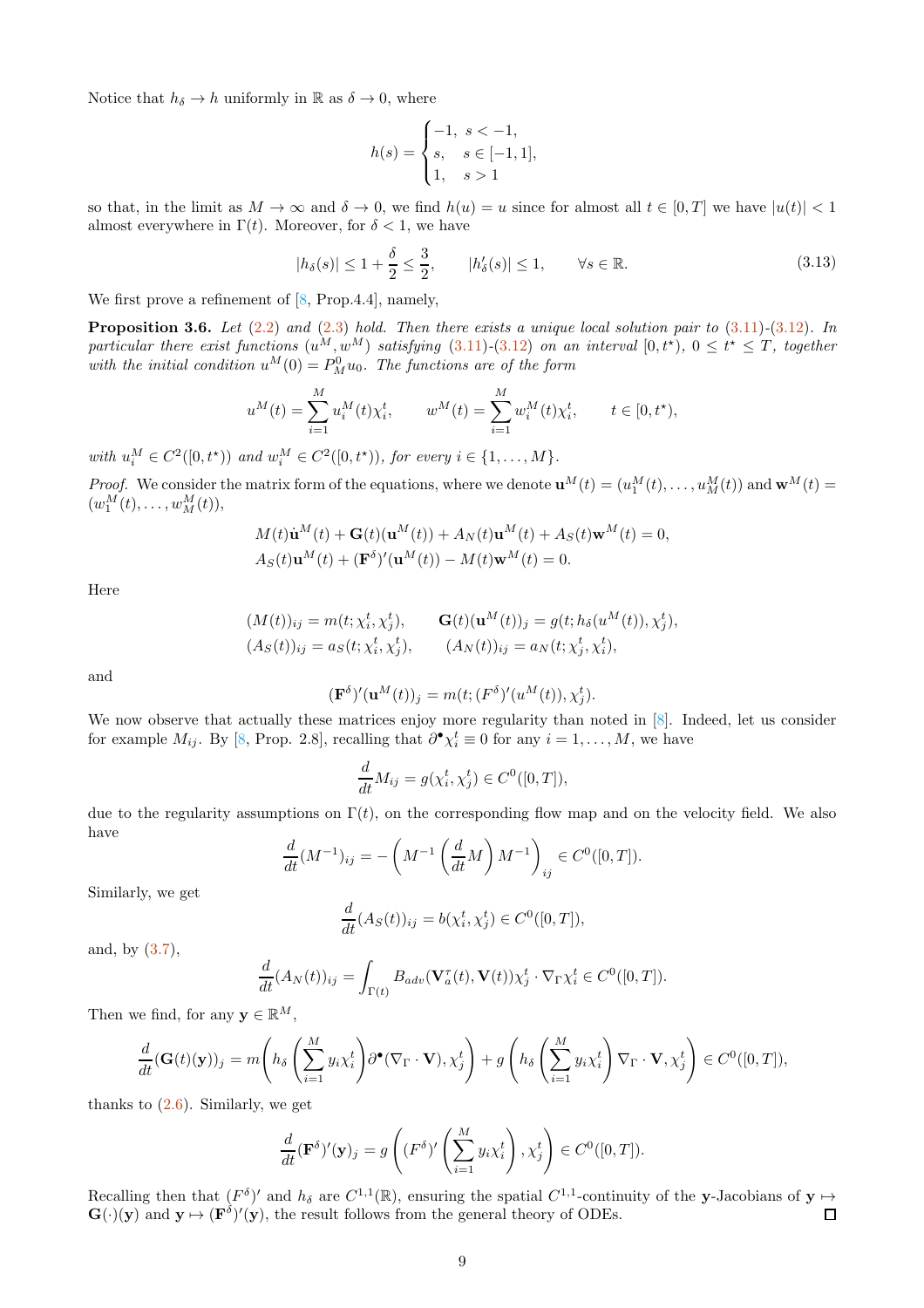We now obtain the energy estimate for the Galerkin approximation. Thanks to the cutoff function  $h_{\delta}$ , we show below that an energy estimate can be retrieved in the context of the Galerkin approximation, without letting  $M \to \infty$  (cf. [\[8\]](#page-32-0)). This is essential in order to maintain the necessary regularity to perform higher-order estimates.

<span id="page-9-1"></span>**Proposition 3.7.** Denoting by  $(u_{\delta}^M, w_{\delta}^M)$  the solution pair to  $(3.11)-(3.12)$  $(3.11)-(3.12)$  $(3.11)-(3.12)$ , we have the energy estimate

$$
\sup_{t\in[0,T]}\tilde{E}^{CH}[t;u_{\delta}^M(t)] + \int_0^T \|\nabla_{\Gamma}w_{\delta}^M\|^2 dt \le C,
$$
\n(3.14)

where  $\tilde{E}^{CH} := E^{CH} + \tilde{C}$  for some  $\tilde{C} > 0$  chosen so that  $\tilde{E}^{CH} \geq 0$ .

**Remark 3.8.** We observe that, even though the energy  $E^{CH}$  is not necessarily nonnegative, it is bounded from below. Indeed, there exists  $C = C(\theta)$  such that  $F \geq C(\theta)$ , and therefore

$$
E^{CH}[u] \ge C(\theta)|\Gamma(t)| \ge \frac{C(\theta)}{C_{\Gamma}}|\Gamma_0|.\tag{3.15}
$$

Note that  $\tilde{C}$  (see the previous statement) depends on T,  $\Gamma_0$  and  $\theta$ , as well as on an upper bound for the  $C^1$ -norm of the flow map Φ.

Proof. Keep  $M, \delta$  fixed. We consider the Galerkin approximation and the results given by Proposition [3.6.](#page-8-0) Here we denote the solution by  $(u_{\delta}^M, w_{\delta}^M)$  to emphasize the dependence on  $\delta$ . We then recall that the total mass of  $u_M$  is still preserved in time, since  $\eta \equiv 1 \in V_M$  for any  $M \in \mathbb{N}$ . We then come back to the energy estimate as in the proof of  $[8, Prop.5.7, a]$ :

$$
\frac{d}{dt}\tilde{E}^{CH}[u_{\delta}^M] + \frac{1}{2} \|\nabla_{\Gamma}w_{\delta}^M\|^2 \le -g(h_{\delta}(u_{\delta}^M), w_{\delta}^M) + C_0 + C_1 \tilde{E}^{CH}[u_{\delta}^M],
$$

where  $\tilde{E}_{CH} := E_{CH} + \tilde{C}$ , with  $\tilde{C} > 0$  a suitable constant so that  $\tilde{E}_{CH} \ge 0$ . Thanks to [\(3.13\)](#page-8-1) and the bound on  $V$ , by Poincaré's inequality we have

$$
-g(h_{\delta}(u_{\delta}^M), w_{\delta}^M) \le C \|h_{\delta}(u_{\delta}^M)\| \|w_{\delta}^M\| \le C \|w_{\delta}^M\| \le C(|m(w_{\delta}^M, 1)| + \|\nabla_{\Gamma} w_{\delta}^M\|).
$$

Using known arguments (see also the proof of [\[8](#page-32-0), Prop.5.7, a)]), which are still valid in the Galerkin setting, we deduce, from  $[8, (5.1.7)],$ 

<span id="page-9-0"></span>
$$
|m(w_\delta^M, u_\delta^M)| \le \frac{1-\alpha}{8\widetilde{C}} \|\nabla_{\Gamma}w_\delta^M\|^2 + C\|\nabla_{\Gamma}u_\delta^M\|^2 + \alpha|m(w_\delta^M, 1)|, \tag{3.16}
$$

where  $\alpha \in [0, 1)$  is a constant such that  $0 \leq m_{u_0}(t) \leq \alpha < 1$  for any  $t \in [0, T]$ , whose existence is guaranteed by the continuity of  $m_{u_0}$ . Now, from [\[8](#page-32-0), (5.1.5)],

$$
|m(w_{\delta}^M, 1)| \le C \left(1 + \|\nabla_{\Gamma} u_{\delta}^M\|^2\right) + |m(w_{\delta}^M, u_{\delta}^M)|,\tag{3.17}
$$

thus by [\(3.16\)](#page-9-0) we infer

$$
|m(w_\delta^M, 1)| \le C \left(1 + \|\nabla_{\Gamma} u_\delta^M\|^2\right) + \frac{1}{8\widetilde{C}} \|\nabla_{\Gamma} w_\delta^M\|^2, \tag{3.18}
$$

and, by Young's inequality, we find

$$
-g(h_{\delta}(u_{\delta}^M), w_{\delta}^M) \le C\left(1 + \|\nabla_{\Gamma} u_{\delta}^M\|^2\right) + \frac{3}{8}\|\nabla_{\Gamma} w_{\delta}^M\|^2,
$$

so that

$$
\frac{d}{dt}\tilde{E}^{CH}[u_{\delta}^M] + \frac{1}{8} \|\nabla_{\Gamma}w_{\delta}^M\|^2 \leq C\tilde{E}^{CH}[u_{\delta}^M] + C,
$$

therefore Gronwall's Lemma and [\[8,](#page-32-0) Lemma 5.6] give

<span id="page-9-2"></span>
$$
\sup_{t \in [0,T]} \tilde{E}^{CH}[t; u_{\delta}^M(t)] + \int_0^T \|\nabla_{\Gamma} w_{\delta}^M\|^2 dt \le C, \tag{3.19}
$$

independently of M and  $\delta$ .

 $\Box$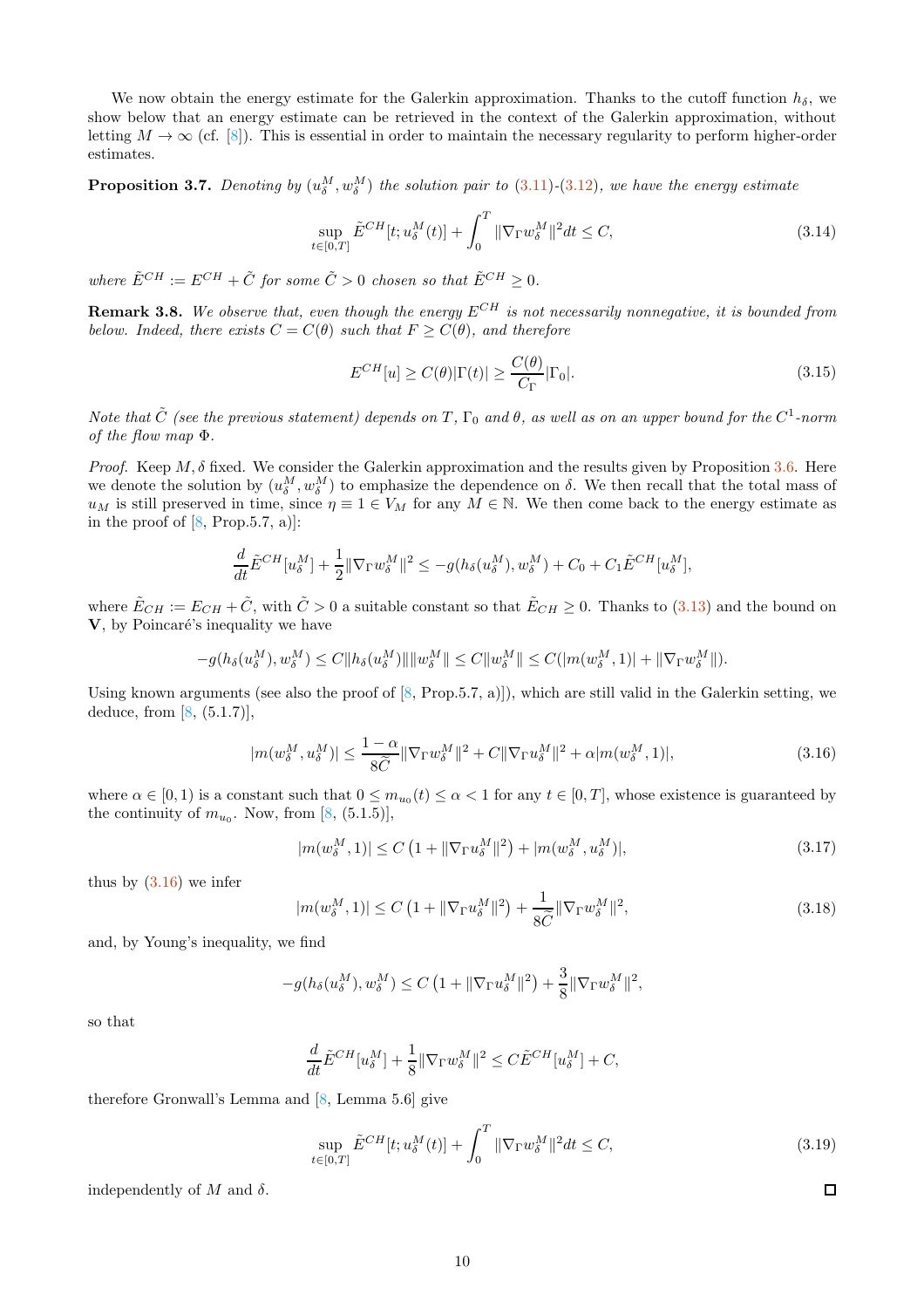#### 3.3.2 Regularisation and strict separation property

The main result of this section is the following.

<span id="page-10-6"></span>Theorem 3.9. Let the assumptions of Theorem [3.4](#page-6-1) and assume the hypotheses of Section [2](#page-2-0) on the surface motion. Denote by  $(u, w)$  the (unique) weak solution with  $u(0) = u_0$ .

(i) There exists a constant  $C = C(T, E^{CH}(u_0)) > 0$  such that, for almost any  $t \in [0, T]$ ,

<span id="page-10-3"></span>
$$
t||w||_{H^{1}(\Gamma(t))}^{2} + \int_{0}^{t} s||\partial^{\bullet}u||_{H^{1}(\Gamma(s))}^{2} ds \le C(T, E^{CH}(u_{0})).
$$
\n(3.20)

(ii) For any  $0 < \tau \leq T$ , there exist constants  $C = C(T, \tau, E^{CH}(u_0)) > 0$  and  $C_p = C_p(T, \tau, p, E^{CH}(u_0)) > 0$ such that, for almost any  $t \in [\tau, T]$ ,

$$
||w||_{H^1(\Gamma(t))} \le C(T, \tau, E^{CH}(u_0)),
$$
\n
$$
||\varphi(u)||_{L^p(\Gamma(t))} + ||\varphi'(u)||_{L^p(\Gamma(t))} \le C_p(T, \tau, p, E^{CH}(u_0)), \qquad \forall p \in [2, \infty),
$$
\n(3.21)

<span id="page-10-4"></span>
$$
||u||_{H^2(\Gamma(t))} \leq C(T, \tau, E^{CH}(u_0)).
$$

(iii) There exists  $\xi = \xi(T, \tau, E^{CH}(u_0)) > 0$  such that

$$
||u||_{L^{\infty}(\Gamma(t))} \leq 1 - \xi, \quad \text{for a.a. } t \in [\tau, T].
$$

<span id="page-10-5"></span>Remark 3.10. Notice that actually we could say more about the separation property, if we assume the regularity on the flow map and the velocity field as in Lemma [C.1.](#page-30-1) Indeed, for any  $\tau > 0$ , we have  $u \in L^{\infty}_{H^2}(\tau, T)$  and  $\partial^{\bullet} u \in L^2_{H^1}(\tau,T)$  (we use the symbol  $L^q_X(\tau,T)$  to mean that the set of times is  $[\tau,T]$  instead of  $[0,T]$ , typical of  $L_X^q$ ). By the embedding result shown in Appendix [C,](#page-30-0) we infer that  $u \in C_{H^{3/2}}^0(\tau, T)$ , thus by the embedding  $H^{3/2}(\Gamma(t)) \hookrightarrow C^0(\Gamma(t)), u \in C^0_{C^0}(\tau, T),$  implying

$$
\sup_{t \in [\tau, T]} \|u\|_{C^0(\Gamma(t))} \le 1 - \xi.
$$

*Proof.* From now on, we will omit the dependence on  $E^{CH}(u_0)$ , since it is considered understood due to Prop. [3.7.](#page-9-1)

Part (i). We test [\(3.11\)](#page-7-0) with  $\eta = \partial^{\bullet} w_{\delta}^{M} \in L^{2}_{V_{M}}$ , obtaining

<span id="page-10-2"></span>
$$
m(\partial^{\bullet} u_{\delta}^M, \partial^{\bullet} w_{\delta}^M) + g(h_{\delta}(u_{\delta}^M), \partial^{\bullet} w_{\delta}^M) + a_N(u_{\delta}^M, \partial^{\bullet} w_{\delta}^M) + a_S(w_{\delta}^M, \partial^{\bullet} w_{\delta}^M) = 0. \tag{3.22}
$$

Observe now that, by Proposition [3.2,](#page-5-0) for  $\eta \in L^2_{V_M}$  such that  $\partial^{\bullet} \eta \in L^2_{V_M}$ , we have

<span id="page-10-0"></span>
$$
\frac{d}{dt}m(w_{\delta}^M,\eta) = m(\partial^{\bullet}w_{\delta}^M,\eta) + m(w_{\delta}^M,\partial^{\bullet}\eta) + g(w_{\delta}^M,\eta),\tag{3.23}
$$

but also (see  $(3.12)$ )

<span id="page-10-1"></span>
$$
\frac{d}{dt}m(w_\delta^M,\eta) = \frac{d}{dt}\left(a_S(u_\delta^M,\eta) + m((F^\delta)'(u_\delta^M),\eta)\right) \tag{3.24}
$$

Moreover, again by Proposition [3.2,](#page-5-0) we infer

$$
\frac{d}{dt}a_S(u_\delta^M,\eta) = a_S(\partial^\bullet u_\delta^M,\eta) + a_S(u_\delta^M,\partial^\bullet \eta) + b(u_\delta^M,\eta).
$$

On the other hand, exploiting the chain rule, we get

$$
\frac{d}{dt}m((F^{\delta})'(u_{\delta}^M),\eta) = m((F^{\delta})''(u_{\delta}^M)\partial^{\bullet}u_{\delta}^M,\eta) + m((F^{\delta})'(u_{\delta}^M),\partial^{\bullet}\eta) + g((F^{\delta})'(u_{\delta}^M),\eta).
$$

Therefore, comparing  $(3.23)$  with  $(3.24)$ , we obtain

$$
m(\partial^{\bullet} w_{\delta}^M, \eta) + m(w_{\delta}^M, \partial^{\bullet} \eta) + g(w_{\delta}^M, \eta) = m((F^{\delta})''(u_{\delta}^M)\partial^{\bullet} u_{\delta}^M, \eta)
$$
  
+ 
$$
m((F^{\delta})'(u_{\delta}^M), \partial^{\bullet} \eta) + g((F^{\delta})'(u_{\delta}^M), \eta) + a_S(\partial^{\bullet} u_{\delta}^M, \eta) + a_S(u_{\delta}^M, \partial^{\bullet} \eta) + b(u_{\delta}^M, \eta),
$$

but since  $\partial^{\bullet} \eta$  is still an admissible function in  $(3.12)$ , we infer

$$
m(\partial^{\bullet} w_{\delta}^M, \eta) = -g(w_{\delta}^M, \eta) + m((F^{\delta})''(u_{\delta}^M)\partial^{\bullet} u_{\delta}^M, \eta) + g((F^{\delta})'(u_{\delta}^M), \eta) + a_S(\partial^{\bullet} u_{\delta}^M, \eta) + b(u_{\delta}^M, \eta).
$$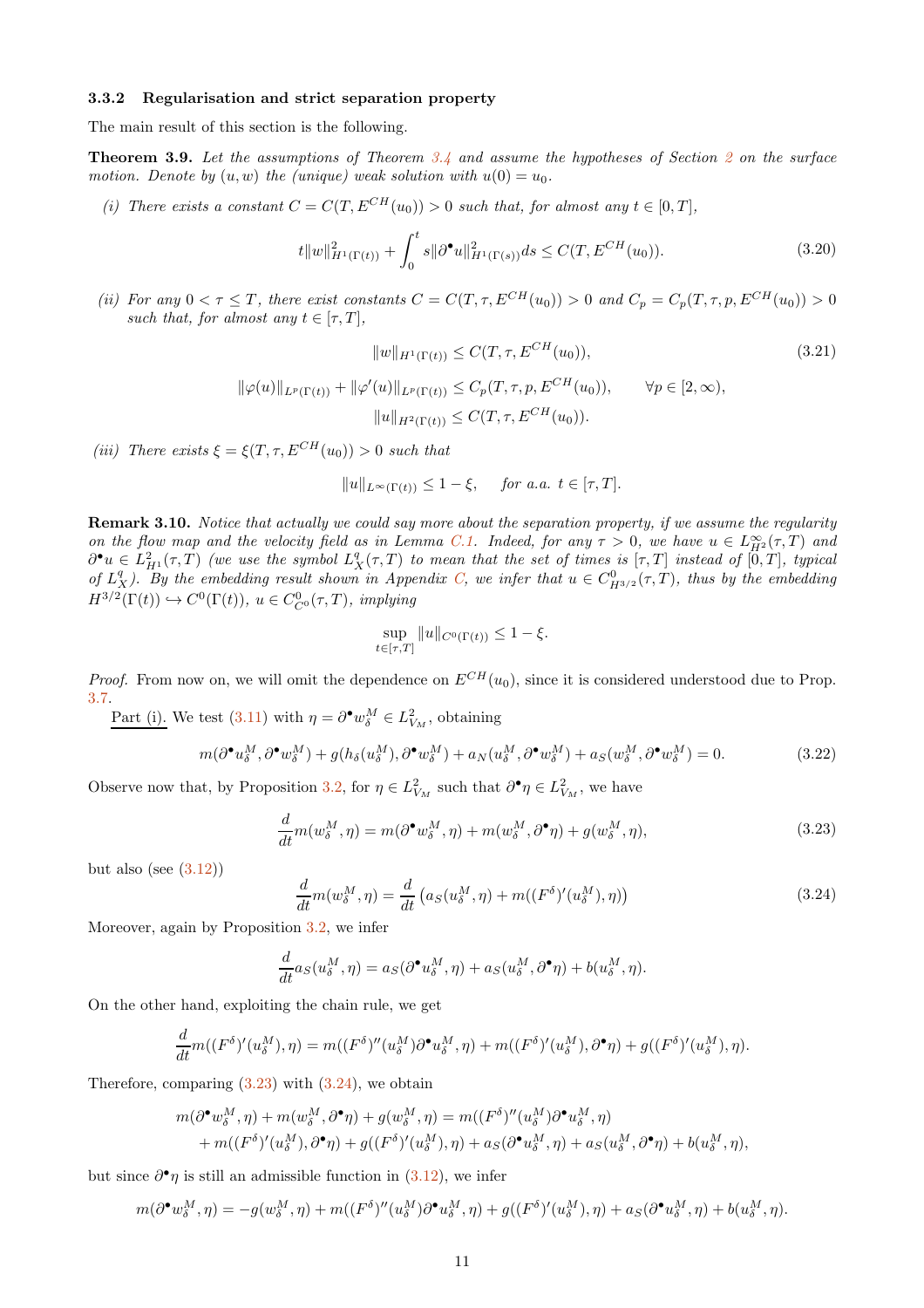Thus, setting  $\eta = \partial^{\bullet} u_{\delta}^M \in L^2_{V_M}$  (note that  $\partial^{\bullet,2} u_{\delta}^M \in L^2_{V_M}$  by Proposition [3.6\)](#page-8-0), we get

$$
\begin{aligned} m(\partial^\bullet w_\delta^M,\partial^\bullet u_\delta^M) &= -g(w_\delta^M,\partial^\bullet u_\delta^M) + m((F^\delta)''(u_\delta^M)\partial^\bullet u_\delta^M,\partial^\bullet u_\delta^M) \\ &\qquad\qquad + g((F^\delta)'(u_\delta^M),\partial^\bullet u_\delta^M) + a_S(\partial^\bullet u_\delta^M,\partial^\bullet u_\delta^M) + b(u_\delta^M,\partial^\bullet u_\delta^M). \end{aligned}
$$

Using once more Proposition [3.2,](#page-5-0) on account of the regularity given by Proposition [3.6,](#page-8-0) we obtain

$$
\frac{1}{2}\frac{d}{dt}\|\nabla_{\Gamma}w_{\delta}^M\|^2 = a_S(w_{\delta}^M, \partial^{\bullet}w_{\delta}^M) + \frac{1}{2}b(w_{\delta}^M, w_{\delta}^M). \tag{3.25}
$$

Furthermore, consider the term  $g$  in  $(3.22)$ . By Proposition [3.2,](#page-5-0) we have

$$
\frac{d}{dt}g(h_{\delta}(u_{\delta}^{M}), w_{\delta}^{M}) = g(h_{\delta}(u_{\delta}^{M}), \partial^{\bullet} w_{\delta}^{M}) + m(\partial^{\bullet}(h_{\delta}(u_{\delta}^{M})\nabla_{\Gamma} \cdot \mathbf{V}), w_{\delta}^{M}) + g(h_{\delta}(u_{\delta}^{M})\nabla_{\Gamma} \cdot \mathbf{V}, w_{\delta}^{M})
$$
\n
$$
= g(h_{\delta}(u_{\delta}^{M}), \partial^{\bullet} w_{\delta}^{M}) + m(h_{\delta}'(u_{\delta}^{M})\partial^{\bullet} u_{\delta}^{M} \nabla_{\Gamma} \cdot \mathbf{V}, w_{\delta}^{M})
$$
\n
$$
+ m(h_{\delta}(u_{\delta}^{M})\partial^{\bullet} \nabla_{\Gamma} \cdot \mathbf{V}, w_{\delta}^{M}) + g(h_{\delta}(u_{\delta}^{M})\nabla_{\Gamma} \cdot \mathbf{V}, w_{\delta}^{M}).
$$

Therefore we get

$$
g(h_{\delta}(u_{\delta}^M),\partial^{\bullet}w_{\delta}^M) = \frac{d}{dt}g(h_{\delta}(u_{\delta}^M),w_{\delta}^M) - m(h'_{\delta}(u_{\delta}^M)\partial^{\bullet}u\nabla_{\Gamma}\cdot\mathbf{V},w_{\delta}^M) - m(h_{\delta}(u_{\delta}^M)\partial^{\bullet}\nabla_{\Gamma}\cdot\mathbf{V},w_{\delta}^M) - g(h_{\delta}(u_{\delta}^M)\nabla_{\Gamma}\cdot\mathbf{V},w_{\delta}^M).
$$

Recalling [\(3.7\)](#page-6-0), we have

$$
\frac{d}{dt}a_N(u_\delta^M,w_\delta^M)=a_N(\partial^\bullet u_\delta^M,w_\delta^M)+a_N(u_\delta^M,\partial^\bullet w_\delta^M)+\int_{\Gamma(t)}B_{adv}(\mathbf{V}_a^\tau(t),\mathbf{V}(t))u_\delta^M\cdot\nabla_\Gamma w_\delta^M,
$$

that is,

<span id="page-11-0"></span>
$$
a_N(u_\delta^M, \partial^\bullet w_\delta^M) = \frac{d}{dt} a_N(u_\delta^M, w_\delta^M) - a_N(\partial^\bullet u_\delta^M, w_\delta^M) - \int_{\Gamma(t)} B_{adv}(\mathbf{V}_a^\tau(t), \mathbf{V}(t)) u_\delta^M \cdot \nabla_\Gamma w_\delta^M. \tag{3.26}
$$

Thanks to Proposition [3.2,](#page-5-0) we deduce

$$
\frac{d}{dt}\frac{\theta}{2}g(F_{ln}^{\delta}(u_{\delta}^M),1)=\frac{\theta}{2}g(\varphi_{\delta}(u_{\delta}^M),\partial^\bullet u_{\delta}^M)+\frac{\theta}{2}\int_{\Gamma(t)}F_{ln}^{\delta}(u_{\delta}^M)\partial^\bullet\nabla_{\Gamma}\cdot\mathbf{V}+\frac{\theta}{2}g(F_{ln}^{\delta}(u_{\delta}^M),\nabla_{\Gamma}\cdot\mathbf{V}).
$$

This last equality is necessary, since in the Galerkin setting we are not able to retrieve a uniform estimate for  $\|\varphi_{\delta}(u_{\delta}^M)\|_{L^2_{L^2}}$  but only for its  $L^2$ -orthogonal projection over  $V_M(t)$ , whereas, thanks to [\(3.19\)](#page-9-2), we are able to uniformly estimate  $\sup_{t\in[0,T]}\|F_{ln}^{\delta}(u_{\delta}^M)\|_{L^1(\Gamma(t))}$ . Collecting [\(3.22\)](#page-10-2)-[\(3.26\)](#page-11-0), we obtain

$$
\frac{d}{dt}\left(\frac{1}{2}\|\nabla_{\Gamma}w_{\delta}^{M}\|^{2}+a_{N}(u_{\delta}^{M},w_{\delta}^{M})+g(h_{\delta}(u_{\delta}^{M}),w_{\delta}^{M})\right)+\|\nabla_{\Gamma}\partial^{\bullet}u_{\delta}^{M}\|^{2}+m((F^{\delta})''(u_{\delta}^{M})\partial^{\bullet}u_{\delta}^{M},\partial^{\bullet}u_{\delta}^{M})
$$
\n
$$
=g(w_{\delta}^{M},\partial^{\bullet}u_{\delta}^{M})-g((F^{\delta})'(u_{\delta}^{M}),\partial^{\bullet}u_{\delta}^{M})-b(u_{\delta}^{M},\partial^{\bullet}u_{\delta}^{M})+\frac{1}{2}b(w_{\delta}^{M},w_{\delta}^{M})
$$
\n
$$
+m(h_{\delta}'(u_{\delta}^{M})\partial^{\bullet}u_{\delta}^{M}\nabla_{\Gamma}\cdot\mathbf{V},w_{\delta}^{M})+m(h_{\delta}(u_{\delta}^{M})\partial^{\bullet}\nabla_{\Gamma}\cdot\mathbf{V},w_{\delta}^{M})
$$
\n
$$
+g(h_{\delta}(u_{\delta}^{M})\nabla_{\Gamma}\cdot\mathbf{V},w_{\delta}^{M})+a_{N}(\partial^{\bullet}u_{\delta}^{M},w_{\delta}^{M})+\int_{\Gamma(t)}B_{adv}(\mathbf{V}_{a}^{\tau}(t),\mathbf{V}(t))u_{\delta}^{M}\cdot\nabla_{\Gamma}w_{\delta}^{M}.
$$

In particular, substituting the explicit value of  $F^{\delta}$ , setting  $\varphi_{\delta} := (F^{\delta}_{ln})'$ , and exploiting  $(3.27)$ , we find

$$
\begin{split} &\frac{d}{dt}\left(\frac{1}{2}\|\nabla_{\Gamma}w_{\delta}^{M}\|^{2}+a_{N}(u_{\delta}^{M},w_{\delta}^{M})+g(u_{\delta}^{M},w_{\delta}^{M})+\frac{\theta}{2}g(F_{ln}^{\delta}(u_{\delta}^{M}),1)\right)\\ &+\|\nabla_{\Gamma}\partial^{\bullet}u_{\delta}^{M}\|^{2}+\frac{\theta}{2}m(\varphi_{\delta}^{\prime}(u_{\delta}^{M})\partial^{\bullet}u_{\delta}^{M},\partial^{\bullet}u_{\delta}^{M})\\ &=g(w_{\delta}^{M},\partial^{\bullet}u_{\delta}^{M})+m(\partial^{\bullet}u_{\delta}^{M},\partial^{\bullet}u_{\delta}^{M})+g(u_{\delta}^{M},\partial^{\bullet}u_{\delta}^{M})-b(u_{\delta}^{M},\partial^{\bullet}u_{\delta}^{M})\\ &+\frac{1}{2}b(w_{\delta}^{M},w_{\delta}^{M})+m(h_{\delta}^{\prime}(u_{\delta}^{M})\partial^{\bullet}u_{\delta}^{M}\nabla_{\Gamma}\cdot\mathbf{V},w_{\delta}^{M})+m(h_{\delta}(u_{\delta}^{M})\partial^{\bullet}\nabla_{\Gamma}\cdot\mathbf{V},w_{\delta}^{M})\\ &+g(h_{\delta}(u_{\delta}^{M})\nabla_{\Gamma}\cdot\mathbf{V},w_{\delta}^{M})+a_{N}(\partial^{\bullet}u_{\delta}^{M},w_{\delta}^{M})+\int_{\Gamma(t)}B_{adv}(\mathbf{V}_{a}^{\tau}(t),\mathbf{V}(t))u_{\delta}^{M}\cdot\nabla_{\Gamma}w_{\delta}^{M} \end{split}
$$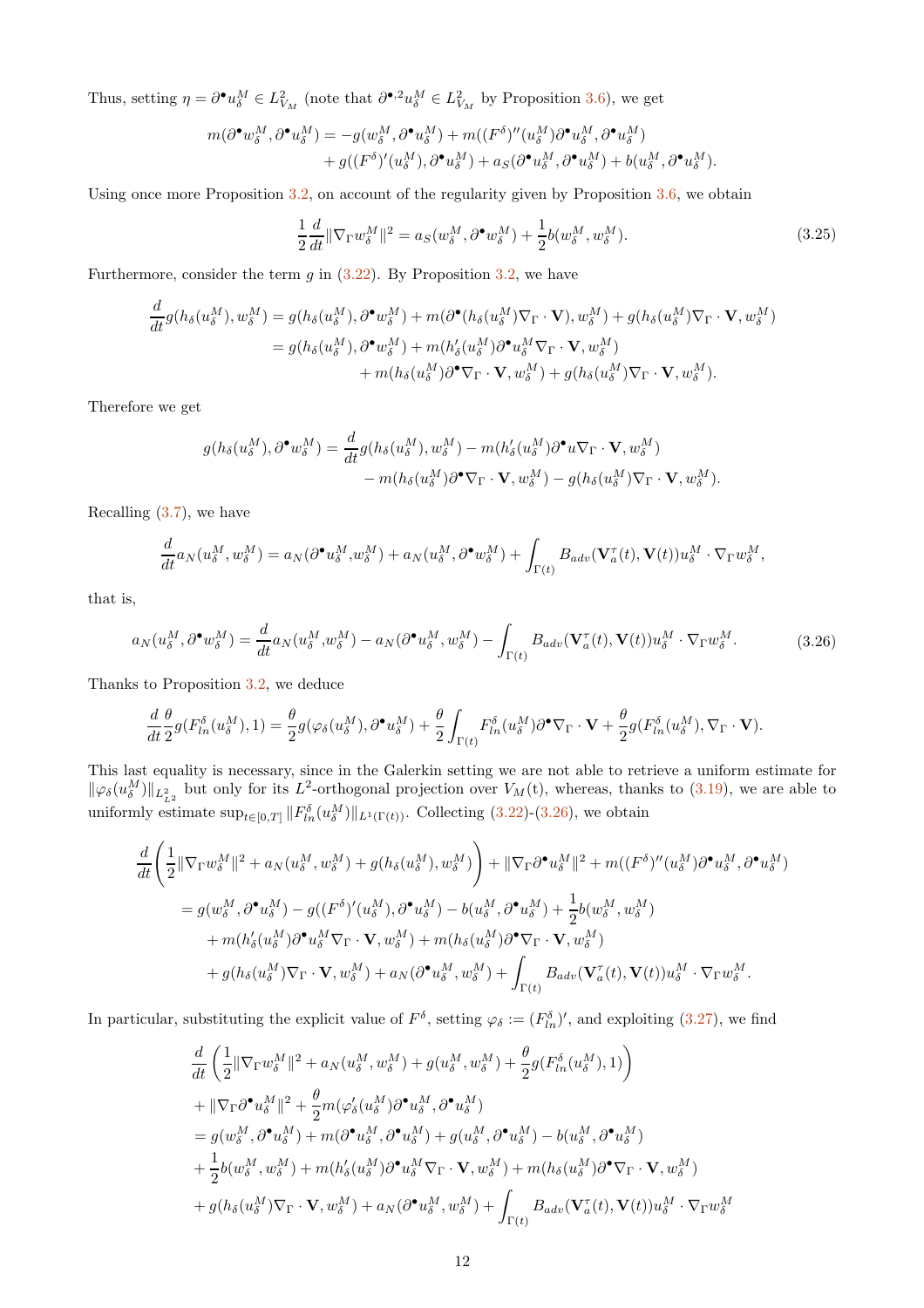$$
+\frac{\theta}{2}\int_{\Gamma(t)}F_{ln}^{\delta}(u_{\delta}^M)\partial^{\bullet}\nabla_{\Gamma}\cdot\mathbf{V}+\frac{\theta}{2}g(F_{ln}^{\delta}(u_{\delta}^M),\nabla_{\Gamma}\cdot\mathbf{V}).
$$

Recalling that  $\varphi'_\delta = (F_{ln}^\delta)'' \ge 0$ , we have  $\frac{\theta}{2}m(\varphi'_\delta(u_\delta^M)\partial^{\bullet} u_\delta^M, \partial^{\bullet} u_\delta^M) \ge 0$ . Therefore, setting

$$
\mathcal{Q}_{\delta}^M:=\frac{1}{2}\|\nabla_{\Gamma}w_{\delta}^M\|^2+a_N(u_{\delta}^M,w_{\delta}^M)+g(h_{\delta}(u_{\delta}^M),w_{\delta}^M)+\frac{\theta}{2}g(F_{ln}^{\delta}(u_{\delta}^M),1),
$$

and multiplying by  $t \in (0, T]$  the above inequality, we get

$$
\begin{split} &\frac{d}{dt}t\mathcal{Q}_{\delta}^{M}(t)+t\|\nabla_{\Gamma}\partial^{\bullet}u_{\delta}^{M}\|^{2}+t\frac{\theta}{2}m(\varphi_{\delta}^{\prime}(u_{\delta}^{M})\partial^{\bullet}u_{\delta}^{M},\partial^{\bullet}u_{\delta}^{M})\\ &=\mathcal{Q}_{\delta}^{M}(t)+g(w_{\delta}^{M},t\partial^{\bullet}u_{\delta}^{M})+tm(\partial^{\bullet}u_{\delta}^{M},\partial^{\bullet}u_{\delta}^{M})\\ &+g(u_{\delta}^{M},t\partial^{\bullet}u_{\delta}^{M})-b(u_{\delta}^{M},t\partial^{\bullet}u_{\delta}^{M})+\frac{t}{2}b(w_{\delta}^{M},w_{\delta}^{M})\\ &+m(h_{\delta}^{\prime}(u_{\delta}^{M})\partial^{\bullet}u_{\delta}^{M}\nabla_{\Gamma}\cdot\mathbf{V},tw_{\delta}^{M})+m(h_{\delta}(u_{\delta}^{M})\partial^{\bullet}\nabla_{\Gamma}\cdot\mathbf{V},tw_{\delta}^{M})\\ &+g(h_{\delta}(u_{\delta}^{M})\nabla_{\Gamma}\cdot\mathbf{V},tw_{\delta}^{M})+a_{N}(\partial^{\bullet}u_{\delta}^{M},tw_{\delta}^{M})+t\int_{\Gamma(t)}B_{adv}(\mathbf{V}_{a}^{\tau}(t),\mathbf{V}(t))u_{\delta}^{M}\cdot\nabla_{\Gamma}w_{\delta}^{M}\\ &+\frac{\theta t}{2}\int_{\Gamma(t)}F_{ln}^{\delta}(u_{\delta}^{M})\partial^{\bullet}\nabla_{\Gamma}\cdot\mathbf{V}+\frac{\theta t}{2}g(F_{ln}^{\delta}(u_{\delta}^{M}),\nabla_{\Gamma}\cdot\mathbf{V}). \end{split}
$$

First observe that we can deduce a better estimate of  $|m(w_\delta^M, u_\delta^M)|$ . In particular, from [\[8,](#page-32-0) (5.1.6)], [\(3.19\)](#page-9-2) and the conservation of mass, by Poincaré's inequality we infer

$$
|m(w_\delta^M, u_\delta^M)| \le C \|\nabla_{\Gamma} w_\delta^M\| \|u_\delta^M - (u_\delta^M)_{\Gamma(t)}\| + m_{u_0}(t) |m(w_\delta^M, 1)|
$$
  

$$
\le C \|\nabla_{\Gamma} w_\delta^M\| + \alpha |m(w_\delta^M, 1)|,
$$

for  $\alpha$  already defined. Therefore, on account of the total mass conservation (see also [\[8](#page-32-0), (5.1.5)] and [\(3.19\)](#page-9-2)) we have  $||u_{\delta}^M||_{L^2(\Gamma(t))} \leq C(||\nabla_{\Gamma}u_{\delta}^M|| + |m_{u_0}(t)|) \leq C$  for almost any  $t \in [0, T]$ , so that

$$
|m(w_\delta^M, 1)| \le C + ||u_\delta^M||^2 - ||\nabla_{\Gamma} u_\delta^M||^2 + |m(w_\delta^M, u_\delta^M)|
$$
  

$$
\le C(1 + ||\nabla_{\Gamma} w_\delta^M||) + \alpha |m(w_\delta^M, 1)|,
$$

which implies, being  $\alpha < 1$ , by Poincaré's inequality,

<span id="page-12-0"></span>
$$
||w_{\delta}^M|| \le C(1 + ||\nabla_{\Gamma}w_{\delta}^M||). \tag{3.27}
$$

Then, on account of  $(2.2)$  and using Hölder's and Young's inequalities, recalling again that  $||u_{\delta}^M||_{L^2(\Gamma(t))} \leq C$ for almost any  $t \in [0, T]$ , we deduce

$$
g(w_{\delta}^M, t\partial^{\bullet} u_{\delta}^M) + m(\partial^{\bullet} u_{\delta}^M, t\partial^{\bullet} u_{\delta}^M) + g(u_{\delta}^M, t\partial^{\bullet} u_{\delta}^M) - b(u_{\delta}^M, t\partial^{\bullet} u_{\delta}^M) + \frac{t}{2}b(w_{\delta}^M, w_{\delta}^M) + \frac{\theta t}{2} \int_{\Gamma(t)} F_{ln}^{\delta}(u_{\delta}^M) \partial^{\bullet} \nabla_{\Gamma} \cdot \mathbf{V} + \frac{\theta t}{2} g(F_{ln}^{\delta}(u_{\delta}^M), \nabla_{\Gamma} \cdot \mathbf{V}) \leq Ct \|w_{\delta}^M\| \|\partial^{\bullet} u_{\delta}^M\| + t\|\partial^{\bullet} u_{\delta}^M\|^2 + Ct \|\partial^{\bullet} u_{\delta}^M\| + Ct \|\nabla_{\Gamma} u_{\delta}^M\| \|\nabla_{\Gamma} \partial^{\bullet} u_{\delta}^M\| + Ct \|\nabla_{\Gamma} w_{\delta}^M\|^2 + Ct \|F_{ln}^{\delta}(u_{\delta}^M) \|_{L^1(\Gamma(t))} + Ct \|F_{ln}^{\delta}(u_{\delta}^M) \|_{L^1(\Gamma(t))} \leq Ct \|\partial^{\bullet} u_{\delta}^M\|^2 + Ct \|\nabla_{\Gamma} w_{\delta}^M\|^2 + \frac{t}{2} \|\nabla_{\Gamma} \partial^{\bullet} u_{\delta}^M\|^2 + Ct,
$$

where we exploited [\(3.19\)](#page-9-2), being  $F_{ln}^{\delta}(\cdot) \ge 0$ , but also [\(2.6\)](#page-3-2) and [\(3.27\)](#page-12-0).

Analogously, recalling  $(2.4)$ ,  $(2.6)$ ,  $(3.13)$ ,  $(3.19)$  and  $(3.27)$ , thanks to the Cauchy-Schwarz and Young's inequalities, we find

$$
\begin{aligned} &m(h'_{\delta}(u_{\delta}^{M})\partial^{\bullet}u_{\delta}^{M}\nabla_{\Gamma}\cdot\mathbf{V},tw_{\delta}^{M})+m(h_{\delta}(u_{\delta}^{M})\partial^{\bullet}\nabla_{\Gamma}\cdot\mathbf{V},tw_{\delta}^{M})\\&+g(h_{\delta}(u_{\delta}^{M})\nabla_{\Gamma}\cdot\mathbf{V},tw_{\delta}^{M})+a_{N}(\partial^{\bullet}u_{\delta}^{M},tw_{\delta}^{M})+t\int_{\Gamma(t)}B_{adv}(\mathbf{V}_{a}^{\tau}(t),\mathbf{V}(t))u_{\delta}^{M}\cdot\nabla_{\Gamma}w_{\delta}^{M}\\&\leq Ct\|\partial^{\bullet}u_{\delta}^{M}\|(1+\|\nabla_{\Gamma}w_{\delta}^{M}\|)+Ct(1+\|\nabla_{\Gamma}w_{\delta}^{M}\|)\\&+Ct(1+\|\nabla_{\Gamma}w_{\delta}^{M}\|)+Ct\|\partial^{\bullet}u_{\delta}^{M}\|\|\nabla_{\Gamma}w_{\delta}^{M}\|+Ct\|\nabla_{\Gamma}w_{\delta}^{M}\|\\&\leq Ct\|\nabla_{\Gamma}w_{\delta}^{M}\|^{2}+Ct\left(\|\partial^{\bullet}u_{\delta}^{M}\|^{2}+1\right).\end{aligned}
$$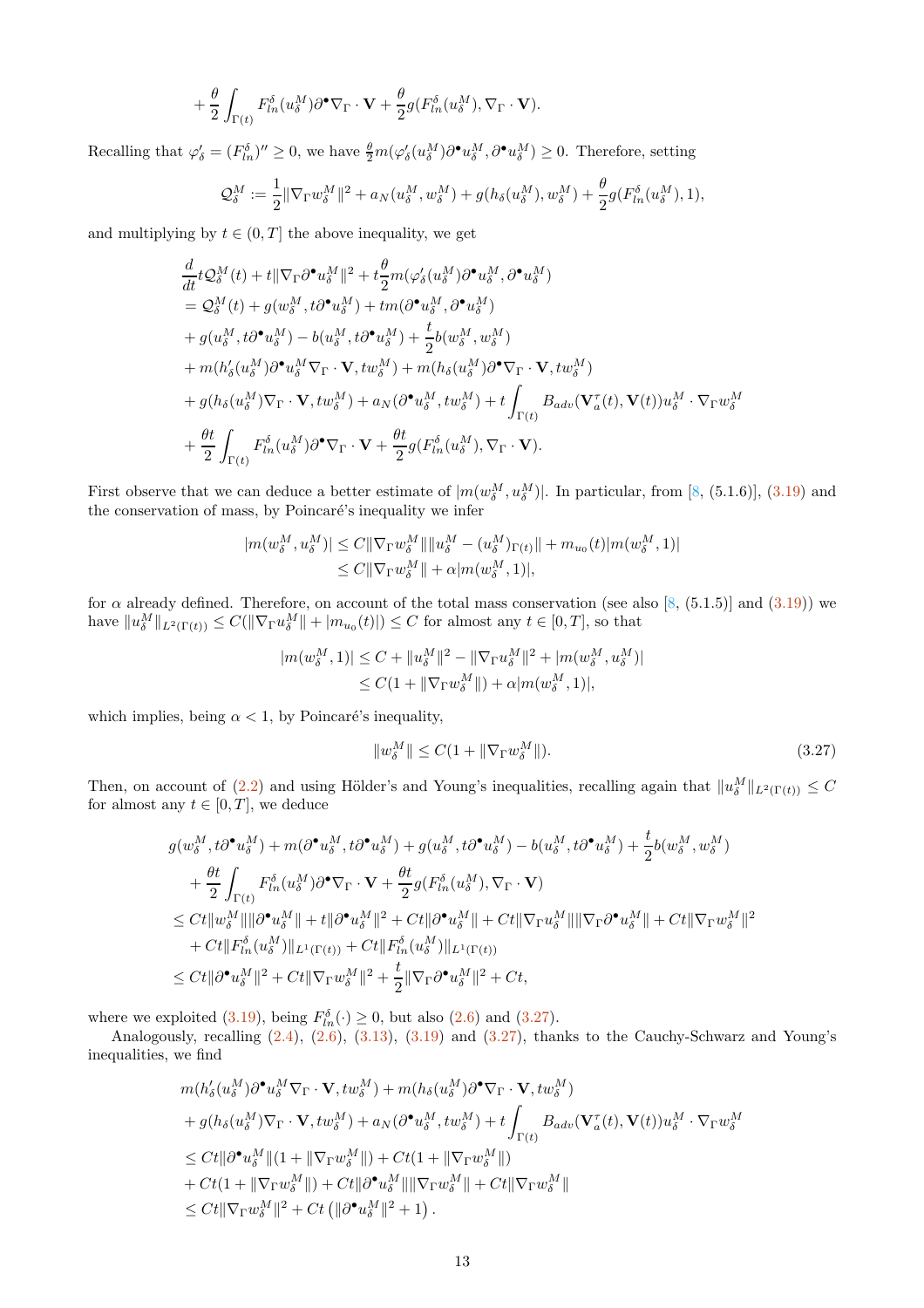Collecting the above inequalities, we eventually obtain

$$
\frac{d}{dt}t\mathcal{Q}_{\delta}^M(t) + \frac{t}{2}\|\nabla_{\Gamma}\partial^{\bullet}u_{\delta}^M\|^2 \leq \mathcal{Q}_{\delta}^M(t) + Ct\|\nabla_{\Gamma}w_{\delta}^M\|^2 + Ct\left(\|\partial^{\bullet}u_{\delta}^M\|^2 + 1\right).
$$

Observe now that, being as before  $||u_{\delta}^M||_{L^2(\Gamma(t))} \leq C$ ,

$$
|a_N(u_\delta^M, w_\delta^M)| \le C \|\nabla_{\Gamma} w_\delta^M\| \le C + \frac{1}{8} \|\nabla_{\Gamma} w_\delta^M\|^2,
$$

and (see [\(3.27\)](#page-12-0))

$$
|g(u_\delta^M,w_\delta^M)|\leq C(1+\|\nabla_\Gamma w_\delta^M\|)\leq C+\frac{1}{8}\|\nabla_\Gamma w_\delta^M\|^2.
$$

Moreover, owing to  $(3.19)$ , we have

$$
\frac{\theta}{2}|g(F_{ln}^{\delta}(u_{\delta}^M),1)| \leq C \|F_{ln}^{\delta}(u_{\delta}^M)\|_{L^1(\Gamma(t))} \leq C,
$$

implying that there exists  $\hat{C} > 0$  such that

$$
\frac{1}{4} \|\nabla_{\Gamma} w_{\delta}^M\|^2 - \widehat{C} \le \mathcal{Q}_{\delta}^M(t) \le C(1 + \|\nabla_{\Gamma} w_{\delta}^M\|^2), \quad \forall \, t \in [0, T].
$$

Note that, due to the energy estimate [\(3.19\)](#page-9-2), we have that  $\mathcal{Q}_{\delta}^M$  is uniformly bounded in  $L^1(0,T)$ . Thus, defining  $\mathcal{Q}_{\delta}^{M} := \mathcal{Q}_{\delta}^{M} + \hat{C} \geq 0$ , we obtain

<span id="page-13-0"></span>
$$
\frac{d}{dt}t\widetilde{\mathcal{Q}}^M_\delta(t) + \frac{t}{2} \|\nabla_{\Gamma}\partial^{\bullet}u^M_\delta\|^2 \le \widetilde{\mathcal{Q}}^M_\delta(t) + Ct\widetilde{\mathcal{Q}}^M_\delta(t) + Kt\left(\|\partial^{\bullet}u^M_\delta\|^2 + 1\right), \quad \forall \, t \in [0, T],\tag{3.28}
$$

where we explicitly denoted by  $K > 0$ , for further use, the constant in front of  $\|\partial^{\bullet} u_{\delta}^M\|$ , which has to be controlled in a uniform way. Since in the Galerkin setting we are not able to find a uniform estimate for  $\|\partial^{\bullet}u_{\delta}^M\|_{L^2_{H^{-1}}}$ , we cannot exploit the classical interpolation inequality  $\|\partial^{\bullet} u_{\delta}^M\| \leq C \|\partial^{\bullet} u_{\delta}^M\|_{H^{-1}(\Gamma(t))}^{1/2} \|\partial^{\bullet} u_{\delta}^M\|_{H^1(\Gamma(t))}^{1/2}$  as in the case of nonevolving surfaces. Therefore, we test  $(3.11)$  with  $\eta = t \partial^{\bullet} u_{\delta}^M \in L^2_{V_M}$ , obtaining

$$
t \|\partial^{\bullet} u_{\delta}^M\|^2 + t g(h_{\delta}(u_{\delta}^M), \partial^{\bullet} u_{\delta}^M) + t a_N(u_{\delta}^M, \partial^{\bullet} u_{\delta}^M) + t a_S(w_{\delta}^M, \partial^{\bullet} u_{\delta}^M) = 0,
$$

from which, by standard estimates, for some  $\kappa$  sufficiently small to be chosen later on, we obtain

$$
t\|\partial^\bullet u^M_\delta\|^2\leq \frac{t}{2}\|\partial^\bullet u^M_\delta\|^2+t\kappa\|\nabla_\Gamma\partial^\bullet u^M_\delta\|^2+Ct\|\nabla_\Gamma w^M_\delta\|^2+Ct,
$$

that is,

$$
\frac{t}{2} \|\partial^{\bullet} u_{\delta}^M\|^2 \leq t\kappa \|\nabla_{\Gamma} \partial^{\bullet} u_{\delta}^M\|^2 + Ct \|\nabla_{\Gamma} w_{\delta}^M\|^2 + Ct.
$$

We can now add this inequality multiplied by  $\omega = 4K$  to  $(3.28)$ , choosing  $\kappa = \frac{1}{16K}$ . This gives, for all  $t \in [0, T]$ ,

$$
\frac{d}{dt}t\widetilde{Q}_{\delta}^{M}(t) + Kt \|\partial^{\bullet} u_{\delta}^{M}\|^{2} + \frac{t}{4} \|\nabla_{\Gamma}\partial^{\bullet} u_{\delta}^{M}\|^{2} \leq \widetilde{Q}_{\delta}^{M}(t) + Ct\widetilde{Q}_{\delta}^{M}(t) + Ct.
$$
\n(3.29)

Therefore, by Gronwall's Lemma applied to  $y(t) = t\tilde{\mathcal{Q}}_{\delta}^{M}(t)$ , recalling that  $\tilde{\mathcal{Q}}_{\delta}^{M}$  is uniformly bounded in  $L^{1}(0,T)$ , we infer

$$
t\widetilde{Q}_{\delta}^M(t) \leq C(T), \qquad \forall t \in [0, T],
$$

entailing, recalling [\(3.27\)](#page-12-0),

$$
t \|w_{\delta}^{M}\|_{H^{1}(\Gamma(t))}^{2} + \int_{0}^{t} s \|\partial^{\bullet} u_{\delta}^{M}\|_{H^{1}(\Gamma(s))}^{2} ds \le C(T), \qquad \forall t \in [0, T].
$$
\n(3.30)

By standard compactness arguments, arguing as in [\[8,](#page-32-0) Sec.4.2], [\[8](#page-32-0), Propositions 5.8-5.10] and [\[8,](#page-32-0) Lemma 5.11], recalling that  $h_{\delta} \to h$  uniformly in  $\mathbb{R}$  as  $\delta \to 0$ , we can pass to the limit firstly as  $M \to \infty$  and then as  $\delta \to 0$  also in the estimate above, obtaining a weak solution with the same properties as the one of Theorem [3.4.](#page-6-1) Therefore, this solution coincides with the one of Theorem  $3.4$  by uniqueness, and it also enjoys  $(3.20)$  and  $(3.21)$ . This concludes the first part of the proof.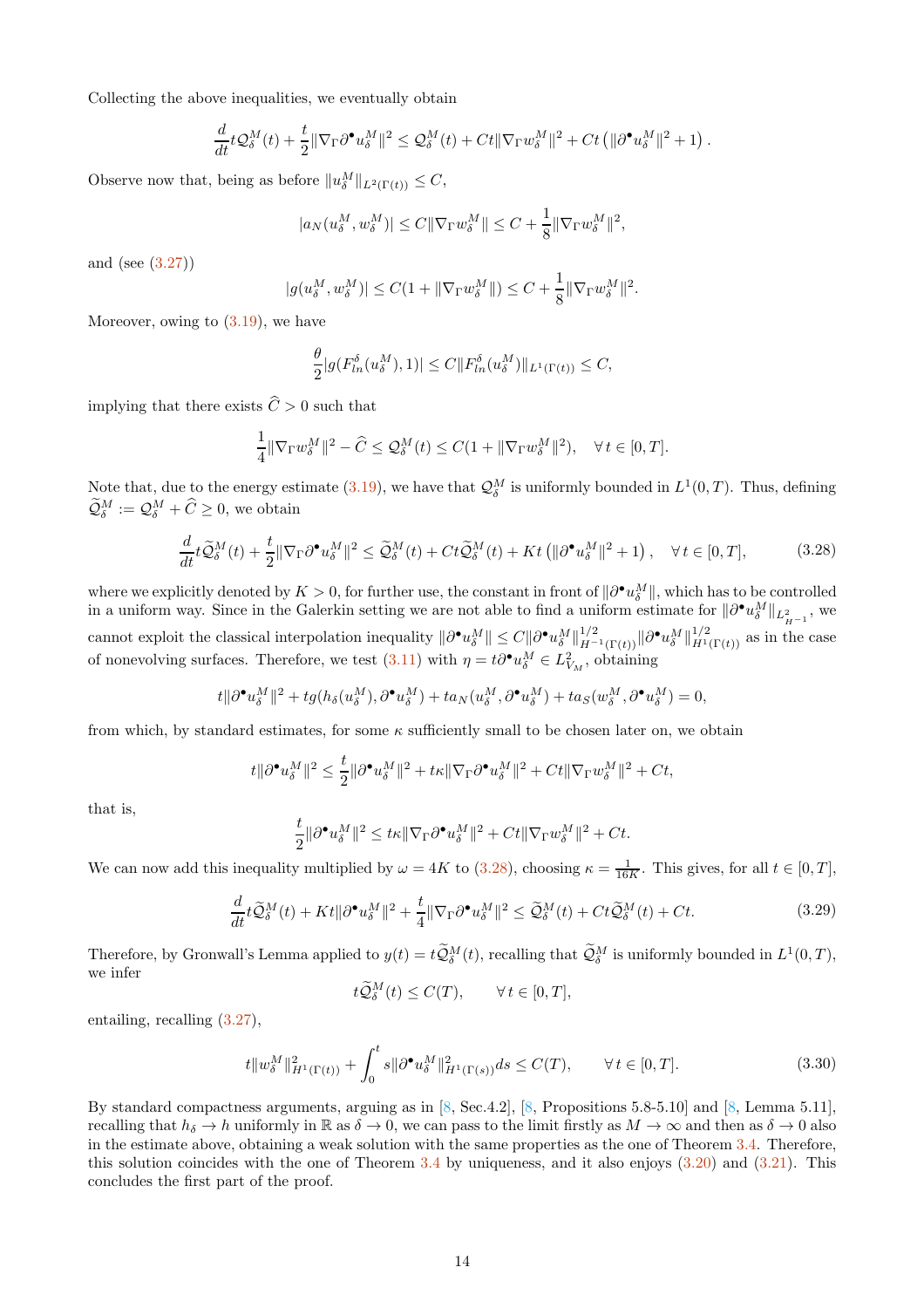Part (ii). Let us fix  $\tau > 0$ . We clearly have that  $||w||_{H^1(\Gamma(t))} \leq C$  for almost any  $t \geq \tau$ . Let then introduce the cutoff function

<span id="page-14-2"></span>
$$
h_k(r) = \begin{cases} 1 - \frac{1}{k}, & r > 1 - \frac{1}{k}, \\ r, & -1 + \frac{1}{k} \le r \le 1 - \frac{1}{k}, \\ -1 + \frac{1}{k}, & r < -1 + \frac{1}{k}, \end{cases} \tag{3.31}
$$

which is Lipschitz continuous. Then we set  $u_k = h_k(u)$ . Being u in  $L_{H_1}^{\infty}$ , we have that the chain rule holds giving

$$
\nabla_{\Gamma}u_k=\chi_{[-1+\frac{1}{k},1-\frac{1}{k}]}(u)\nabla_{\Gamma}u.
$$

Accordingly, for any  $k > 1$  and  $p \geq 2$ ,  $f_k = \left|\frac{\theta}{2}\varphi(u_k)\right|^{p-2} \frac{\theta}{2}\varphi(u_k)$  is well defined and belongs to  $L_{H^1}^{\infty}$  and satisfies

$$
\nabla_{\Gamma}\left(\left|\frac{\theta}{2}\varphi(u_k)\right|^{p-2}\frac{\theta}{2}\varphi(u_k)\right)=(p-1)\left|\frac{\theta}{2}\varphi(u_k)\right|^{p-2}\frac{\theta}{2}\varphi'(u_k)\nabla_{\Gamma}u_k.
$$

If we now set  $\eta = f_k$  in [\(3.10\)](#page-7-2), we infer that

$$
(p-1)\int_{\Gamma(t)}\left|\frac{\theta}{2}\varphi(u_k)\right|^{p-2}\frac{\theta}{2}\varphi'(u_k)\nabla_{\Gamma}u\cdot\nabla_{\Gamma}u_k+\int_{\Gamma(t)}\left|\frac{\theta}{2}\varphi(u_k)\right|^{p-2}\frac{\theta}{2}\varphi(u_k)\frac{\theta}{2}\varphi(u)=\int_{\Gamma(t)}\widehat{w}\left|\frac{\theta}{2}\varphi(u_k)\right|^{p-2}\frac{\theta}{2}\varphi(u_k),
$$

where  $\hat{w} = w + u$ . Being  $F_{ln}$  strictly convex, the first term in the left-hand side is nonnegative. Moreover, since  $\varphi$  is increasing, by the definition of  $u_k$ , we immediately infer

<span id="page-14-1"></span>
$$
\varphi(u_k)^2 \le \varphi(u)\varphi(u_k), \qquad \forall k > 1 \tag{3.32}
$$

and thus for the second term we have

$$
\int_{\Gamma(t)} \left| \frac{\theta}{2} \varphi(u_k) \right|^{p-2} \frac{\theta}{2} \varphi(u_k) \frac{\theta}{2} \varphi(u) \geq \int_{\Gamma(t)} \left| \frac{\theta}{2} \varphi(u_k) \right|^p
$$

Regarding the right-hand side, we easily get, by the Sobolev embedding  $H^1(\Gamma(t)) \hookrightarrow L^p(\Gamma(t)),$ 

$$
\int_{\Gamma(t)} \widehat{w} \left| \frac{\theta}{2} \varphi(u_k) \right|^{p-2} \frac{\theta}{2} \varphi(u_k) \leq \frac{1}{2} \left\| \frac{\theta}{2} \varphi(u_k) \right\|_{L^p(\Gamma(t))}^p + C \|\widehat{w}\|_{L^p(\Gamma(t))}^p
$$

$$
\leq \frac{1}{2} \left\| \frac{\theta}{2} \varphi(u_k) \right\|_{L^p(\Gamma(t))}^p + C_p \|\widehat{w}\|_{H^1(\Gamma(t))}^p,
$$

with  $C_p > 0$  depending on p. Collecting the above estimates, being  $u \in L^{\infty}_{H^1}$  and  $||w||_{H^1(\Gamma(t))} \leq C$  for almost any  $t \geq \tau$ , we immediately deduce

<span id="page-14-0"></span>
$$
\|\varphi(u_k)\|_{L^p(\Gamma(t))} \le C_p(T,\tau,p), \qquad \forall p \in [2,\infty),\tag{3.33}
$$

for almost any  $t \in [\tau, T]$ . Therefore, there exists  $\zeta \in L^{\infty}_{L^p}(\tau, T)$  such that, up to subsequences  $\varphi(u_k) \stackrel{*}{\rightharpoonup} \zeta$  in  $L_{L^p}^{\infty}(\tau,T)$  as  $k \to \infty$ . Now observe that, being  $|u| < 1$  almost everywhere on  $\Gamma(t)$  (for almost any  $t \in (0,T)$ ), and since, for almost any  $t \in (0,T)$ ,  $u_k \to u$  as  $k \to \infty$  almost everywhere on  $\Gamma(t)$ , we get  $\varphi(u_k) \to \varphi(u)$  almost everywhere. It is now immediate to deduce by  $(3.33)$  that, for  $p = 2$ ,  $\|\varphi(u_k)\|_{L^2_{L^2}} \leq C(\tau, T)$ , therefore we can apply [\[8,](#page-32-0) Thm.B.2] on  $[\tau, T]$  to infer  $\varphi(u_k) \to \varphi(u)$  in  $L^2_{L^2}(\tau, T)$ . By uniqueness of the weak limit we therefore infer  $\zeta = \varphi(u)$ . Then, by weak<sup>\*</sup> sequential lower semicontinuity we get

<span id="page-14-3"></span>ess sup 
$$
\|\varphi(u)\|_{L^p(\Gamma(t))} \le C_p(T, \tau, p), \qquad \forall p \in [2, \infty).
$$
 (3.34)

Concerning  $\varphi'$ , we consider  $g_k = \frac{\theta}{2} \varphi(u_k) e^{L\frac{\theta}{2}|\varphi(u_k)|} \in L^\infty_{H^1}$ , for some arbitrary  $L > 0$ , and we observe that

$$
\nabla_{\Gamma}\left(\frac{\theta}{2}\varphi(u_k)e^{L\frac{\theta}{2}|\varphi(u_k)|}\right)=\frac{\theta}{2}\varphi'(u_k)\left(1+L\frac{\theta}{2}\left|\varphi(u_k)\right|\right)e^{L\frac{\theta}{2}|\varphi(u_k)|}\nabla_{\Gamma}u_k.
$$

Therefore, considering again [\(3.10\)](#page-7-2) with  $\eta = g_k$ , we get

$$
\int_{\Gamma(t)} \nabla_{\Gamma} u\cdot \nabla_{\Gamma} u_k \frac{\theta}{2} \varphi'(u_k) \left(1+L\frac{\theta}{2} |\varphi(u_k)|\right) e^{L\frac{\theta}{2} |\varphi(u_k)|} + \int_{\Gamma(t)} \frac{\theta}{2} \varphi(u) \frac{\theta}{2} \varphi(u_k) e^{L\frac{\theta}{2} |\varphi(u_k)|} = \int_{\Gamma(t)} \widehat{w} \frac{\theta}{2} \varphi(u_k) e^{L\frac{\theta}{2} |\varphi(u_k)|}.
$$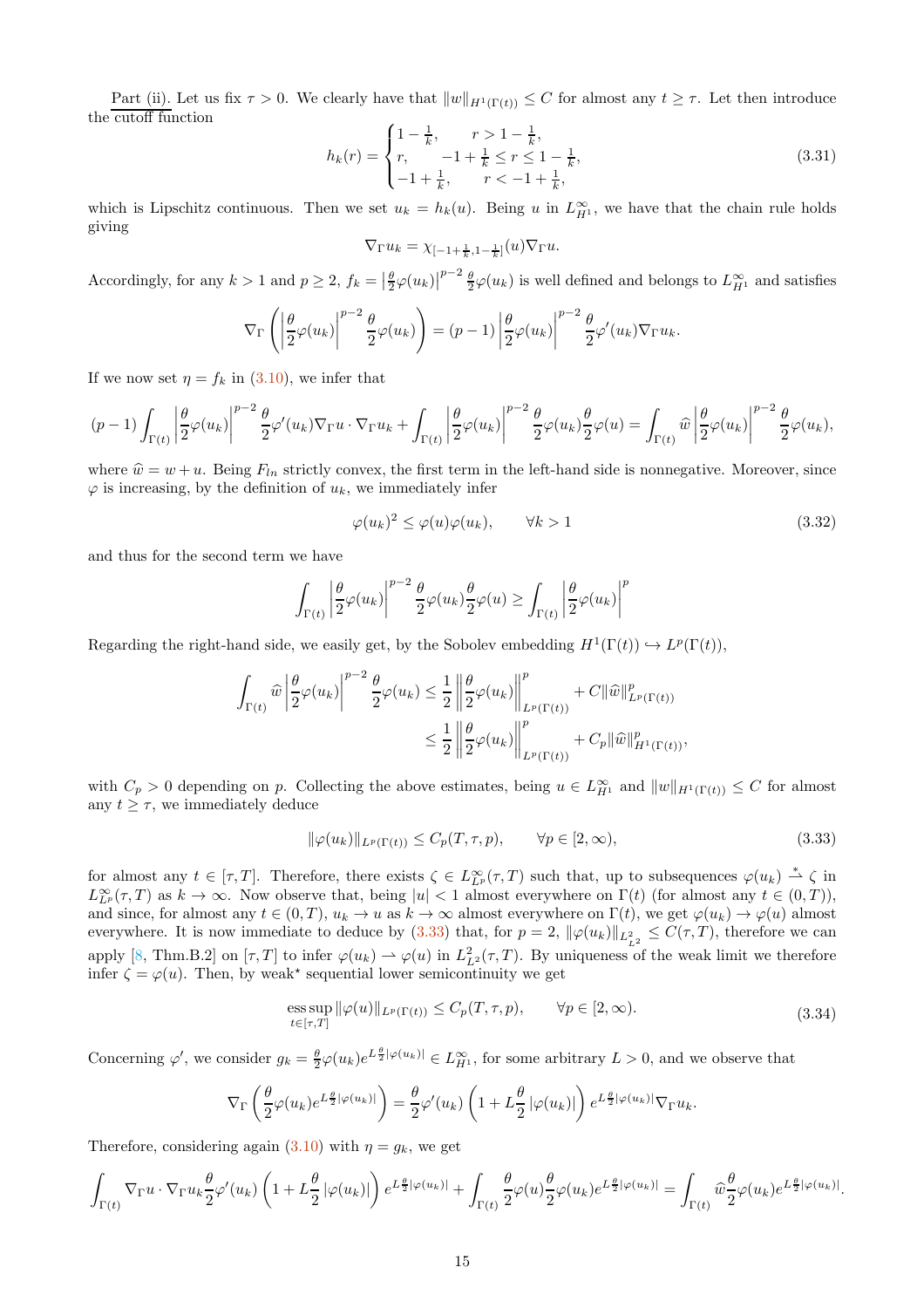Again the first term in the left-hand side is nonnegative, whereas, exploiting again [\(3.32\)](#page-14-1), we obtain in the end

$$
\int_{\Gamma(t)} \left(\frac{\theta}{2}\varphi(u_k)\right)^2 e^{L\frac{\theta}{2}|\varphi(u_k)|} \leq \int_{\Gamma(t)} \widehat{w}\frac{\theta}{2}\varphi(u_k)e^{L\frac{\theta}{2}|\varphi(u_k)|}
$$

By Lemma [B.4,](#page-29-0) we get

$$
\int_{\Gamma(t)} |\widehat{w}| \left| \frac{\theta}{2} \varphi(u_k) \right| e^{L \left| \frac{\theta}{2} \varphi(u_k) \right|} \leq \frac{1}{2} \int_{\Gamma(t)} \left| \frac{\theta}{2} \varphi(u_k) \right|^2 e^{L \left| \frac{\theta}{2} \varphi(u_k) \right|} + \int_{\Gamma(t)} e^{N|\widehat{w}|}, \tag{3.35}
$$

implying

<span id="page-15-1"></span>
$$
\frac{1}{2} \int_{\Gamma(t)} \left| \frac{\theta}{2} \varphi(u_k) \right|^2 e^{L \left| \frac{\theta}{2} \varphi(u_k) \right|} \le \int_{\Gamma(t)} e^{N |\widehat{w}|} \tag{3.36}
$$

for any  $L > 0$  and some  $N = N(L)$ . Now we exploit [\(2.7\)](#page-3-3), and then apply Lemma [B.3](#page-29-1) with  $u = N\tilde{\hat{w}}$  and the manifold  $\mathcal{M} = \Gamma_0$  (with the corresponding metric) to infer

$$
\int_{\Gamma(t)} e^{N|\widehat{w}|} = \int_{\Gamma_0} e^{N|\widetilde{\widehat{w}}|} J_t^0 d\Gamma_0 \le C \int_{\Gamma_0} e^{N|\widetilde{\widehat{w}}|} d\Gamma_0 \le C e^{CN^2 \|\widetilde{\widehat{w}}\|_{H^1(\Gamma_0)}^2} \le Ce^{CN^2 \|\widehat{w}\|_{H^1(\Gamma(t))}^2},
$$

where in the last estimate we exploited the property that  $(H^1(\Gamma(t)), \phi_t)_{t\in[0,T]}$  is a compatible space, where  $\phi_{-t}v = \tilde{v}$ . Recalling now property [\(3.8\)](#page-6-2), we infer that, for some  $\tilde{C} > 0$  sufficiently large,

<span id="page-15-3"></span>
$$
\left(\frac{\theta}{2}\varphi'(s)\right)^p \le e^{pC}\left(\tilde{C} + \left|\frac{\theta}{2}\varphi(s)\right|^2 e^{pC\left|\frac{\theta}{2}\varphi(s)\right|}\right), \qquad \forall s \in (-1, 1),\tag{3.37}
$$

thus, taking  $L = pC$  in [\(3.36\)](#page-15-1) and recalling that  $\|\hat{w}\|_{H^1(\Gamma(t))} \leq C$  for almost any  $t \geq \tau$ , we end up with

$$
\|\varphi'(u_k)\|_{L^p(\Gamma(t))} \leq C_p(T,\tau,p),
$$

implying, by the same arguments used for  $\varphi(u_k)$ , applied in this case to  $\varphi'(u_k)$ , that

ess sup 
$$
\|\varphi'(u)\|_{L^p(\Gamma(t))} \le C_p(T, \tau, p), \qquad \forall p \in [2, \infty).
$$
 (3.38)

Therefore, exploiting elliptic regularity and recalling that  $u \in L^{\infty}_{H^1}$ , we obtain

$$
||u||_{H^2(\Gamma(t))} \le (C + ||\Delta_{\Gamma(t)}u||) \le C (1 + ||w|| + ||\varphi(u)||) \le C(T,\tau),
$$

for almost any  $t \in [\tau, T]$ .

Part (iii). If we now apply the chain rule to  $\varphi(u)$  (which is possible, e.g., by approximation with the truncated functions  $u_k$  and then passing to the limit as  $k \to \infty$ ) we obtain

$$
\nabla_{\Gamma} \varphi(u) = \varphi'(u) \nabla_{\Gamma} u
$$
, for a.a.  $t \in [\tau, T]$ .

Then, for almost any  $t \in [\tau, T]$ , we have that

$$
\|\nabla_{\Gamma} \varphi(u)\|_{L^p(\Gamma(t))} \leq \|\varphi'(u)\|_{L^{2p}(\Gamma(t))} \|\nabla_{\Gamma} u\|_{L^{2p}(\Gamma(t))} \leq C_p(T,\tau,p),
$$

by the Sobolev embedding  $H^2(\Gamma(t)) \hookrightarrow W^{1,q}(\Gamma(t))$  for every  $q \geq 2$ . Therefore we get

$$
\|\varphi(u)\|_{W^{1,p}(\Gamma(t))} \leq C_p(T,\tau,p),
$$

for every  $p \geq 2$ . This implies, choosing, e.g.,  $p = 3$ , that

<span id="page-15-2"></span>
$$
\|\varphi(u)\|_{L^{\infty}(\Gamma(t))} \le C(T,\tau), \quad \text{ for a.a. } t \in [\tau,T],
$$
\n(3.39)

by the embedding  $W^{1,3}(\Gamma(t)) \hookrightarrow L^{\infty}(\Gamma(t))$ . Therefore, being  $u(t) \in H^2(\Gamma(t)) \hookrightarrow C^0(\Gamma(t))$  for almost any  $t \in [0, T]$ , it follows from the singularities of  $\varphi$  at  $\pm 1$  and the estimate  $(3.39)$  that we can find  $\xi = \xi(T, \tau) > 0$ such that

$$
||u||_{L^{\infty}(\Gamma(t))} \leq 1 - \xi, \quad \text{for a.a. } t \in [\tau, T],
$$

<span id="page-15-0"></span>that is, the strict separation property holds. This concludes the proof.

 $\Box$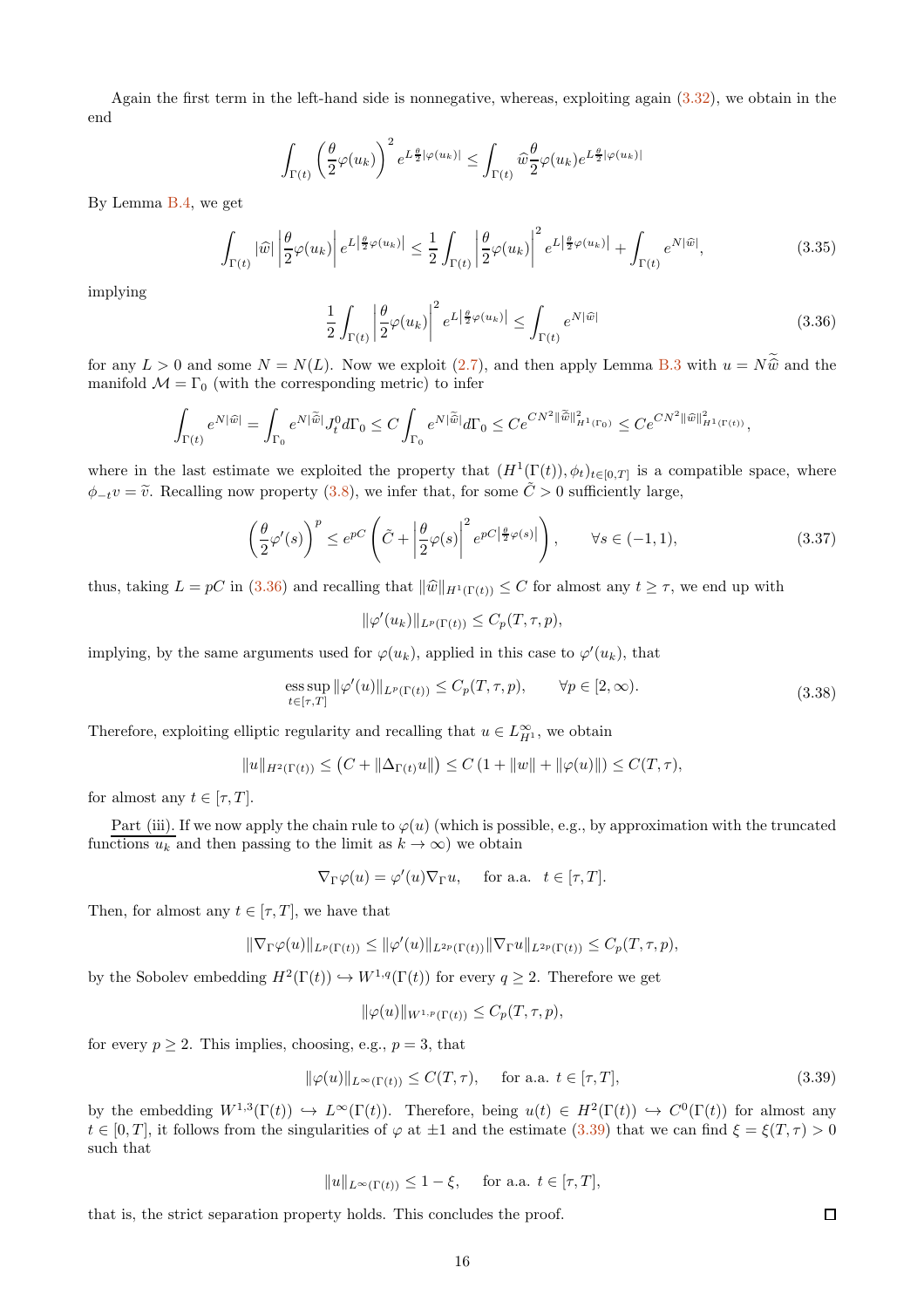# 4 The second model

We now consider the alternative weighted model  $(1.2)$ , which is analyzed in [\[8](#page-32-0), Sec.6] (and references therein).

#### 4.1 Weak formulation

Let  $(\mathbf{A}_{\Phi})$  hold. Then the problem reads: find a pair  $(c, w)$  such that, for all  $\eta \in L^2_{H^1}$ ,

$$
m_{\star}(\rho \partial^{\bullet} c, \eta) + \int_{\Gamma(t)} \rho \nabla_{\Gamma} w \cdot \nabla_{\Gamma} \eta + \int_{\Gamma(t)} \rho c \mathbf{V}_{a}^{\tau} \cdot \nabla_{\Gamma} \eta = 0, \qquad (4.1)
$$

$$
\int_{\Gamma(t)} \nabla_{\Gamma} c \cdot \nabla_{\Gamma} \eta + \int_{\Gamma(t)} \rho F'(c) \eta = \int_{\Gamma(t)} \rho w \eta,
$$
\n(4.2)

$$
c(0) = c_0, \qquad \text{a.e. on } \Gamma_0. \tag{4.3}
$$

Here the weight function  $\rho$  is determined by the transport equation

<span id="page-16-3"></span><span id="page-16-2"></span><span id="page-16-1"></span><span id="page-16-0"></span>
$$
\partial^{\bullet} \rho + \rho \nabla_{\Gamma} \cdot \mathbf{V} = 0, \qquad (4.4)
$$

with  $\rho(0) \equiv 1$  on  $\Gamma_0$ . As noticed in [\[8,](#page-32-0) (6.1.4)], we have an interesting characterization of  $\rho$ :

<span id="page-16-7"></span>
$$
\rho(t, \Phi(t, p)) = (J_t^0(p))^{-1}, \qquad \forall p \in \Gamma_0.
$$
\n(4.5)

In particular, we also have the bounds

<span id="page-16-6"></span>
$$
0 < \frac{1}{C_{\rho}} \le \rho \le C_{\rho}, \qquad |\nabla_{\Gamma}\rho| \le C_{\rho}, \tag{4.6}
$$

with  $C_{\rho} > 1$ . Again, the system above can be obtained from balance laws by suitably defining the chemical potential w (see  $[8]$ ), which in this case is related to the functional derivative of the energy

$$
E_{CH}^{\rho}(c):=\int_{\Gamma(t)}\left(\frac{|\nabla_{\Gamma}c|^2}{2}+\rho F(c)\right).
$$

We recall the following result (see [\[8,](#page-32-0) Thm.6.2]), which is obtained for the case  $V_a = V_\tau \equiv 0$ , but it can be easily extended to the case when the tangential velocities are nonzero. The statement below and its proof involve the weighted inverse Laplacian, which we define, for any

$$
f \in H^{-1}(\Gamma(t))
$$
 such that  $\langle \rho f, 1 \rangle_{H^{-1}(\Gamma(t)), H^1(\Gamma(t))} = 0,$ 

as the unique solution  $\zeta := (\Delta_{\Gamma,\rho})^{-1} f \in H^1(\Gamma(t))$  to the problem

$$
\int_{\Gamma(t)} \rho \nabla_{\Gamma} \zeta \cdot \nabla_{\Gamma} \eta = \langle \rho f, \eta \rangle \quad \text{ with } \quad \int_{\Gamma(t)} \zeta = 0.
$$
\n(4.7)

We define also, for such elements  $f$ , the weighted norm

$$
||f||_{\rho,-1} := ||\sqrt{\rho} \nabla \Gamma \zeta|| = \langle \rho f, \zeta \rangle.
$$
 (4.8)

Note that there exist  $C_1, C_2 > 0$  such that  $C_1||\nabla_{\Gamma} \zeta|| \le ||f||_{\rho, -1} \le C_2||\nabla_{\Gamma} \zeta||$ .

<span id="page-16-5"></span>**Theorem 4.1.** Let  $c_0 \in H^1(\Gamma_0)$ ,  $|c_0| \leq 1$ ,  $|(c_0)_{\Gamma_0}| < 1$  and  $F: [-1, 1] \to \mathbb{R}$  be given by [\(3.7\)](#page-6-0). Then there exists a unique pair  $(c, w)$  with

$$
c \in L_{H^1}^{\infty} \cap H_{H^{-1}}^1
$$
,  $w \in L_{H^1}^2$ ,

such that, for almost any  $t \in [0,T]$ ,  $|c(t)| < 1$  almost everywhere in  $\Gamma(t)$  and  $(c, w)$  satisfies, for almost any  $t \in [0,T]$ , [\(4.1\)](#page-16-0)-[\(4.2\)](#page-16-1), with  $c(0) = c_0$  almost everywhere in  $\Gamma_0$ . The solution c also satisfies the additional regularity

$$
c \in C_{L^2}^0 \cap L_{L^p}^{\infty} \cap L_{H^2}^2,
$$

for all  $p \in [1, +\infty)$ . Furthermore, if  $c_{0,1}, c_{0,2} \in H^1(\Gamma_0)$ , satisfying the existence assumptions, are such that  $(c_{0,1})_{\Gamma_0} = (c_{0,2})_{\Gamma_0}$ , and  $c_1, c_2$  are the solutions of the system with  $c_1(0) = c_{0,1}$  and  $c_2(0) = c_{0,2}$ , then there exists a constant  $C > 0$  independent of t, such that, for almost any  $t \in [0, T]$ ,

<span id="page-16-4"></span>
$$
||c_1(t) - c_2(t)||_{\rho, -1} \le e^{Ct} ||c_{0,1} - c_{0,2}||_{\rho, -1},
$$
\n(4.9)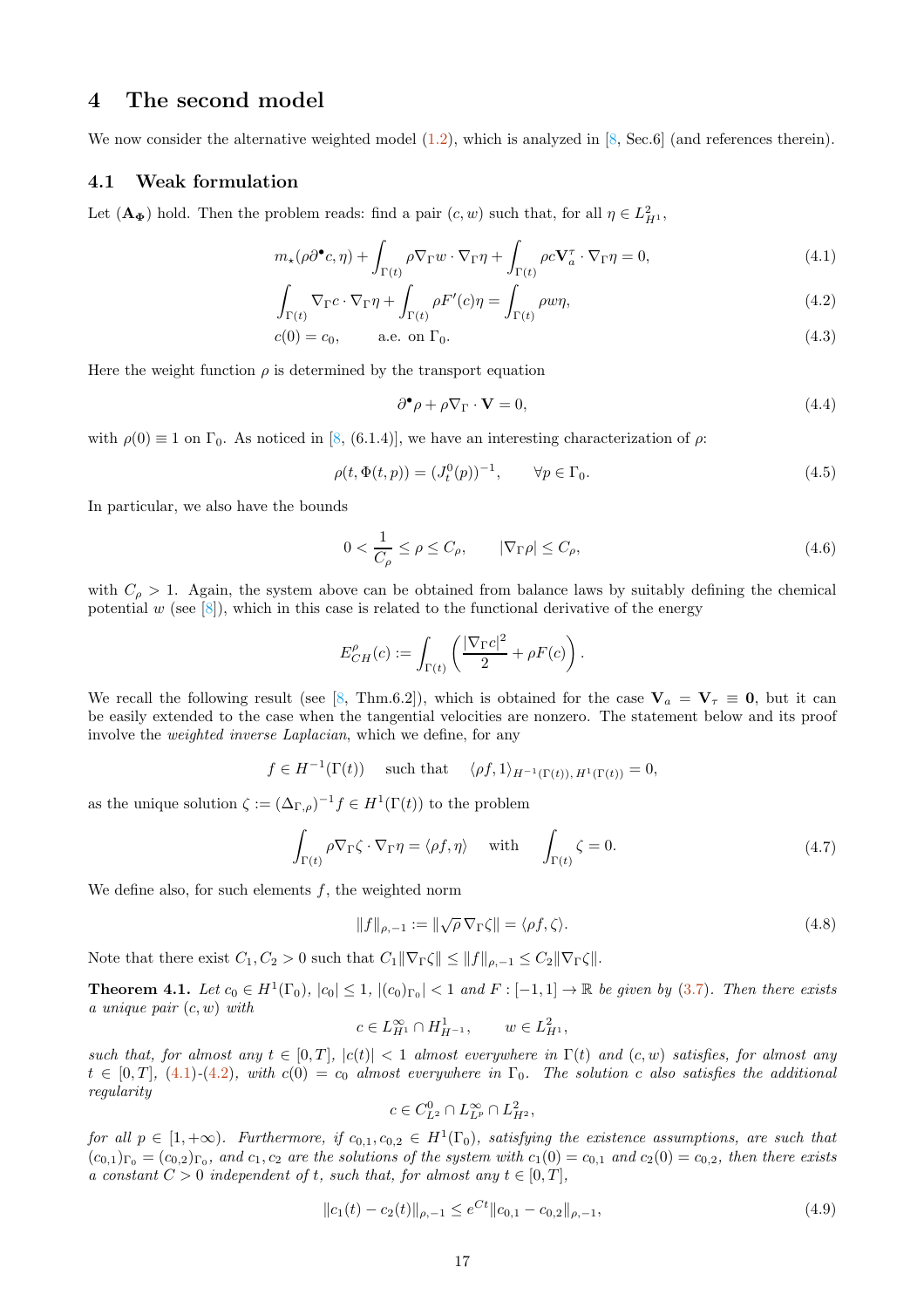The proof of existence follows from the uniform estimates obtained in the proof of Theorem [4.5](#page-19-0) below. For completeness, we now include a proof of continuous dependence on the initial data, entailing uniqueness, which was omitted in [\[8](#page-32-0)].

*Proof.* (Stability of weak solutions to  $(4.1)-(4.3)$  $(4.1)-(4.3)$ ) The density  $\rho$  is determined by a single ordinary differential equation which can be solved explicitly, and it is thus unique. Now suppose  $(c_1, w_1)$  and  $(c_2, w_2)$  both solve  $(4.1)$ , [\(4.2\)](#page-16-1), with initial conditions  $c_1(0) = c_{0,1}$  and  $c_2(0) = c_{0,2}$ , such that  $(c_{0,1})_{\Gamma_0} = (c_{0,2})_{\Gamma_0}$ . Denote  $\xi^c = c_1 - c_2$ ,  $\xi^w = w_1 - w_2$ . Subtracting the corresponding equations leads to

$$
\langle \rho \partial^{\bullet} \xi^{c}, \eta \rangle + \int_{\Gamma(t)} \rho \nabla_{\Gamma} \xi^{w} \cdot \nabla_{\Gamma} \eta + \int_{\Gamma(t)} \rho \xi^{c} \mathbf{V}_{a}^{\tau} \cdot \nabla_{\Gamma} \eta = 0
$$

$$
\int_{\Gamma(t)} \nabla_{\Gamma} \xi^{c} \cdot \nabla_{\Gamma} \eta + \int_{\Gamma(t)} \rho (F'(c_{1}) - F'(c_{2})) \eta = \int_{\Gamma(t)} \rho \xi^{w} \eta.
$$

Using the ODE [\(4.4\)](#page-16-3) for  $\rho$  and [\(4.1\)](#page-16-0), noting that  $\xi^{c}(0) = c_{0,1} - c_{0,2}$ , we obtain

$$
\frac{d}{dt} \int_{\Gamma(t)} \rho \xi^c = \langle \rho \partial^{\bullet} \xi^c, 1 \rangle = 0 \quad \Longrightarrow \quad \int_{\Gamma(t)} \rho \xi^c = \int_{\Gamma_0} c_{0,1} - c_{0,2} \equiv 0.
$$

Therefore the weighted inverse Laplacian  $(\Delta_{\Gamma,\rho}^{-1})\xi^c$  is well defined, and taking  $\eta = (\Delta_{\Gamma,\rho}^{-1})\xi^c$  in  $(4.1)$  we get

<span id="page-17-0"></span>
$$
\langle \rho \partial^{\bullet} \xi^{c}, (\Delta_{\Gamma,\rho}^{-1}) \xi^{c} \rangle + \int_{\Gamma(t)} \rho \nabla_{\Gamma} \xi^{w} \cdot \nabla_{\Gamma} (\Delta_{\Gamma,\rho}^{-1}) \xi^{c} + \int_{\Gamma(t)} \rho \xi^{c} \mathbf{V}_{a}^{\tau} \cdot \nabla_{\Gamma} (\Delta_{\Gamma,\rho}^{-1}) \xi^{c} = 0.
$$
 (4.10)

Now note:

$$
\langle \rho \partial^{\bullet} \xi^{c}, (\Delta_{\Gamma,\rho}^{-1}) \xi^{c} \rangle = \frac{d}{dt} \left[ \int_{\Gamma(t)} \rho \xi^{c} (\Delta_{\Gamma,\rho}^{-1}) \xi^{c} \right] - \int_{\Gamma(t)} \rho \xi^{c} \partial^{\bullet} (\Delta_{\Gamma,\rho}^{-1}) \xi^{c}
$$
  

$$
= \frac{d}{dt} \left[ \int_{\Gamma(t)} \rho |\nabla_{\Gamma} (\Delta_{\Gamma,\rho}^{-1}) \xi^{c}|^{2} \right] - \int_{\Gamma(t)} \rho \nabla_{\Gamma} (\Delta_{\Gamma,\rho}^{-1}) \xi^{c} \cdot \nabla_{\Gamma} \partial^{\bullet} (\Delta_{\Gamma,\rho}^{-1}) \xi^{c}
$$
  

$$
= \frac{d}{dt} ||\xi^{c}||_{\rho,-1}^{2} - \int_{\Gamma(t)} \rho \nabla_{\Gamma} (\Delta_{\Gamma,\rho}^{-1}) \xi^{c} \cdot \nabla_{\Gamma} \partial^{\bullet} (\Delta_{\Gamma,\rho}^{-1}) \xi^{c}
$$

and

$$
\int_{\Gamma(t)} \rho \nabla_{\Gamma} \xi^w \cdot \nabla_{\Gamma} (\Delta_{\Gamma,\rho}^{-1}) \xi^c = \int_{\Gamma(t)} \rho \xi^w \xi^c
$$

so that [\(4.10\)](#page-17-0) becomes

$$
\frac{d}{dt}\|\xi^c\|_{\rho,-1}^2+\int_{\Gamma(t)}\rho\xi^c\mathbf{V}^\tau_a\cdot\nabla_{\Gamma}(\Delta_{\Gamma,\rho}^{-1})\xi^c+\int_{\Gamma(t)}\rho\xi^w\xi^c=\int_{\Gamma(t)}\rho\nabla_{\Gamma}(\Delta_{\Gamma,\rho}^{-1})\xi^c\cdot\nabla_{\Gamma}\partial^\bullet(\Delta_{\Gamma,\rho}^{-1})\xi^c.
$$

We now also test [\(4.2\)](#page-16-1), written for the difference of the two solutions, with  $\eta = \xi^c$  to obtain

<span id="page-17-1"></span>
$$
\|\nabla_{\Gamma}\xi^{c}\|^{2} + \int_{\Gamma(t)} \rho(F'(c_{1}) - F'(c_{2}))\xi^{c} = \int_{\Gamma(t)} \rho \xi^{w}\xi^{c}.
$$
\n(4.11)

Due to the structure of the logarithmic potential  $F$ , being  $F_{ln}$  strictly convex, we have the estimate

$$
\int_{\Gamma(t)} \rho(F'(c_1) - F'(c_2))\xi^c \ge -C\|\xi^c\|
$$

from where  $(4.11)$  becomes

<span id="page-17-2"></span>
$$
\|\nabla_{\Gamma}\xi^c\|^2 \le \int_{\Gamma(t)} \rho \xi^w \xi^c + C\|\xi^c\|^2. \tag{4.12}
$$

Adding [\(4.11\)](#page-17-1) and [\(4.12\)](#page-17-2) the terms involving the product  $\xi^w \xi^c$  cancel out and we are led to

$$
\frac{d}{dt} \|\xi^c\|_{\rho,-1}^2 + \|\nabla_{\Gamma}\xi^c\|^2 \leq C \|\xi^c\|^2 + \int_{\Gamma(t)} \rho \nabla_{\Gamma}(\Delta_{\Gamma,\rho}^{-1}) \xi^c \cdot \nabla_{\Gamma} \partial^{\bullet}(\Delta_{\Gamma,\rho}^{-1}) \xi^c - \int_{\Gamma(t)} \rho \xi^c \mathbf{V}_a^{\tau} \cdot \nabla_{\Gamma}(\Delta_{\Gamma,\rho}^{-1}) \xi^c.
$$

We now estimate the first term on the right-hand side as

$$
C\|\xi^c\|^2 \le C\int_{\Gamma(t)}\rho|\xi^c|^2 = C\int_{\Gamma(t)}\rho\nabla_{\Gamma}\xi^c\cdot\nabla_{\Gamma}(\Delta_{\Gamma,\rho}^{-1})\xi^c \le \frac{1}{4}\|\nabla_{\Gamma}\xi^c\|^2 + C\|\xi^c\|^2_{\rho,-1}.
$$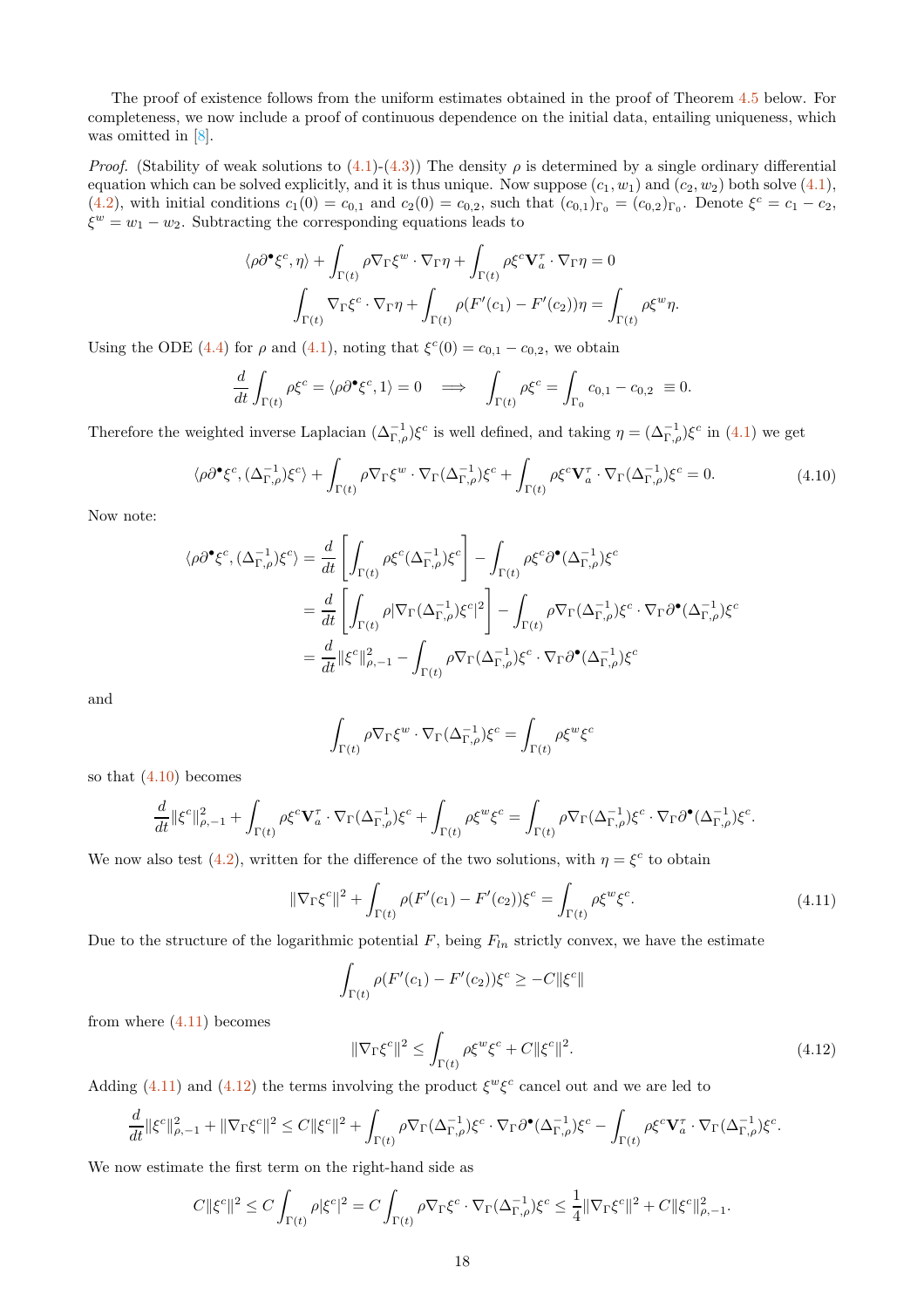For the second term, we note that

$$
\begin{aligned} \int_{\Gamma(t)} \rho \nabla_{\Gamma} (\Delta_{\Gamma,\rho}^{-1}) \xi^c \cdot \nabla_{\Gamma} \partial^\bullet (\Delta_{\Gamma,\rho}^{-1}) \xi^c &\leq \frac{1}{2} \frac{d}{dt} \int_{\Gamma(t)} \rho |\nabla_{\Gamma} (\Delta_{\Gamma,\rho}^{-1}) \xi^c|^2 + C \int_{\Gamma(t)} \rho |\nabla_{\Gamma} (\Delta_{\Gamma,\rho}^{-1}) \xi^c|^2 \\ &\leq \frac{1}{2} \frac{d}{dt} \|\xi^c\|_{\rho,-1}^2 + C \|\xi^c\|_{\rho,-1}^2 \end{aligned}
$$

and finally, for the last term and reusing the estimate for the first,

$$
\left|\int_{\Gamma(t)}\rho\xi^c\mathbf{V}_a^{\tau}\cdot\nabla_{\Gamma}(\Delta_{\Gamma,\rho}^{-1})\xi^c\right|\leq C_1\|\xi^c\|^2+C_2\|\xi^c\|_{\rho,-1}^2\leq \frac{1}{4}\|\nabla_{\Gamma}\xi^c\|^2+C\|\xi^c\|_{\rho,-1}^2.
$$

All in all, we obtain from [\(4.13\)](#page-18-0) the estimate

$$
\frac{d}{dt} \|\xi^c\|_{\rho,-1}^2 + \|\nabla_{\Gamma}\xi^c\|^2 \leq C \|\xi^c\|_{\rho,-1}^2,
$$

and an application of Gronwall's inequality implies the continuous dependence estimate stated in [\(4.9\)](#page-16-4). Then uniqueness follows by setting  $c_{0,1} \equiv c_{0,2}$ . П

**Remark 4.2.** Notice that the regularity stated in Theorem [4.1](#page-16-5) can be slightly improved as in the case of the first model (see Remark [3.5\)](#page-7-3). In particular, since  $c \in L_{H^2}^2$  solves the problem, for almost all  $t \in [0, T]$ ,

$$
-\frac{1}{\rho}\Delta_{\Gamma}c(t) = w(t) - F'(c(t)) \in L^2(\Gamma(t)),
$$

we are allowed to multiply by  $-\Delta_{\Gamma}c \in L^2(\Gamma(t))$  for almost any  $t \in [0,T]$ . Recalling that  $\varphi' > 0$ , after an integration by parts, being  $\Gamma(t)$  closed and  $c \in L^{\infty}_{H^1}$ , we obtain, by [\(4.6\)](#page-16-6),

$$
C \|\Delta_{\Gamma}c\|^2 \le m(\frac{1}{\rho}\Delta_{\Gamma}c, \Delta_{\Gamma}c) + \frac{\theta}{2}m(\varphi'(c), |\nabla_{\Gamma}c|^2)
$$
  

$$
\le ||\nabla_{\Gamma}w\| \|\nabla_{\Gamma}c\| + \|\nabla_{\Gamma}c\|^2 \le C(1 + \|\nabla_{\Gamma}w\|),
$$

and knowing that  $w \in L^2_{H^1}$ , we infer  $c \in L^4_{H^2}$ .

We make use of the following weighted  $L^2$  and  $H^1$  products, whose induced norms are equivalent norms on  $L^2(\Gamma(t))$  and  $H^1(\Gamma(t))$ , respectively:

<span id="page-18-0"></span>
$$
(f,g)_{\rho} := m(\rho f, g), \qquad (f,g)_{1,\rho} := (f,g)_{\rho} + \int_{\Gamma(t)} \rho \nabla_{\Gamma} f \cdot \nabla_{\Gamma} g.
$$
\n(4.13)

Notice that for  $t = 0$  these definitions coincide with the natural norms on these spaces, being  $\rho(0, x) \equiv 1$  for any  $x \in \Gamma_0$ . We now give an extension of Proposition [3.2,](#page-5-0) whose proof is shown in Appendix [A:](#page-27-0)

<span id="page-18-3"></span>**Proposition 4.3.** For  $\eta, \phi \in H_{L^2}^1$ , with  $\nabla_{\Gamma} \partial^{\bullet} \phi \in L^2_{L^2}$  and  $\nabla_{\Gamma} \partial^{\bullet} \eta \in L^2_{L^2}$ , the following identity holds

$$
\frac{d}{dt}(\nabla_{\Gamma}\eta, \nabla_{\Gamma}\phi)_{\rho} = m(\partial^{\bullet}\rho\nabla_{\Gamma}\eta, \nabla_{\Gamma}\phi) + (\nabla_{\Gamma}\partial^{\bullet}\eta, \nabla_{\Gamma}\phi)_{\rho} + (\nabla_{\Gamma}\eta, \nabla_{\Gamma}\partial^{\bullet}\phi)_{\rho} + \int_{\Gamma(t)} \rho B(\mathbf{V})\nabla_{\Gamma}\eta \cdot \nabla_{\Gamma}\phi
$$

$$
= (\nabla_{\Gamma}\partial^{\bullet}\eta, \nabla_{\Gamma}\phi)_{\rho} + (\nabla_{\Gamma}\eta, \nabla_{\Gamma}\partial^{\bullet}\phi)_{\rho} + \int_{\Gamma(t)} \rho \widetilde{B}(\mathbf{V})\nabla_{\Gamma}\eta \cdot \nabla_{\Gamma}\phi,
$$

for almost any  $t \in [0, T]$ , where B is the vector field given in Section [3.2](#page-4-1) and  $\widetilde{B}(\mathbf{V}) := -2\mathbf{D}(\mathbf{V})$ .

<span id="page-18-2"></span>With an analogous proof, we can extend Proposition [3.2](#page-5-0) as follows (assuming  $V_a^{\tau}$  is sufficiently regular) **Proposition 4.4.** For  $\eta, \phi \in H_{L^2}^1$ , with  $\nabla_{\Gamma} \partial^{\bullet} \phi \in L^2_{L^2}$ , the following identity holds

$$
\frac{d}{dt} \int_{\Gamma(t)} \rho \eta \mathbf{V}^\tau_a \cdot \nabla_\Gamma \phi = \int_{\Gamma(t)} \rho \partial^\bullet \eta \mathbf{V}^\tau_a \cdot \nabla_\Gamma \phi + \int_{\Gamma(t)} \rho \eta \mathbf{V}^\tau_a \cdot \nabla_\Gamma \partial^\bullet \phi + \int_{\Gamma(t)} \rho \widetilde{B}_{adv}(\mathbf{V}^\tau_a(t), \mathbf{V}(t)) \eta \cdot \nabla_\Gamma \phi,
$$

for almost any  $t \in [0, T]$ , where  $B_{adv}$  is a vector field given by

$$
\widetilde{B}_{adv}(\mathbf{V}_a^{\tau}, \mathbf{V})_i := (\partial^{\bullet} \mathbf{V}_a^{\tau})_i - \sum_{j=1}^3 (\mathbf{V}_a^{\tau})_j \underline{D}_j^{\Gamma(t)} \mathbf{V}_i, \qquad i = 1, 2, 3.
$$

In conclusion, being  $\partial^{\bullet} \rho = -\rho \nabla_{\Gamma} \cdot \mathbf{V}$ , we infer by Proposition [3.2](#page-5-0)

<span id="page-18-1"></span>
$$
\frac{d}{dt}(\eta,\phi)_{\rho} = (\partial^{\bullet}\eta,\phi)_{\rho} + (\eta,\partial^{\bullet}\phi)_{\rho}, \qquad \forall \eta,\phi \in H_{L^2}^1,\tag{4.14}
$$

retrieving the classical integration by parts formula as in the case of a fixed manifold. This is not surprising, in the sense that the term  $\rho$  accounts for local stretching or compressing of the surfaces and somehow annihilates the effects of the evolving surface.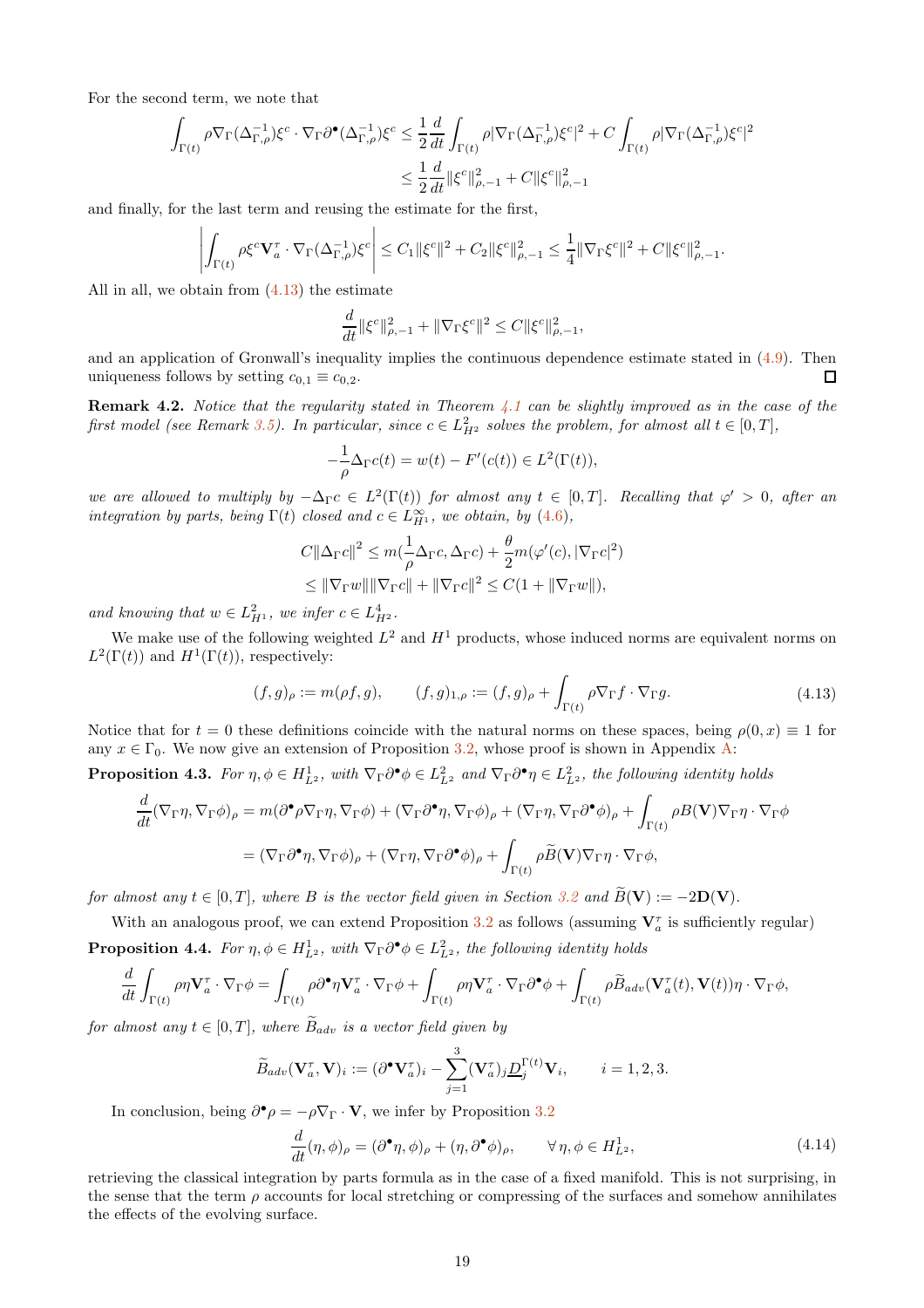## 4.2 Regularisation and strict separation property

Also for this model, additionally to  $(\mathbf{A}_{\Phi})$ , we assume the hypotheses of Section [2.](#page-2-0) Our main result is the following

<span id="page-19-0"></span>**Theorem 4.5.** Let the assumptions of Theorem [4.1](#page-16-5) hold and assume the hypotheses of Section [2](#page-2-0) on the surface motion. Denote by  $(c, w)$  the (unique) weak solution to  $(4.1)$ - $(4.2)$ .

(i) There exists a constant  $C = C(T, E_{CH}^{\rho}(u_0)) > 0$  such that, for almost any  $t \in [0, T]$ ,

$$
t||w||_{H^{1}(\Gamma(t))}^{2} + \int_{0}^{t} s||\partial^{\bullet}c||_{H^{1}(\Gamma(s))}^{2} ds \le C(T, E_{CH}^{\rho}(u_{0})). \tag{4.15}
$$

(ii) For any  $0 < \tau \leq T$ , there exist constants  $C = C(T, \tau, E_{CH}^{\rho}(u_0)) > 0$  and  $C_p = C_p(T, \tau, p, E_{CH}^{\rho}(u_0)) > 0$ such that, for almost any  $t \in [\tau, T]$ 

$$
||w||_{H^{1}(\Gamma(t))} \leq C(T, \tau, E_{CH}^{\rho}(u_0)),
$$
\n(4.16)

$$
\|\varphi(c)\|_{L^p(\Gamma(t))} + \|\varphi'(c)\|_{L^p(\Gamma(t))} \le C_p(T, \tau, p, E_{CH}^{\rho}(u_0)), \qquad \forall p \in [2, \infty),
$$
  

$$
\|c\|_{H^2(\Gamma(t))} \le C(T, \tau, E_{CH}^{\rho}(u_0)).
$$

(iii) There exists  $\xi = \xi(T, \tau, E_{CH}^{\rho}(u_0)) > 0$ , such that

$$
||c||_{L^{\infty}(\Gamma(t))} \leq 1 - \xi, \text{ for almost any } t \in [\tau, T].
$$

<span id="page-19-1"></span>**Remark 4.6.** Actually, the only assumption additional to [\[8,](#page-32-0)  $\mathbf{A}_{\Phi}$ ] is that [\(2.4\)](#page-3-1) holds. Indeed, due to the presence of  $\rho$  we do not need, e.g. [\(2.6\)](#page-3-2). In particular, if  $V_a^{\tau} \equiv 0$ , we only need [\[8,](#page-32-0)  $A_{\Phi}$ ] instead of the more restrictive assumptions used in the analysis of the first model. For this reason, we think that the second model seems more natural in the context of evolving surfaces with only normal component of the motion velocity.

Remark 4.7. As in Remark [3.10,](#page-10-5) assuming the regularity stated in Lemma [C.1,](#page-30-1) also in this case we actually *obtain that, for any*  $\tau > 0$ ,  $c \in C_{C^0}^0(\tau, T)$  *and thus* 

$$
\sup_{t \in [\tau, T]} \|c\|_{C^0(\Gamma(t))} \le 1 - \xi.
$$

#### 4.2.1 Galerkin approximation

We need a slight revision of the Galerkin approximation scheme. Let us recall [\[8,](#page-32-0) Sec.4.1] and consider a basis  $\{\chi_j^0 : j \in \mathbb{N}\}\$  orthonormal in  $L^2(\Gamma_0)$  and orthogonal in  $H^1(\Gamma_0)$  consisting of smooth functions such that  $\chi_1^0$  is constant (for example consider the eigenfunctions of the Laplace-Beltrami operator). We then transport this basis using the flow map. This gives  $\{\chi_j^t := \phi_t(\chi_j^0) : j \in \mathbb{N}\}\subset H^1(\Gamma(t))$ . Observe that this basis is still an orthonormal basis in  $L^2(\Gamma(t))$  endowed with the norm induced by [\(4.13\)](#page-18-0). Indeed, thanks to [\(4.5\)](#page-16-7), we have

$$
(\chi_i^t, \chi_j^t)_{\rho} = m(\rho \chi_i^t, \chi_j^t) = \int_{\Gamma_0} \chi_i^0 \chi_j^0 = \delta_{ij}, \qquad \forall i, j \in \mathbb{N}.
$$

Notice that the same basis is such that  $\overline{\text{span}\{\chi_j^t : j \in \mathbb{N}\}}^{H^1(\Gamma(t))} = H^1(\Gamma(t))$ , but we are not able to show any orthogonality property in this space, even endowing the space with the norm induced by  $(4.13)$ . We can then introduce the finite dimensional spaces

$$
V_M(t) = \text{span}\{\chi_j^t : 1 \le j \le M\} \subset H^1(\Gamma(t)),
$$

and, exploiting the orthogonality with respect to the equivalent  $L^2$  inner product  $(4.13)_1$ , we can give an explicit expression to the L<sup>2</sup>-orthogonal projector  $P_M^{\rho}(t): L^2(\Gamma(t)) \to V_M(t)$  as

$$
P_M^{\rho}(t)f := \sum_{j=1}^M (f, \chi_j^t)_{\rho} \chi_j^t = \sum_{j=1}^M \left( \int_{\Gamma_0} \widetilde{f} \chi_j^0 \right) \chi_j^t = \phi_t(P_M^0 \widetilde{f}),
$$

where  $P_M^0 = P_M^{\rho}(0)$  is the orthogonal projector over  $V_M(0)$  (endowed with the canonical  $L^2$ -norm). Clearly this implies  $\|\widetilde{P}_M^{\rho}(t)\widetilde{f}\|_{\rho} \leq \|f\|_{\rho}$  uniformly in M, for any  $t > 0$ . Following [\[2](#page-32-6), Sec.7], we now introduce the matrix

$$
\mathbf{A}_t^0 := (D\Phi_t^0)^T D\Phi_t^0 + \nu_0 \otimes \nu_0,
$$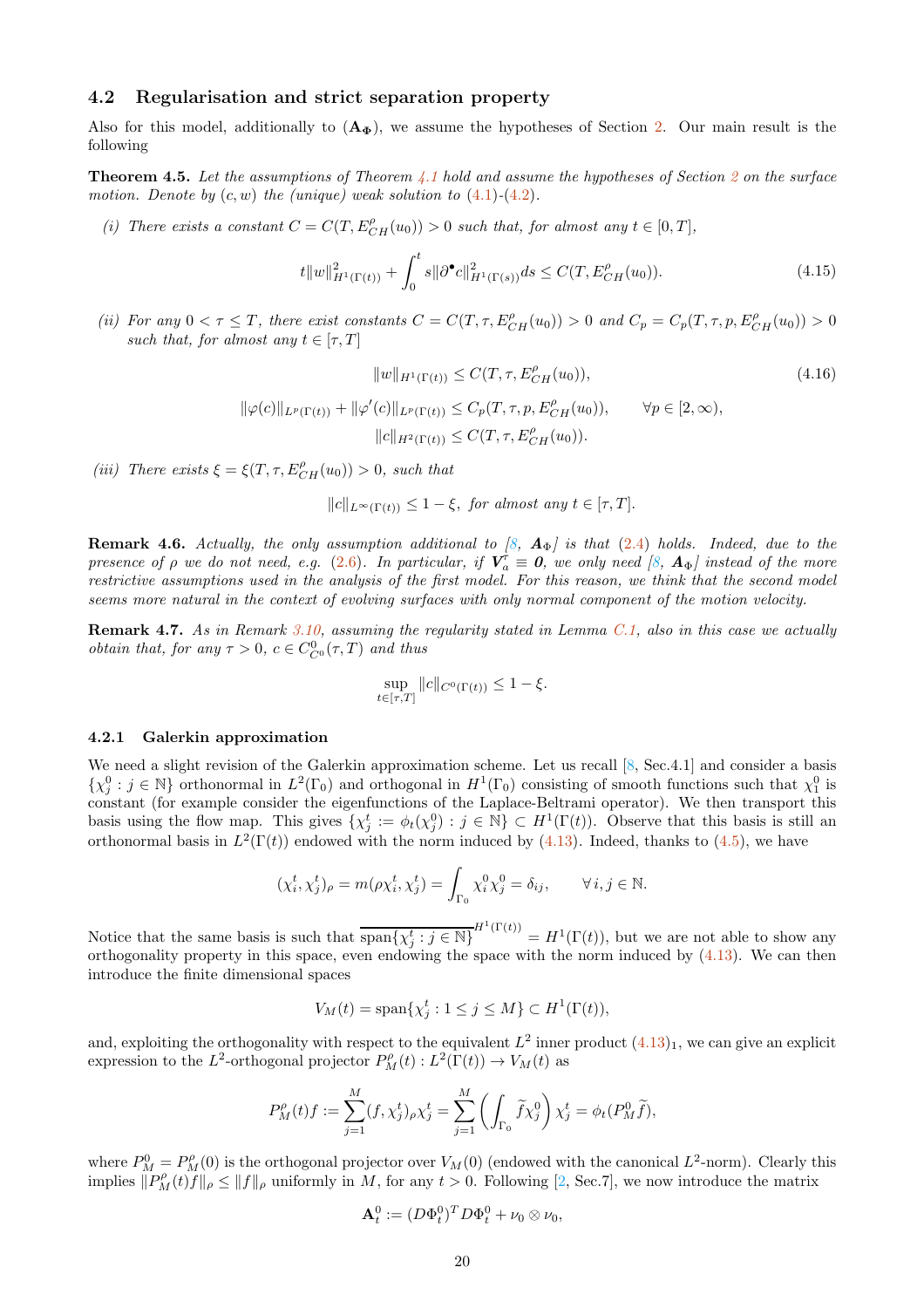where  $\nu_0$  is the normal to  $\Gamma_0$ . This matrix is invertible in  $\mathbb{R}^3$  thanks to the extension in the normal direction. We then have that (see  $[2, (7.5)]$ )

<span id="page-20-5"></span>
$$
\phi_{-t}(\nabla_{\Gamma}h) = D\Phi_t^0(\mathbf{A}_t^0)^{-1}\nabla_{\Gamma_0}(\phi_{-t}(h)) = D\Phi_t^0(\mathbf{A}_t^0)^{-1}\nabla_{\Gamma_0}\tilde{h}.\tag{4.17}
$$

Therefore, again by [\(4.5\)](#page-16-7), the properties of the orthogonal basis  $\{\chi_j^0 : j \in \mathbb{N}\}\$ in  $H^1(\Gamma_0)$ , and the compatibility of the space  $(H^1(\Gamma(t)), \phi_t)_{t \in [0,T]},$ 

$$
\int_{\Gamma(t)} \rho \nabla_{\Gamma} w \cdot \nabla_{\Gamma} P_M^{\rho}(t) f = \int_{\Gamma_0} \nabla_{\Gamma_0} \widetilde{w} (D \Phi_t^0)^T (\mathbf{A}_t^0)^{-T} D \Phi_t^0 (\mathbf{A}_t^0)^{-1} \nabla_{\Gamma_0} P_M^0 \widetilde{f}
$$
  
\n
$$
\leq C || \nabla_{\Gamma_0} \widetilde{w} ||_{L^2(\Gamma_0)} || \nabla_{\Gamma_0} P_M^0 \widetilde{f} ||_{L^2(\Gamma_0)}
$$
  
\n
$$
\leq C || \nabla_{\Gamma_0} \widetilde{w} ||_{L^2(\Gamma_0)} || \nabla_{\Gamma_0} \widetilde{f} ||_{L^2(\Gamma_0)}
$$
  
\n
$$
\leq C || \nabla_{\Gamma} w || || \nabla_{\Gamma} f ||,
$$

for any  $w, f \in H^1(\Gamma(t))$ . Then similarly, we also get

<span id="page-20-4"></span>
$$
\int_{\Gamma(t)} \rho \mathbf{w} \cdot \nabla_{\Gamma} P_M^{\rho}(t) f \le C \|\mathbf{w}\| \|\nabla_{\Gamma} f\|,\tag{4.18}
$$

for any vector  $\mathbf{w} \in [L^2(\Gamma(t))]^3$  and  $f \in H^1(\Gamma(t))$ . We can also prove that the time derivative  $\partial^{\bullet}$  commutes with the projector  $P_M^{\rho}(t)$ . Indeed, since  $\partial^{\bullet} \chi_j^t \equiv 0$  for any  $j \in \mathbb{N}$ , we have

$$
\partial^{\bullet}(P_M^{\rho}(t)f) = \sum_{i=1}^{M} \partial^{\bullet}(f, \chi_i^t)_{\rho} \chi_i^t
$$
  
\n
$$
= \sum_{i=1}^{M} ((\partial^{\bullet} f, \chi_i^t)_{\rho} + m(f \partial^{\bullet} \rho, \chi_i^t) + g(\rho f, \chi_i^t)) \chi_i^t
$$
  
\n
$$
= \sum_{i=1}^{M} (\partial^{\bullet} f, \chi_i^t)_{\rho} \chi_i^t
$$
  
\n
$$
= P_M^{\rho}(t) \partial^{\bullet} f, \quad \forall f \in H_{L^2}^1,
$$
\n(4.19)

where we exploited the fact that  $\partial^{\bullet} \rho = -\rho \nabla_{\Gamma} \cdot \mathbf{V}$ .

We then consider the Galerkin approximation with the approximated potential  $F^{\delta}$  ( $\varphi^{\delta} = (F^{\delta}_{ln})'$ ) of the original problem. More precisely, given the spaces  $V_M$  as in [\[8](#page-32-0)], for each  $M \in \mathbb{N}$ , find functions  $c_{\delta}^{\tilde{M}}, w_{\delta}^{\tilde{M}} \in L^2_{V_M}$ with  $\partial^{\bullet} c_{\delta}^M \in L^2_{V_M}$  such that, for any  $\eta \in L^2_{V_M}$  and all  $t \in [0, T]$ ,

<span id="page-20-0"></span>
$$
(\partial^{\bullet} c_{\delta}^M, \eta)_{\rho} + (\nabla_{\Gamma} w_{\delta}^M, \nabla_{\Gamma} \eta)_{\rho} + (c_{\delta}^M \mathbf{V}_{a}^{\tau}, \nabla_{\Gamma} \eta)_{\rho} = 0, \qquad (4.20)
$$

<span id="page-20-2"></span>
$$
w_{\delta}^{M} = P_{M}^{\rho}(t)(-\frac{1}{\rho}\Delta_{\Gamma(t)}c_{\delta}^{M} + (F^{\delta})'(c_{\delta}^{M})),
$$
\n(4.21)

<span id="page-20-1"></span>
$$
c_{\delta}^{M}(0) = P_{M}^{0}c_{0}, \quad \text{a.e. on } \Gamma_{0}.
$$
 (4.22)

Notice that this formulation, written with respect to the  $\rho$  inner product, is very similar the classical weak formulation of CH equation in bounded domains of  $\mathbb{R}^2$  (or  $\mathbb{R}^3$ ). For this problem we then have

<span id="page-20-3"></span>**Proposition 4.8.** There exists a unique local solution  $(c_{\delta}^M, w_{\delta}^M)$  to  $(4.20)-(4.22)$  $(4.20)-(4.22)$  $(4.20)-(4.22)$ . In particular there exist functions  $(c^M, w^M)$  satisfying  $(4.20)-(4.21)$  $(4.20)-(4.21)$  $(4.20)-(4.21)$  on an interval  $[0, t^{\star})$ ,  $0 \leq t^{\star} \leq T$ , together with  $(4.22)$ . The functions are of the form (omitting for simplicity the dependence on  $\delta$ )

$$
c_{\delta}^{M}(t) = \sum_{i=1}^{M} c_{i}^{M}(t) \chi_{i}^{t}, \qquad w_{\delta}^{M}(t) = \sum_{i=1}^{M} w_{i}^{M}(t) \chi_{i}^{t}, \qquad t \in [0, t^{\star}),
$$

with  $c_i^M \in C^2([0, t^*)$  and  $w_i^M \in C^2([0, t^*)$ , for every  $i \in \{1, ..., M\}$ .

*Proof.* We consider the matrix form of the equations, where, as before, we set  $\mathbf{c}^M(t) = (c_1^M(t), \dots, c_M^M(t))$  and  $\mathbf{w}^{M}(t) = (w_1^{M}(t), \ldots, w_M^{M}(t)),$ 

$$
M^{\rho}(t)\dot{\mathbf{c}}^{M}(t) + A^{\rho}_{S}(t)\mathbf{w}^{M}(t) + A^{\rho}_{N}(t)\mathbf{c}^{M}(t) = 0,
$$
  

$$
A_{S}(t)\mathbf{c}^{M}(t) + (\mathbf{F}^{\delta}_{\rho})'(\mathbf{c}^{M}(t)) - M^{\rho}(t)\mathbf{w}^{M}(t) = 0.
$$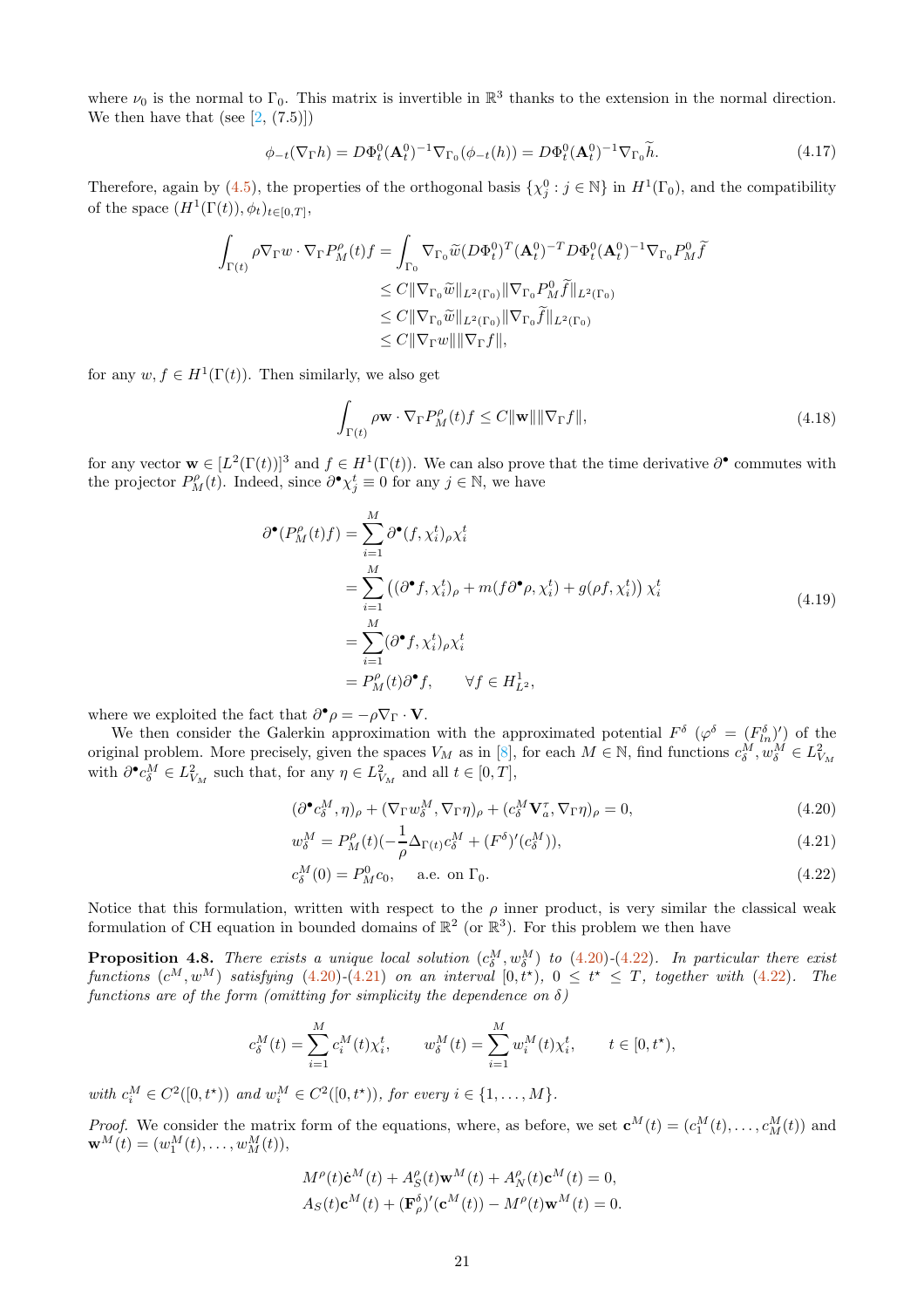Here

$$
(M^{\rho}(t))_{ij} = (\chi_i^t, \chi_j^t)_{\rho} = \delta_{ij},
$$
  
\n
$$
(A_S(t))_{ij} = a_S(t; \chi_i^t, \chi_j^t),
$$
  
\n
$$
(A_S^{\rho}(t))_{ij} = (\nabla_{\Gamma} \chi_i^t, \nabla_{\Gamma} \chi_j^t)_{\rho},
$$
  
\n
$$
(A_N^{\rho}(t))_{ij} = (\chi_j^t \mathbf{V}_a^{\tau}, \nabla_{\Gamma} \chi_i^t)_{\rho},
$$
  
\n
$$
(\mathbf{F}_{\rho}^{\delta})'(\mathbf{c}^M(t))_j = ((F^{\delta})'(c^M(t)), \chi_j^t)_{\rho}.
$$

We now observe that again these matrices are more regular. Indeed,  $M_{ij}^{\rho}$  is actually the identity matrix. Similarly, we get

$$
\frac{d}{dt}(A_S(t))_{ij} = b(\chi_i^t, \chi_j^t) \in C^0([0, T]),
$$

and the same goes for  $A_S^{\rho}$ , by [\(4.14\)](#page-18-1), and for  $A_S^{\rho}$ , by (4.14). Recalling then that  $(F^{\delta})'$  is  $C^{1,1}(\mathbb{R})$ , the result follows from the general theory of ODEs.  $\Box$ 

We establish some a priori estimates for the solutions of the Galerkin approximation.

**Proposition 4.9.** For the approximating solution pair  $(u_{\delta}^M, w_{\delta}^M)$  we have:

<span id="page-21-0"></span>
$$
\sup_{t \in [0,T]} \tilde{E}_{CH}^{\rho}(c_{\delta}^{M}) + \frac{1}{2} \int_{0}^{T} \int_{\Gamma(t)} |\nabla_{\Gamma} w_{\delta}^{M}|^{2} dt \le C(T)
$$
\n
$$
\|\partial^{\bullet} c_{\delta}^{M}\|_{L^{2}_{H^{-1}}} \le C(T), \quad \text{and} \quad \|w_{\delta}^{M}\|_{L^{2}_{H^{1}}} \le C_{\delta},
$$
\n(4.23)

where as before  $\tilde{E}_{CH}^{\rho} := E_{CH}^{\rho} + \tilde{C}$  for some  $\tilde{C} > 0$  chosen so that  $\tilde{E}_{CH}^{\rho} \ge 0$ .

Proof. We consider the Galerkin approximation of Proposition [4.8.](#page-20-3) First notice that we have the conservation of the total mass, by choosing  $\eta \equiv 1$ :

$$
\frac{d}{dt}\int_{\Gamma(t)}\rho c^M_\delta=\int_{\Gamma(t)}\rho\partial^\bullet c^M_\delta\equiv 0.
$$

Arguing as in  $[8, (6.2.1)]$  we can obtain

$$
\frac{d}{dt}E_{CH}^{\rho}(c_{\delta}^M) + \int_{\Gamma(t)} \rho |\nabla_{\Gamma} w_{\delta}^M|^2 dt = -(c_{\delta}^M \mathbf{V}_{a}^{\tau}, \nabla_{\Gamma} w_{\delta}^M)_{\rho} + b(c_{\delta}^M, c_{\delta}^M). \tag{4.24}
$$

Now observe that, by the conservation of total mass,

$$
(\widetilde{c}_{\delta}^M)_{\Gamma_0} \equiv \frac{\int_{\Gamma(t)} \rho c_{\delta}^M}{|\Gamma_0|} \equiv (c_0)_{\Gamma_0},
$$

then

$$
\begin{split}\n&-(c_{\delta}^{M}\mathbf{V}_{a}^{\tau},\nabla_{\Gamma}w_{\delta}^{M})_{\rho}=-\int_{\Gamma_{0}}\widetilde{c}_{\delta}^{M}\widetilde{\mathbf{V}}_{a}^{\tau}\cdot D\Phi_{t}^{0}(\mathbf{A}_{t}^{0})^{-1}\nabla_{\Gamma_{0}}\widetilde{w}_{\delta}^{M} \\
&=-\int_{\Gamma_{0}}(\widetilde{c}_{\delta}^{M}-(\widetilde{c}_{\delta}^{M})_{\Gamma_{0}})\widetilde{\mathbf{V}}_{a}^{\tau}\cdot D\Phi_{t}^{0}(\mathbf{A}_{t}^{0})^{-1}\nabla_{\Gamma_{0}}\widetilde{w}_{\delta}^{M}-(\widetilde{c}_{\delta}^{M})_{\Gamma_{0}}\int_{\Gamma_{0}}\widetilde{\mathbf{V}}_{a}^{\tau}\cdot D\Phi_{t}^{0}(\mathbf{A}_{t}^{0})^{-1}\nabla_{\Gamma_{0}}\widetilde{w}_{\delta}^{M} \\
&\leq C\|\widetilde{c}_{\delta}^{M}-(\widetilde{c}_{\delta}^{M})_{\Gamma_{0}}\|_{L^{2}(\Gamma_{0})}\|\nabla_{\Gamma_{0}}\widetilde{w}_{\delta}^{M}\|_{L^{2}(\Gamma_{0})}+C\|\nabla_{\Gamma_{0}}\widetilde{w}_{\delta}^{M}\|_{L^{2}(\Gamma_{0})} \\
&\leq C\|\nabla_{\Gamma_{0}}\widetilde{c}_{\delta}^{M}\|_{L^{2}(\Gamma_{0})}\|\nabla_{\Gamma_{0}}\widetilde{w}_{\delta}^{M}\|_{L^{2}(\Gamma_{0})}+C\|\nabla_{\Gamma_{0}}\widetilde{w}_{\delta}^{M}\|_{L^{2}(\Gamma_{0})} \\
&\leq C\|\nabla_{\Gamma}c_{\delta}^{M}\|^{2}+\frac{1}{2}\|\sqrt{\rho}\nabla_{\Gamma}w_{\delta}^{M}\|^{2}+C,\n\end{split}
$$

where in the last steps we have exploited Poincaré's and Young's inequalities, the regularity  $(4.6)$  and the compatibility of  $(H^1(\Gamma(t)), \phi_t)_{t \in [0,T]}$ . Therefore, being also

$$
b(c_{\delta}^M, c_{\delta}^M) \le C ||\nabla_{\Gamma} c_{\delta}^M||^2,
$$

we end up with

$$
\frac{d}{dt}\tilde{E}_{CH}^{\rho}(c_{\delta}^{M}) + \frac{1}{2} \int_{\Gamma(t)} \rho |\nabla_{\Gamma} w_{\delta}^{M}|^{2} dt \le C \tilde{E}_{CH}^{\rho}(c_{\delta}^{M}),\tag{4.25}
$$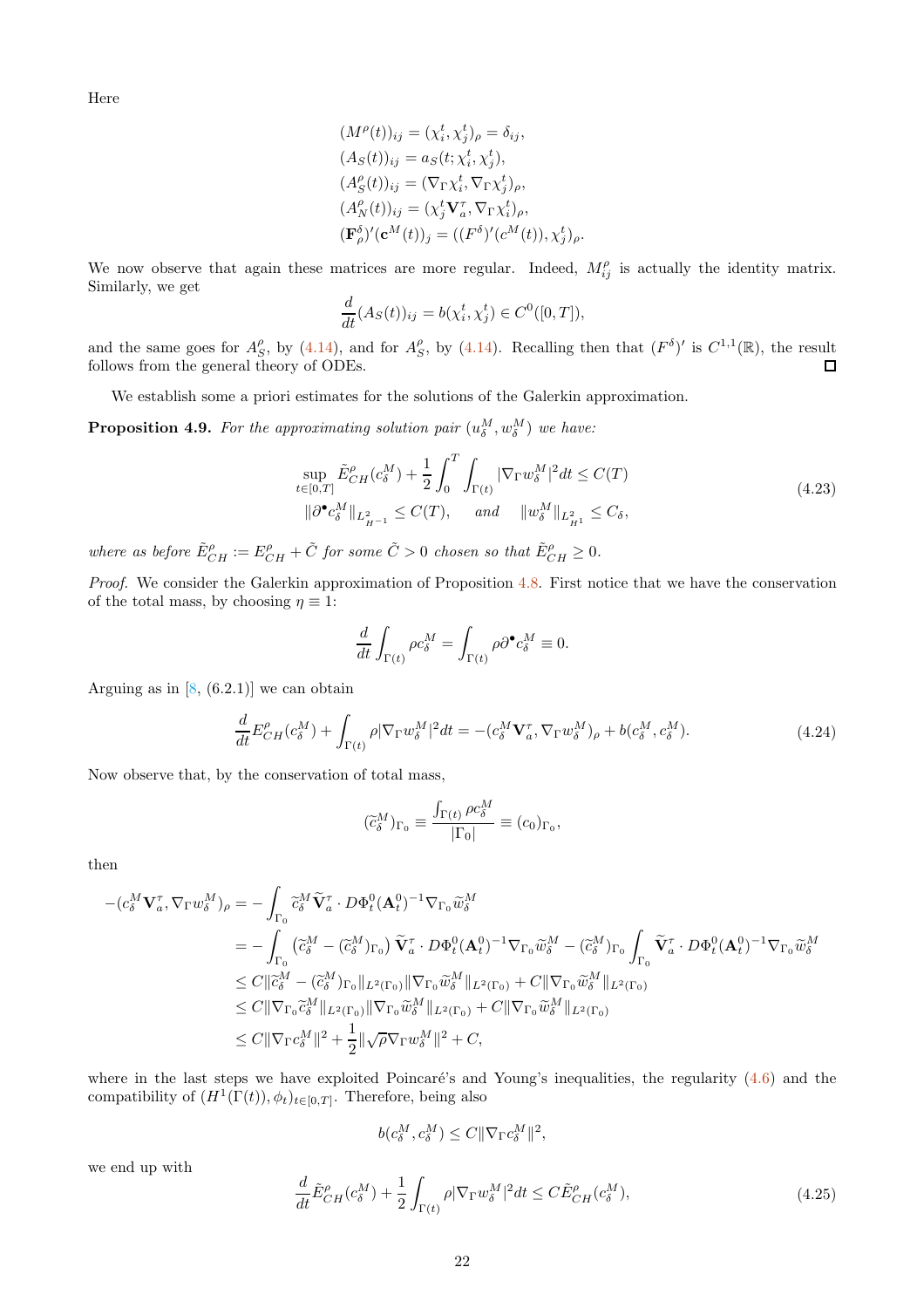where  $\tilde{E}_{CH}^{\rho}(c_{\delta}^M) := E_{CH}^{\rho}(c_{\delta}^M) + C$ , so that  $\tilde{E}_{CH}^{\rho}(c_{\delta}^M) \ge 0$ . Therefore, an application of Gronwall's Lemma gives

<span id="page-22-0"></span>
$$
\sup_{t \in [0,T]} \tilde{E}_{CH}^{\rho}(c_{\delta}^M) + \frac{1}{2} \int_0^T \int_{\Gamma(t)} |\nabla_{\Gamma} w_{\delta}^M|^2 dt \le C(T) \tilde{E}_{CH}^{\rho}(P_M^0 c_0), \tag{4.26}
$$

and, recalling the properties of  $P_M^0$  (see, e.g., [\[8](#page-32-0), Lemma 5.6]), we have

$$
\tilde{E}_{CH}^{\rho}(P_M^0c_0) \leq CT.
$$

This clearly allows us to extend the maximal time from  $t^*$  to T. Concerning the estimate of the mean value of c, since in this model this quantity is not conserved, being conserved the product  $\rho c$ , we can observe, as in [\[8](#page-32-0)], that

$$
\frac{d}{dt} \int_{\Gamma(t)} c_{\delta}^M = \int_{\Gamma(t)} \partial^{\bullet} c_{\delta}^M + \int_{\Gamma(t)} c_{\delta}^M \nabla_{\Gamma} \cdot \mathbf{V}.
$$

If we now take  $\eta = P_M^{\rho}(t) \frac{1}{\rho}$  in [\(4.20\)](#page-20-0), we have, being  $\partial^{\bullet} c_{\delta}^M \in L^2_{V_M}$  and  $P_M^{\rho}(t)$  self-adjoint,

$$
\left(\partial^\bullet c_\delta^M, P^{\rho}_M(t)\frac{1}{\rho}\right)_{\rho}=m(\partial^\bullet c_\delta^M,1)=-(\nabla_{\Gamma} w^M_\delta, \nabla_{\Gamma} P^\rho_M(t)\frac{1}{\rho})_{\rho}-(c_\delta^M\mathbf{V}^{\tau}_a, \nabla_{\Gamma} P^\rho_M(t)\frac{1}{\rho})_{\rho}.
$$

Therefore, integrating by parts  $\int_{\Gamma(t)} c_\delta^M \nabla_{\Gamma} \cdot \mathbf{V}$ , recalling that  $\Gamma(t)$  is closed, we get

$$
\frac{d}{dt} \int_{\Gamma(t)} c_{\delta}^M = -(\nabla_{\Gamma} w_{\delta}^M, \nabla_{\Gamma} P_M^{\rho}(t) \frac{1}{\rho})_{\rho} - (c_{\delta}^M \mathbf{V}_{a}^{\tau}, \nabla_{\Gamma} P_M^{\rho}(t) \frac{1}{\rho})_{\rho} - \int_{\Gamma(t)} \nabla_{\Gamma} c_{\delta}^M \cdot \mathbf{V},
$$

so that

$$
\int_{\Gamma(t)} c_\delta^M = \int_{\Gamma_0} P_M^0 c_0 - \int_0^t (\nabla_{\Gamma(s)} w_\delta^M, \nabla_{\Gamma(s)} P_M^{\rho}(s) \frac{1}{\rho})_\rho ds - \int_0^t (c_\delta^M \mathbf{V}_a^{\tau}, \nabla_{\Gamma(s)} P_M^{\rho}(s) \frac{1}{\rho})_\rho ds - \int_0^t \int_{\Gamma(s)} \nabla_{\Gamma} c_\delta^M \cdot \mathbf{V} ds.
$$

Similarly as before, considering the pullback of the integral on  $\Gamma_0$ , the properties of the projector  $P_M^0$  and standard inequalities, we reach

$$
-(c_{\delta}^{M}\mathbf{V}_{a}^{\tau}, \nabla_{\Gamma}P_{M}^{\rho}(t)\frac{1}{\rho})_{\rho} = -\int_{\Gamma_{0}} \widetilde{c}_{\delta}^{M} \widetilde{\mathbf{V}}_{a}^{\tau} \cdot D\Phi_{t}^{0}(\mathbf{A}_{t}^{0})^{-1} \nabla_{\Gamma_{0}} P_{M}^{0}(\frac{1}{\rho})
$$
  
\n
$$
= -\int_{\Gamma_{0}} (\widetilde{c}_{\delta}^{M} - (\widetilde{c}_{\delta}^{M})_{\Gamma_{0}}) \widetilde{\mathbf{V}}_{a}^{\tau} \cdot D\Phi_{t}^{0}(\mathbf{A}_{t}^{0})^{-1} \nabla_{\Gamma_{0}} P_{M}^{0}(\frac{1}{\rho})
$$
  
\n
$$
- (\widetilde{c}_{\delta}^{M})_{\Gamma_{0}} \int_{\Gamma_{0}} \widetilde{\mathbf{V}}_{a}^{\tau} \cdot D\Phi_{t}^{0}(\mathbf{A}_{t}^{0})^{-1} \nabla_{\Gamma_{0}} P_{M}^{0}(\frac{1}{\rho})
$$
  
\n
$$
\leq C(1 + \|\nabla_{\Gamma_{0}} c_{\delta}^{M}\|_{L^{2}(\Gamma_{0})}) \left\| \nabla_{\Gamma_{0}} (\frac{1}{\rho}) \right\|_{L^{2}(\Gamma_{0})}
$$
  
\n
$$
\leq C(1 + \|\nabla_{\Gamma} c_{\delta}^{M}\|) \left\| \nabla_{\Gamma} \frac{1}{\rho} \right\| \leq C(T),
$$

by [\(4.26\)](#page-22-0).

Thus, by  $(4.6)$ , the properties of  $P_M^0$ , and  $(4.18)$ , we deduce

$$
\left|\int_{\Gamma(t)}c_\delta^M\right|\leq C+C\int_0^t\left\|\nabla_{\Gamma(s)}w_\delta^M\right\|\left\|\nabla_{\Gamma(s)}\frac{1}{\rho}\right\|ds+C(T)\leq C\left(1+\int_0^t\|\nabla_{\Gamma}w_\delta^M\|ds\right)+C(T)\leq C(T).
$$

Combining this result with  $(4.26)$  and Poincaré's inequality, we infer that

<span id="page-22-1"></span>
$$
||c_{\delta}^{M}||_{L_{H^{1}}^{\infty}} \leq C(T), \tag{4.27}
$$

independently of M and  $\delta$ . Observe now that, by [\(4.18\)](#page-20-4), we can find a uniform estimate for  $\partial^{\bullet} c_{\delta}^M$ . Indeed we mae pendently of *M* and *b*. Observe now that, by (4.16), we can find a unnorm estimate for  $\sigma$   $c_{\delta}$ .<br>can write, for any  $\eta \in L_{H^1}^2$ , being  $P_M^{\rho}(t)$  self-adjoint (with respect to  $(4.13)_1$ ), and by  $(4.18)-(4.18)$  $(4.18)-(4.18)$ 

$$
\langle \partial^{\bullet} c_{\delta}^M, \eta \rangle_{H^{-1}(\Gamma(t)), H^1(\Gamma(t))} = (P_M^{\rho}(t) \partial^{\bullet} c_{\delta}^M, \eta) = (P_M^{\rho}(t) \partial^{\bullet} c_{\delta}^M, \frac{1}{\rho} \eta)_{\rho}
$$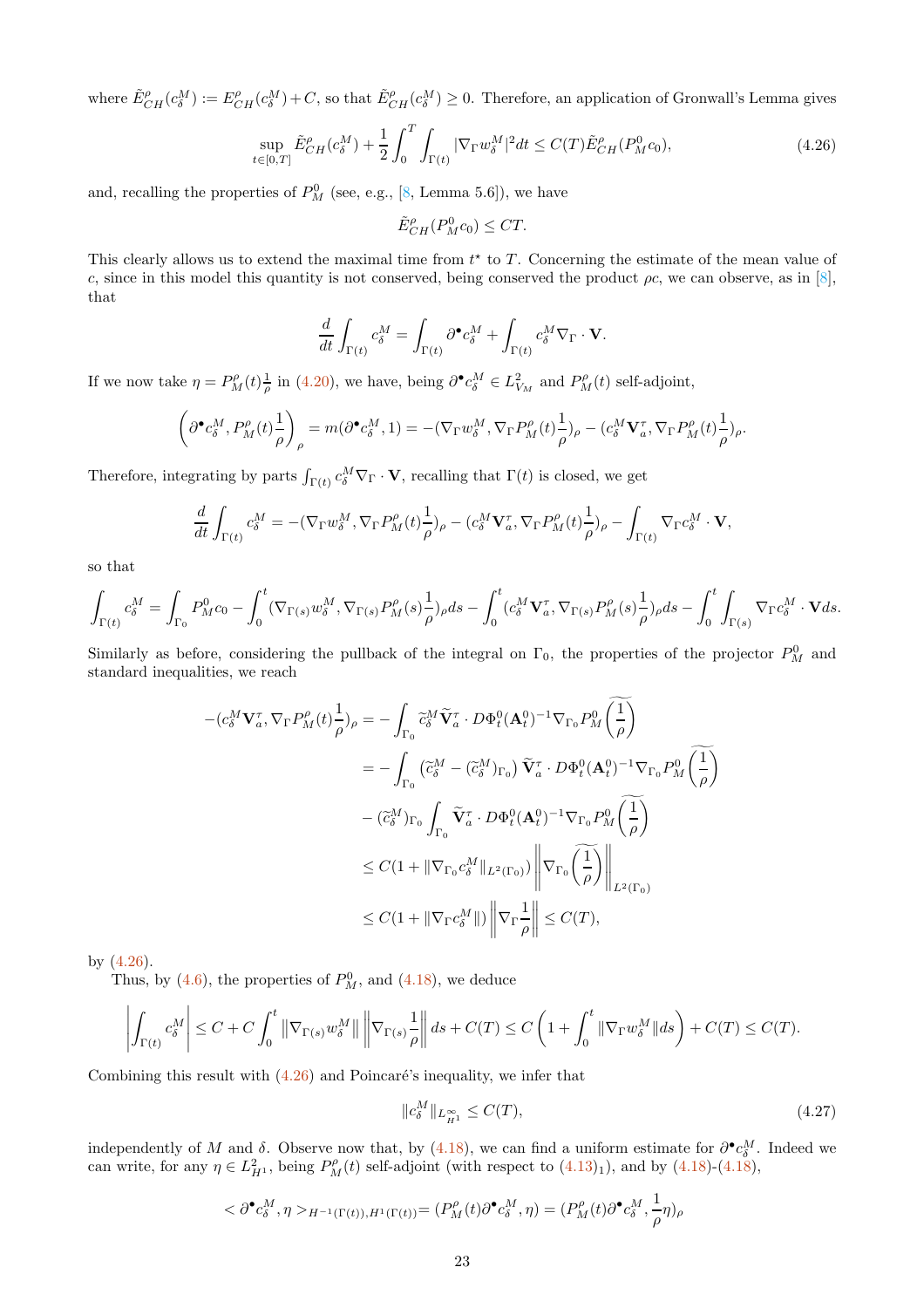$$
= (\partial^{\bullet} c_{\delta}^{M}, P_{M}^{\rho}(t) \frac{1}{\rho} \eta)_{\rho} = -(\nabla_{\Gamma} w_{\delta}^{M}, \nabla_{\Gamma} P_{M}^{\rho}(t) \frac{\eta}{\rho})_{\rho} - (c_{\delta}^{M} \mathbf{V}_{a}^{\tau}, \nabla_{\Gamma} P_{M}^{\rho}(t) \frac{\eta}{\rho})_{\rho}
$$
  

$$
\leq C \|\nabla_{\Gamma} w_{\delta}^{M}\| \|\nabla_{\Gamma} \frac{\eta}{\rho}\| + C \|c_{\delta}^{M}\| \|\nabla_{\Gamma} \frac{\eta}{\rho}\| \leq C \|\nabla_{\Gamma} w_{\delta}^{M}\| \|\eta\|_{H^{1}(\Gamma(t))},
$$

which implies, by [\(4.26\)](#page-22-0),

<span id="page-23-2"></span>
$$
\|\partial^{\bullet} c_{\delta}^M\|_{L^2_{H^{-1}}} \le C(T),\tag{4.28}
$$

independently of M and  $\delta$ . We now need a control over the mean value of  $w_{\delta}^M$ . This can be obtained by testing  $(4.21)$  with  $\eta = P_M^{\rho}(t) \frac{1}{\rho}$  being  $w \in L^2_{V_M}$ . On account of  $(4.18)$ , we have

$$
\left(w_{\delta}^{M}, \frac{1}{\rho}\right)_{\rho} = \left(w_{\delta}^{M}, P_{M}^{\rho}(t)\frac{1}{\rho}\right)_{\rho} = \left(-\frac{1}{\rho}\Delta c_{\delta}^{M}, P_{M}^{\rho}(t)\frac{1}{\rho}\right)_{\rho} + \left(F_{\delta}^{\prime}(c_{\delta}^{M}), P_{M}^{\rho}(t)\frac{1}{\rho}\right)_{\rho}
$$
\n
$$
= m\left(\nabla_{\Gamma}c_{\delta}^{M}, \nabla_{\Gamma}P_{M}^{\rho}(t)\frac{1}{\rho}\right) + \left(F_{\delta}^{\prime}(c_{\delta}^{M}), P_{M}^{\rho}(t)\frac{1}{\rho}\right)_{\rho}
$$
\n
$$
\leq C\|\nabla_{\Gamma}c_{\delta}^{M}\| \left\|\nabla_{\Gamma}\left(P_{M}^{\rho}(t)\frac{1}{\rho}\right)\right\| + C\|F_{\delta}^{\prime}(c_{\delta}^{M})\| \left\|P_{M}^{\rho}(t)\frac{1}{\rho}\right\|
$$
\n
$$
\leq C\|\nabla_{\Gamma}c_{\delta}^{M}\| \left\|\nabla_{\Gamma}\frac{1}{\rho}\right\| + C_{\delta}\|c_{\delta}^{M}\| \leq C_{\delta},
$$

by [\(4.6\)](#page-16-6) and [\(4.26\)](#page-22-0). Here we have also used the fact that  $|F'_{\delta}(c_{\delta}^M)| \leq C_{\delta} |c_{\delta}^M|$ , being  $F''_{\delta} \leq C_{\delta}$  and  $F'_{\delta}(0) =$  $F'(0) = 0$ . In the Galerkin scheme we are not able to retrieve a uniform-in- $\delta$  estimate for the mean value of  $w_{\delta}^{\dot{M}}$ . Indeed, we should be able to control the  $L^{\infty}(\Gamma(t))$  norm of  $\rho P_M^{\rho}(t) \frac{1}{\rho}$  and then control  $\int_{\Gamma(t)} |F_{\delta}'(c_{\delta}^{\dot{M}})|$ , but this does not seem feasible. Therefore, we will need to pass to the limit in  $M$  first. Then this control will be obtained independently of  $\delta$ . The above bound entails, thanks to Poincaré's inequality combined with [\(4.23\)](#page-21-0),

<span id="page-23-3"></span>
$$
||w_{\delta}^{M}||_{L_{H^{1}}^{2}} \leq C_{\delta}.
$$
\n(4.29)

$$
\qquad \qquad \Box
$$

#### 4.2.2 Proof of Theorem [4.5](#page-19-0)

Part (i). We now need to find higher-order estimates. In particular, we set  $\eta = \partial^{\bullet} w_{\delta}^M \in L^2_{V_M}$  in [\(4.20\)](#page-20-0), to get

<span id="page-23-0"></span>
$$
(\partial^{\bullet} c_M^{\delta}, \partial^{\bullet} w_{\delta}^M)_{\rho} + (\nabla_{\Gamma} w_M^{\delta}, \nabla_{\Gamma} \partial^{\bullet} w_M^{\delta})_{\rho} + (c_M^{\delta} \mathbf{V}_a^{\tau}, \nabla_{\Gamma} \partial^{\bullet} w_{\delta}^M)_{\rho} = 0.
$$
\n(4.30)

Observe that, by [\(4.14\)](#page-18-1),

<span id="page-23-1"></span>
$$
\frac{1}{2}\frac{d}{dt}(\nabla_{\Gamma}w_{\delta}^{M}, \nabla_{\Gamma}w_{\delta}^{M})_{\rho} = (\nabla_{\Gamma}w_{M}^{\delta}, \nabla_{\Gamma}\partial^{\bullet}w_{M}^{\delta})_{\rho} + \int_{\Gamma(t)}\rho\widetilde{B}(\mathbf{V})\nabla_{\Gamma}w_{\delta}^{M} \cdot \nabla_{\Gamma}w_{\delta}^{M}.
$$
\n(4.31)

On the other hand, by Proposition [3.2,](#page-5-0) we have, for any  $\eta \in L^2_{V_M}$  such that  $\partial^{\bullet} \eta \in L^2_{V_M}$ ,

$$
\frac{d}{dt}m(\nabla_{\Gamma}c_{\delta}^{M},\nabla_{\Gamma}\eta) = m(\nabla_{\Gamma}\partial^{\bullet}c_{\delta}^{M},\nabla_{\Gamma}\eta) + m(\nabla_{\Gamma}c_{\delta}^{M},\nabla_{\Gamma}\partial^{\bullet}\eta) + \int_{\Gamma(t)}B(\mathbf{V})\nabla_{\Gamma}c_{\delta}^{M}\cdot\nabla_{\Gamma}\eta
$$

and, by [\(4.14\)](#page-18-1),

$$
\frac{d}{dt}(w_\delta^M,\eta)_\rho=(\partial^\bullet w_\delta^M,\eta)_\rho+(w,\partial^\bullet\eta)_\rho.
$$

Furthermore, we have, using again [\(4.14\)](#page-18-1),

$$
\frac{d}{dt}(F'_{\delta}(c_{\delta}^M),\eta)_{\rho}=(F''_{\delta}(c_{\delta}^M),\partial^{\bullet} c_{\delta}^M\eta)_{\rho}+(F'_{\delta}(c_{\delta}^M),\partial^{\bullet}\eta)_{\rho}.
$$

We now recall that

$$
\frac{d}{dt}(w_\delta^M,\eta)_\rho = \frac{d}{dt}m(\nabla_\Gamma c_\delta^M,\nabla_\Gamma \eta) + \frac{d}{dt}(F_\delta'(c_\delta^M),\eta)_\rho,
$$

thus

$$
(\partial^{\bullet} w_{\delta}^M, \eta)_{\rho} + (w, \partial^{\bullet} \eta)_{\rho} = m(\nabla_{\Gamma} \partial^{\bullet} c_{\delta}^M, \nabla_{\Gamma} \eta) + m(\nabla_{\Gamma} c_{\delta}^M, \nabla_{\Gamma} \partial^{\bullet} \eta)
$$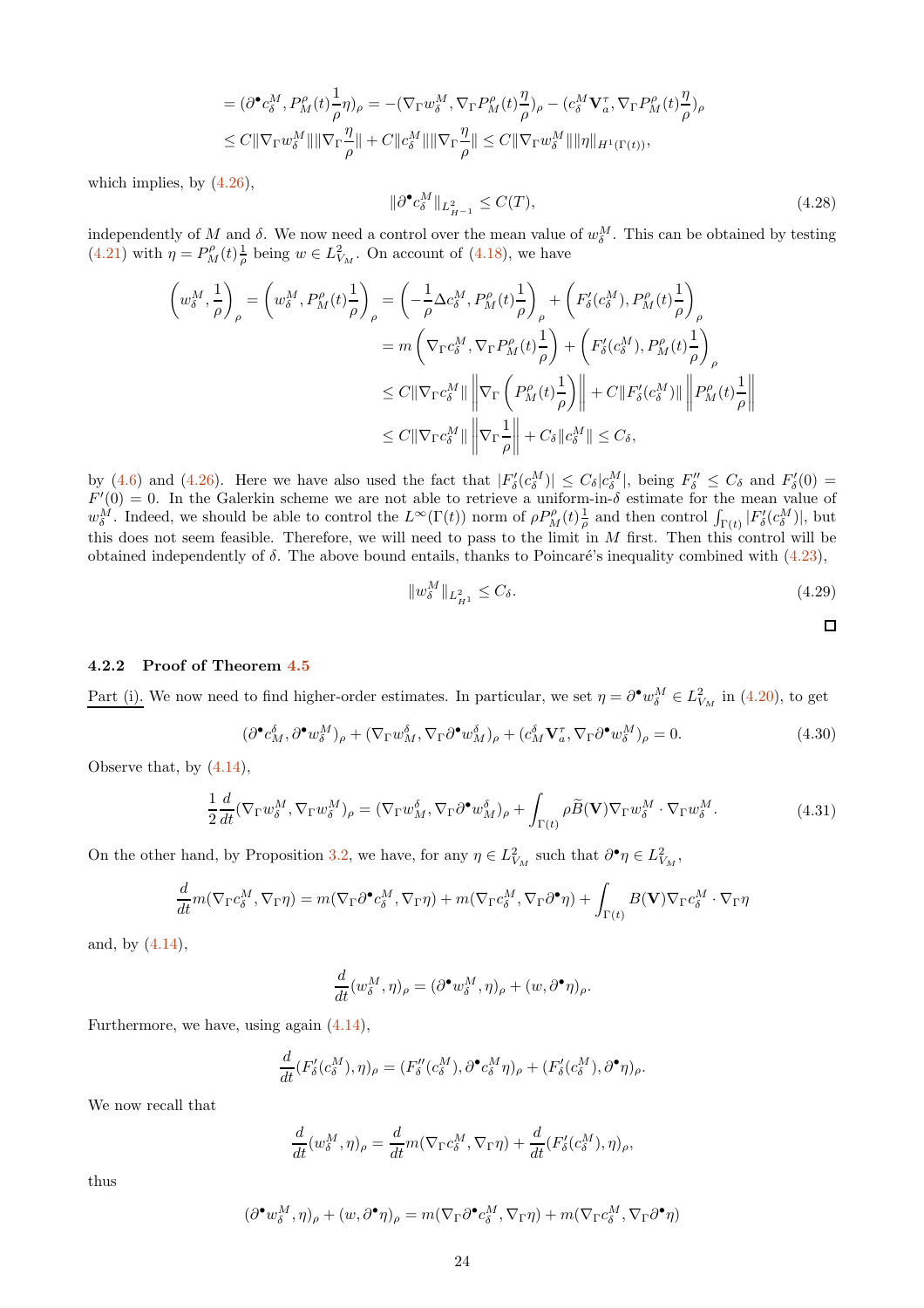$$
+ \int_{\Gamma(t)} B(\mathbf{V}) \nabla_{\Gamma} c_{\delta}^M \cdot \nabla_{\Gamma} \eta + (F''_{\delta} (c_{\delta}^M), \partial^{\bullet} c_{\delta}^M \eta)_{\rho} + (F'_{\delta} (c_{\delta}^M), \partial^{\bullet} \eta)_{\rho}.
$$

By noticing that, being  $\partial^{\bullet} \eta \in L^2_{V_M}$ ,

$$
(w, \partial^{\bullet} \eta)_{\rho} = m(\nabla_{\Gamma} c_{\delta}^{M}, \nabla_{\Gamma} \partial^{\bullet} \eta) + (F_{\delta}'(c_{\delta}^{M}), \partial^{\bullet} \eta)_{\rho},
$$

we infer, choosing  $\eta = \partial^{\bullet} c_{\delta}^M$  (which is sufficiently regular thanks to Proposition [4.8\)](#page-20-3),

$$
(\partial^{\bullet} c_{\delta}^M, \partial^{\bullet} w_{\delta}^M)_{\rho} = (F''_{\delta} (c_{\delta}^M) \partial^{\bullet} c_{\delta}^M, \partial^{\bullet} c_{\delta}^M)_{\rho} + ||\nabla_{\Gamma} \partial^{\bullet} c_{\delta}^M||^2 + b(\mathbf{V}; c_{\delta}^M, \partial^{\bullet} c_{\delta}^M)
$$

Moreover, by Proposition [4.4,](#page-18-2)

$$
\frac{d}{dt}(c_\delta^M\mathbf{V}_a^\tau,\nabla_\Gamma w_\delta^M)_\rho=(\partial^\bullet c_\delta^M\mathbf{V}_a^\tau,\nabla_\Gamma w_\delta^M)_\rho+(c_M^\delta\mathbf{V}_a^\tau,\nabla_\Gamma\partial^\bullet w_\delta^M)_\rho+\int_{\Gamma(t)}\rho\widetilde{B}_{adv}(\mathbf{V}_a^\tau,\mathbf{V})c_\delta^M\cdot\nabla_\Gamma w_\delta^M.
$$

From these results, together with  $(4.30)$  and  $(4.31)$ , we eventually get

$$
\frac{d}{dt}(c_{\delta}^{M}\mathbf{V}_{a}^{\tau},\nabla_{\Gamma}w_{\delta}^{M})_{\rho} + \frac{1}{2}\frac{d}{dt}(\nabla_{\Gamma}w_{\delta}^{M},\nabla_{\Gamma}w_{\delta}^{M})_{\rho} + (F_{\delta}''(c_{\delta}^{M})\partial^{\bullet}c_{\delta}^{M},\partial^{\bullet}c_{\delta}^{M})_{\rho} + \|\nabla_{\Gamma}\partial^{\bullet}c_{\delta}^{M}\|^{2}
$$
\n
$$
= -\int_{\Gamma(t)}B(\mathbf{V})\nabla_{\Gamma}c_{\delta}^{M}\cdot\nabla_{\Gamma}\partial^{\bullet}c_{\delta}^{M} + \int_{\Gamma(t)}\rho\widetilde{B}(\mathbf{V})\nabla_{\Gamma}w_{\delta}^{M}\cdot\nabla_{\Gamma}w_{\delta}^{M}
$$
\n
$$
+ (\partial^{\bullet}c_{\delta}^{M}\mathbf{V}_{a}^{\tau},\nabla_{\Gamma}w_{\delta}^{M})_{\rho} + \int_{\Gamma(t)}\rho\widetilde{B}_{adv}(\mathbf{V}_{a}^{\tau},\mathbf{V})c_{\delta}^{M}\cdot\nabla_{\Gamma}w_{\delta}^{M},
$$

and, recalling the definition of  $F'_{\delta}$  and  $\varphi'_{\delta} \geq 0$ , we infer

$$
\begin{split} &\frac{d}{dt}(c_{\delta}^{M}\mathbf{V}_{a}^{\tau},\nabla_{\Gamma}w_{\delta}^{M})_{\rho}+\frac{1}{2}\frac{d}{dt}(\nabla_{\Gamma}w_{\delta}^{M},\nabla_{\Gamma}w_{\delta}^{M})_{\rho}+\|\nabla_{\Gamma}\partial^{\bullet}c_{\delta}^{M}\|^{2}\\ &\leq \frac{1}{2}\frac{d}{dt}(\nabla_{\Gamma}w_{\delta}^{M},\nabla_{\Gamma}w_{\delta}^{M})_{\rho}+\frac{\theta}{2}(\varphi_{\delta}'(c_{\delta}^{M}),\partial^{\bullet}c_{\delta}^{M}\partial^{\bullet}c_{\delta}^{M})_{\rho}+\|\nabla_{\Gamma}\partial^{\bullet}c_{\delta}^{M}\|^{2}\\ &=(\partial^{\bullet}c_{\delta}^{M},\partial^{\bullet}c_{\delta}^{M})_{\rho}-\int_{\Gamma(t)}B(\mathbf{V})\nabla_{\Gamma}c_{\delta}^{M}\cdot\nabla_{\Gamma}\partial^{\bullet}c_{\delta}^{M}\\ &+\int_{\Gamma(t)}\rho\widetilde{B}(\mathbf{V})\nabla_{\Gamma}w_{\delta}^{M}\cdot\nabla_{\Gamma}w_{\delta}^{M}\\ &+(\partial^{\bullet}c_{\delta}^{M}\mathbf{V}_{a}^{\tau},\nabla_{\Gamma}w_{\delta}^{M})_{\rho}+\int_{\Gamma(t)}\rho\widetilde{B}_{adv}(\mathbf{V}_{a}^{\tau},\mathbf{V})c_{\delta}^{M}\cdot\nabla_{\Gamma}w_{\delta}^{M}.\end{split}
$$

By  $(4.6)$ ,  $(4.26)$ , interpolation and standard inequalities, we then have

$$
\begin{split} &(\partial^\bullet c_\delta^M, \partial^\bullet c_\delta^M)_\rho - \int_{\Gamma(t)} B(\mathbf{V}) \nabla_{\Gamma} c_\delta^M \cdot \nabla_{\Gamma} \partial^\bullet c_\delta^M + \int_{\Gamma(t)} \rho \widetilde{B}(\mathbf{V}) \nabla_{\Gamma} w_\delta^M \cdot \nabla_{\Gamma} w_\delta^M \\ &+ (\partial^\bullet c_\delta^M \mathbf{V}_a^{\tau}, \nabla_{\Gamma} w_\delta^M)_\rho + \int_{\Gamma(t)} \rho \widetilde{B}_{adv}(\mathbf{V}_a^{\tau}, \mathbf{V}) c_\delta^M \cdot \nabla_{\Gamma} w_\delta^M \\ &\leq C_1 \|\partial^\bullet c_\delta^M \|^2 + C + \frac{1}{4} \|\nabla_{\Gamma} \partial^\bullet c_\delta^M \|^2 + C \|\nabla_{\Gamma} w_\delta^M \|^2. \end{split}
$$

Notice that we have exploited  $(2.4)$ , which is the only extra regularity to be assumed with respect to  $[8, \mathbf{A}_{\Phi}]$ (see also Remark [4.6\)](#page-19-1). We now test [\(4.20\)](#page-20-0) by  $\eta = \partial^{\bullet} c_{\delta}^{M}$ , obtaining, for  $\kappa$  suitably small to be chosen later on,

$$
C_2 \|\partial^{\bullet} c_{\delta}^M\|^2 \leq \kappa \|\nabla_{\Gamma} \partial^{\bullet} c_{\delta}^M\|^2 + C(1 + \|\nabla_{\Gamma} w_{\delta}^M\|^2).
$$

Adding this inequality, multiplied by  $\omega = 2\frac{C_1}{C_2}$ , and  $(4.32)$  together, choosing  $\kappa = \frac{C_2}{8C_1}$ , and recalling  $(4.6)$ , we find  $d_{\Omega}$  1

$$
\frac{d}{dt}\mathcal{Q}_{\rho} + \frac{1}{2} \|\nabla_{\Gamma}\partial^{\bullet} c_{\delta}^{M}\|^{2} + C_{1} \|\partial^{\bullet} c_{\delta}^{M}\|^{2} \leq C(1 + (\nabla_{\Gamma} w_{\delta}^{M}, \nabla_{\Gamma} w_{\delta}^{M})_{\rho}),
$$

where C and  $C_1$  in this estimate do not depend on  $\delta$  (they rely only on  $(4.26)$ ), and

$$
\mathcal{Q}_{\rho} := (c_{\delta}^M \mathbf{V}_{a}^{\tau}, \nabla_{\Gamma} w_{\delta}^M)_{\rho} + \frac{1}{2} (\nabla_{\Gamma} w_{\delta}^M, \nabla_{\Gamma} w_{\delta}^M)_{\rho}.
$$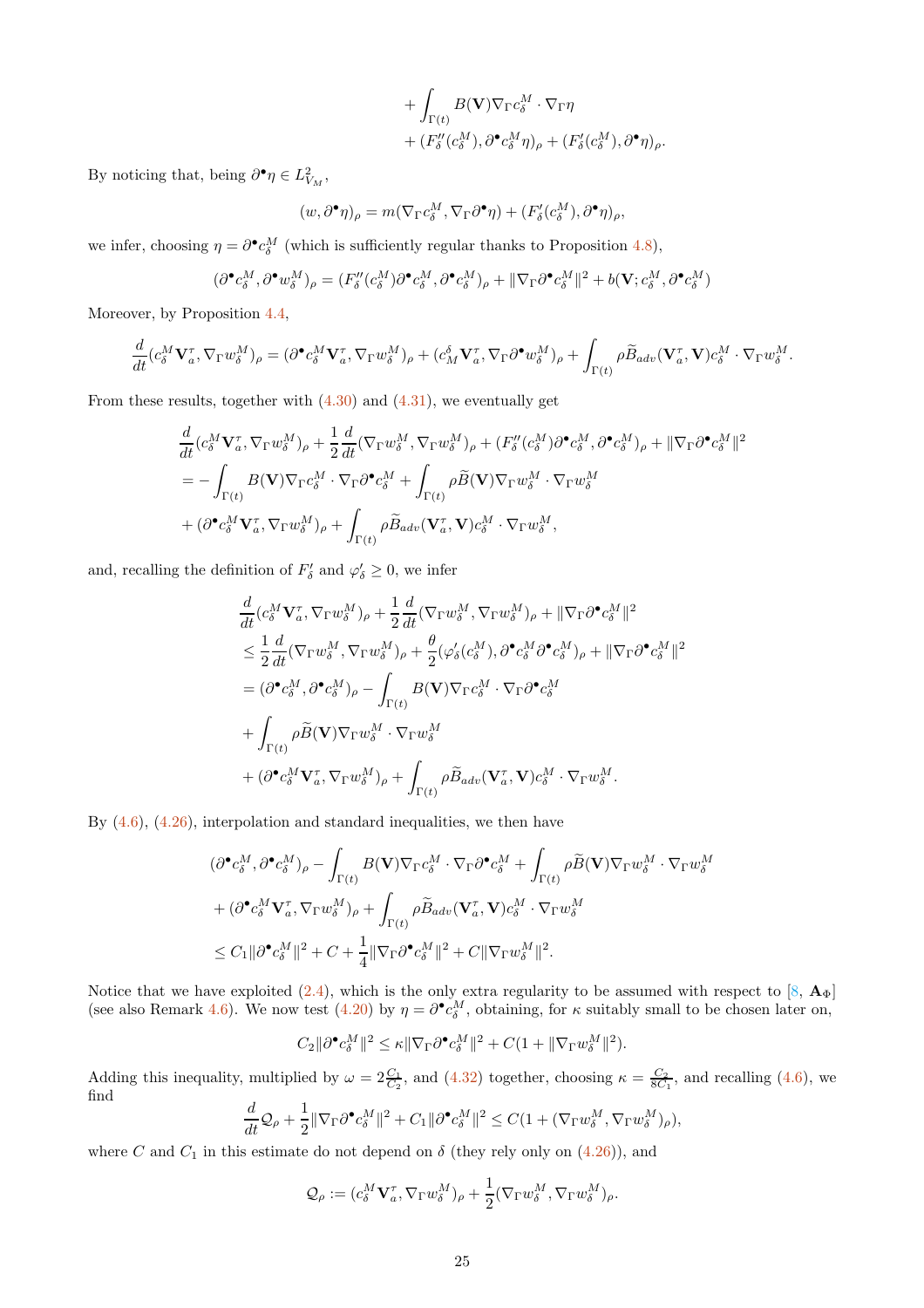We remark that, by  $(4.26)$ ,

$$
\begin{aligned} |(c_{\delta}^M \mathbf{V}_{a}^{\tau}, \nabla_{\Gamma} w_{\delta}^M)_{\rho}| &\leq C_3 + \frac{1}{4} ||\sqrt{\rho} \nabla_{\Gamma} w_{\delta}^M||^2, \\ &\frac{1}{4} (\nabla_{\Gamma} w_{\delta}^M, \nabla_{\Gamma} w_{\delta}^M)_{\rho} - C_3 \leq Q_{\rho} \leq C(1 + ||\nabla w_{\delta}^M||^2). \end{aligned} \tag{4.32}
$$

and thus

We then substitute  $\mathcal{Q}_{\rho}$  with  $\widetilde{\mathcal{Q}}_{\rho} := \mathcal{Q}_{\rho} + C_3 \ge 0$  in [\(4.32\)](#page-25-0) and multiply the result by t. This gives

$$
\frac{d}{dt}t\widetilde{\mathcal{Q}}_{\rho} + \frac{t}{2}\|\nabla_{\Gamma}\partial^{\bullet}c_{\delta}^M\|^2 + C_1t\|\partial^{\bullet}c_{\delta}^M\|^2 \leq C(t+t\widetilde{\mathcal{Q}}_{\rho}(t)) + \widetilde{\mathcal{Q}}_{\rho}(t).
$$

Then, thanks to [\(4.26\)](#page-22-0) and [\(4.32\)](#page-25-0), we have  $\mathcal{Q}_{\rho} \in L^1(0,T)$ , so that we can apply Gronwall's Lemma and infer

<span id="page-25-1"></span>
$$
\|\sqrt{t}\nabla_{\Gamma}w^M_{\delta}\|_{L^{\infty}_{L^2}} + \|\sqrt{t}\partial^{\bullet}u^M_{\delta}\|_{L^2_{H^1}} \le C(T). \tag{4.33}
$$

It is crucial to stress again that also the above constant does not depend on  $\delta$ .

<span id="page-25-0"></span>1

Having this uniform (in M) regularity, we can easily pass to the limit as  $M \to \infty$  and obtain, by compactness arguments, the existence of a solution  $(c_{\delta}, w_{\delta})$  such that, for any  $\eta \in L^2_{H^1}$ ,

$$
(\partial^{\bullet} c_{\delta}, \eta)_{\rho} + (\nabla_{\Gamma} w_{\delta}, \nabla_{\Gamma} \eta)_{\rho} + (c_{\delta} \mathbf{V}_{a}^{\tau}, \nabla_{\Gamma} \eta)_{\rho} = 0, \qquad (4.34)
$$

$$
(w_{\delta}, \eta)_{\rho} = m(\nabla_{\Gamma} c_{\delta}, \nabla_{\Gamma} \eta) + ((F^{\delta})'(c_{\delta}), \eta)_{\rho},
$$
\n(4.35)

and  $c_{\delta}(0) = c_0$  almost everywhere in  $\Gamma_0$ . In particular, we have the following convergences (see [\(4.26\)](#page-22-0), [\(4.28\)](#page-23-2), and [\(4.29\)](#page-23-3))

<span id="page-25-2"></span>
$$
c_{\delta}^M \stackrel{*}{\rightharpoonup} c_{\delta}, \quad \text{in } L_{H^1}^{\infty},
$$
  

$$
\partial^{\bullet} c_{\delta}^M \rightharpoonup \partial^{\bullet} c_{\delta}, \quad \text{in } L_{H^{-1}}^2,
$$
  

$$
w_{\delta}^M \rightharpoonup w_{\delta}, \quad \text{in } L_{H^1}^2,
$$

which also imply, by  $(4.33)$ ,

$$
\sqrt{t}\partial^{\bullet}c_{\delta}^{M} \rightarrow \sqrt{t}\partial^{\bullet}c_{\delta}, \text{ in } L_{H^{1}}^{2},
$$
  

$$
\sqrt{t}\nabla_{\Gamma}w_{\delta}^{M} \stackrel{*}{\rightarrow} \sqrt{t}\nabla_{\Gamma}w_{\delta}, \text{ in } L_{L^{2}}^{\infty}.
$$

As a consequence, from  $(4.26)$ ,  $(4.27)$ ,  $(4.28)$ , and  $(4.33)$  we can obtain the following bounds, which are still independent of  $\delta$ ,

$$
\|c_{\delta}\|_{L^{\infty}_{H^{1}}} + \|\nabla_{\Gamma}w_{\delta}\|_{L^{2}_{L^{2}}} + \|\partial^{\bullet}c_{\delta}\|_{L^{2}_{H^{-1}}} + \|\sqrt{t}w_{\delta}\|_{L^{\infty}_{L^{2}}} + \|\sqrt{t}\partial^{\bullet}c_{\delta}\|_{L^{2}_{H^{1}}} \leq C(T). \tag{4.36}
$$

We are left to find an estimate for  $(w_{\delta})_{\Gamma_0}$  which is independent of  $\delta$ . Being now  $\eta = \frac{1}{\rho} \in L^2_{H^1}$ , we can use it as a test function in  $(4.34)$ , to get

$$
\int_{\Gamma(t)} w_{\delta} = \left(w_{\delta}, \frac{1}{\rho}\right)_{\rho} = \left(\nabla_{\Gamma} c_{\delta}, \nabla_{\Gamma} \frac{1}{\rho}\right) + \left(F'_{\delta}(c_{\delta}), \frac{1}{\rho}\right)_{\rho}
$$

At this point we can repeat word by word the proof in [\[8,](#page-32-0) Sec.1.6], exploiting the fact that  $(\tilde{c})_{\Gamma_0} = (c_0)_{\Gamma_0}$  and  $|(c_0)_{\Gamma_0}| < 1$ , and obtaining

$$
\left| \int_{\Gamma(t)} w_{\delta} \right| \leq C(1 + \|\nabla_{\Gamma} w_{\delta}\|).
$$

This result finally allows, by Poincaré's inequality, to infer

$$
||w_{\delta}||_{L_{H^1}^2} + ||\sqrt{t}w_{\delta}||_{L_{H^1}^\infty} \le C(T). \tag{4.37}
$$

.

Therefore, we can pass to the limit with respect to  $\delta$ . Again by standard compactness arguments, we obtain a solution  $(c, w)$  to  $(4.1)$ - $(4.3)$ . In particular, we can retrieve, exactly as done for the first model in the proof of [\[8,](#page-32-0) Thm.5.14], the bound  $|c| < 1$  almost everywhere on  $\Gamma(t)$ , for almost any  $t \in [0, T]$ . Clearly, again by sequential lower semicontinuity, we have the following bounds on the final solution (which is also unique by Theorem [4.1\)](#page-16-5):

$$
||c||_{L_{H^1}^{\infty}} + ||w||_{L_{H^1}^2} + ||\partial^{\bullet}c||_{L_{H^{-1}}^2} + ||\sqrt{t}w||_{L_{H^1}^{\infty}} + ||\sqrt{t}\partial^{\bullet}c||_{L_{H^1}^2} \leq C(T). \tag{4.38}
$$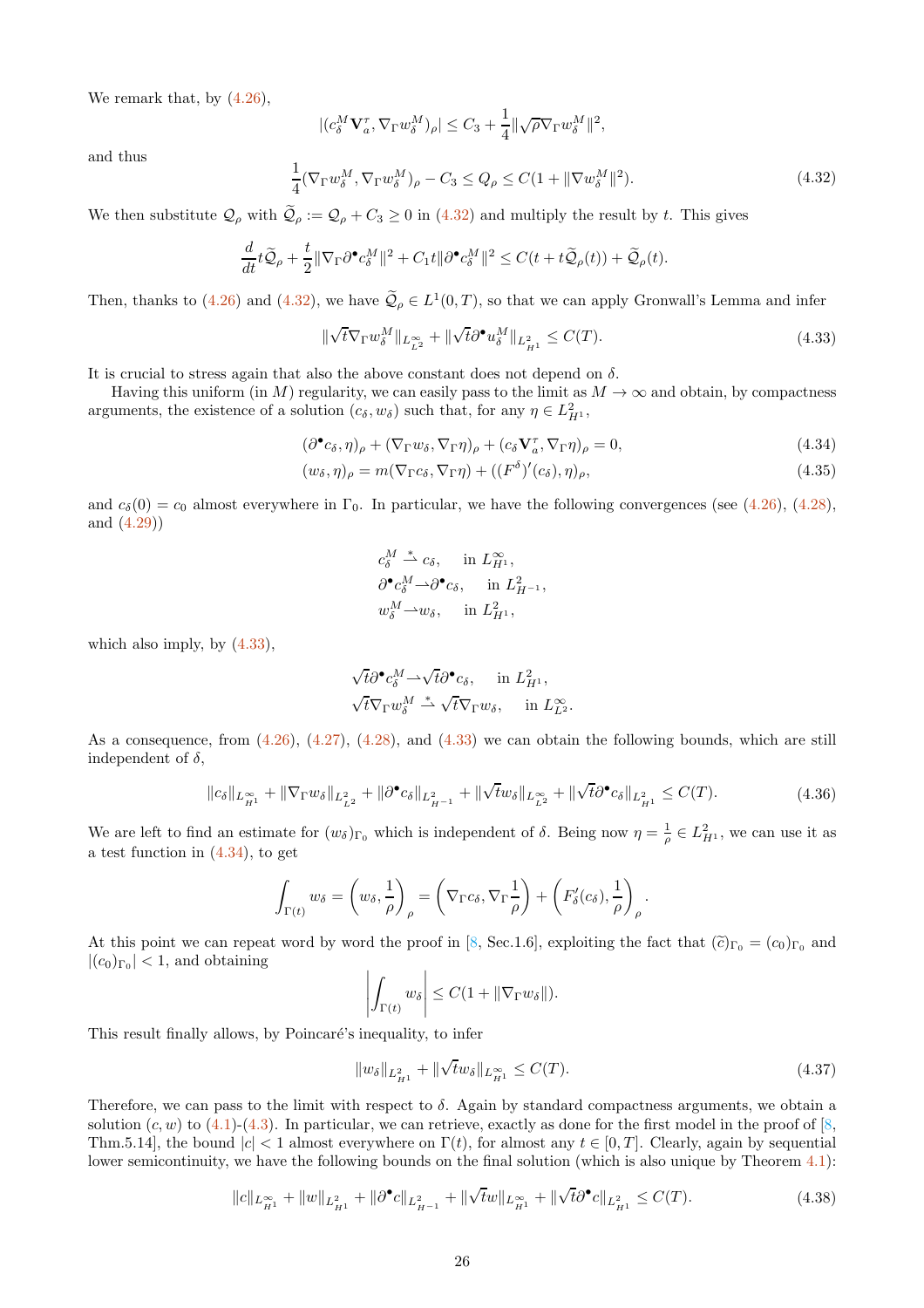Part (ii). Concerning the strict separation property, we use an argument similar to the one used in the proof of Theorem [3.9.](#page-10-6) Let us fix  $\tau > 0$ . We have that  $||w||_{H^1(\Gamma(t))} \leq C$  for almost any  $t \geq \tau$ . Then we set  $c_k = h_k(c)$ , where  $h_k$  is defined in [\(3.31\)](#page-14-2). Being c in  $L_{H^1}^{\infty}$ , we have

$$
\nabla_{\Gamma}c_k=\chi_{[-1+\frac{1}{k},1-\frac{1}{k}]}(c)\nabla_{\Gamma}c.
$$

Accordingly, for any  $k > 1$  and  $p \geq 2$ ,  $f_k = \left|\frac{\theta}{2}\varphi(c_k)\right|^{p-2} \frac{\theta}{2}\varphi(c_k)$  is well defined and belongs to  $L_{H^1}^{\infty}$  and satisfies

$$
\nabla_{\Gamma}\left(\left|\frac{\theta}{2}\varphi(c_k)\right|^{p-2}\frac{\theta}{2}\varphi(c_k)\right)=(p-1)\left|\frac{\theta}{2}\varphi(c_k)\right|^{p-2}\frac{\theta}{2}\varphi'(c_k)\nabla_{\Gamma}c_k.
$$

If we now set  $\eta = \left|\frac{\theta}{2}\varphi(c_k)\right|^{p-2} \frac{\theta}{2}\varphi(c_k)$  in [\(4.2\)](#page-16-1) then we infer that

$$
(p-1)\int_{\Gamma(t)}\left|\frac{\theta}{2}\varphi(c_k)\right|^{p-2}\frac{\theta}{2}\varphi'(c_k)\nabla_{\Gamma}c\cdot\nabla_{\Gamma}c_k+\int_{\Gamma(t)}\rho\left|\frac{\theta}{2}\varphi(c_k)\right|^{p-2}\frac{\theta}{2}\varphi(c_k)\frac{\theta}{2}\varphi(c)=\int_{\Gamma(t)}\rho\widehat{w}\left|\frac{\theta}{2}\varphi(c_k)\right|^{p-2}\frac{\theta}{2}\varphi(c_k),
$$

where  $\hat{w} = w + c$ . Being  $F_{ln}$  strictly convex, the first term in the left-hand side is nonnegative. Since  $\varphi$  is increasing we infer

<span id="page-26-0"></span>
$$
\varphi(c_k)^2 \le \varphi(c)\varphi(c_k), \qquad \forall k > 1.
$$
\n(4.39)

Regarding the right-hand side, by the Sobolev embedding  $H^1(\Gamma(t)) \hookrightarrow L^p(\Gamma(t))$  and  $(4.6)$ , we easily get

$$
\int_{\Gamma(t)} \rho \widehat{w} \left| \frac{\theta}{2} \varphi(c_k) \right|^{p-2} \frac{\theta}{2} \varphi(c_k) \leq \frac{1}{2C_{\rho}} \left\| \frac{\theta}{2} \varphi(c_k) \right\|_{L^p(\Gamma(t))}^p + C \|\widehat{w}\|_{L^p(\Gamma(t))}^p
$$
\n
$$
\leq \frac{1}{2C_{\rho}} \left\| \frac{\theta}{2} \varphi(c_k) \right\|_{L^p(\Gamma(t))}^p + C_p \|\widehat{w}\|_{H^1(\Gamma(t))}^p,
$$

with  $C_p > 0$  depending on p. Now, collecting the above estimates, being  $c \in L^{\infty}_{H^1}$  and  $||w||_{H^1(\Gamma(t))} \leq C$  for almost any  $t \geq \tau$ , and recalling, by  $(4.6)$ , that  $0 < \frac{1}{C_{\rho}} \leq \rho$ , we immediately deduce (see  $(3.34)$ )

ess sup 
$$
\|\varphi(c)\|_{L^p(\Gamma(t))} \le C_p(T, \tau, p), \qquad \forall p \in [2, \infty).
$$
 (4.40)

Consider now  $g_k = \frac{\theta}{2} \varphi(c_k) e^{L \frac{\theta}{2} |\varphi(c_k)|}$ , for some arbitrary  $L > 0$ , and observe that

$$
\nabla_{\Gamma}\left(\frac{\theta}{2}\varphi(c_k)e^{L\frac{\theta}{2}|\varphi(c_k)|}\right) = \frac{\theta}{2}\varphi'(c_k)\left(1+L\frac{\theta}{2}|\varphi(c_k)|\right)e^{L\frac{\theta}{2}|\varphi(c_k)|}\nabla_{\Gamma}c_k.
$$

Therefore, using  $(4.2)$  with  $\eta = q_k$ , we find

$$
\int_{\Gamma(t)} \nabla_{\Gamma} c\cdot \nabla_{\Gamma} c_k \frac{\theta}{2} \varphi'(c_k) \left(1+L\frac{\theta}{2}|\varphi(c_k)|\right) e^{L\frac{\theta}{2}|\varphi(c_k)|} + \int_{\Gamma(t)} \rho \frac{\theta}{2} \varphi(c) \frac{\theta}{2} \varphi(c_k) e^{L\frac{\theta}{2}|\varphi(c_k)|} = \int_{\Gamma(t)} \rho \widehat{w} \frac{\theta}{2} \varphi(c_k) e^{L\frac{\theta}{2}|\varphi(c_k)|}.
$$

Observe that the first term on the left-hand side is nonnegative. Hence, exploiting again  $(4.39)$  and  $(4.6)$ , we obtain in the end

$$
\frac{1}{C_{\rho}}\int_{\Gamma(t)}\left(\frac{\theta}{2}\varphi(c_k)\right)^2e^{L\frac{\theta}{2}|\varphi(c_k)|}\leq \int_{\Gamma(t)}\rho \widehat{w}\frac{\theta}{2}\varphi(c_k)e^{L\frac{\theta}{2}|\varphi(c_k)|}
$$

By Lemma [B.4,](#page-29-0) with  $\rho_{\star} = \frac{1}{C_{\rho}}$ , we get

$$
\int_{\Gamma(t)} \rho |\widehat{w}| \left| \frac{\theta}{2} \varphi(c_k) \right| e^{L \left| \frac{\theta}{2} \varphi(c_k) \right|} \leq \frac{1}{2C_\rho} \int_{\Gamma(t)} \left| \frac{\theta}{2} \varphi(c_k) \right|^2 e^{L \left| \frac{\theta}{2} \varphi(c_k) \right|} + \int_{\Gamma(t)} e^{N \rho |\widehat{w}|}, \tag{4.41}
$$

implying

<span id="page-26-1"></span>
$$
\frac{1}{2C_{\rho}} \int_{\Gamma(t)} \left| \frac{\theta}{2} \varphi(c_k) \right|^2 e^{L \left| \frac{\theta}{2} \varphi(c_k) \right|} \le \int_{\Gamma(t)} e^{\rho N |\widehat{w}|},\tag{4.42}
$$

for any  $L > 0$  and some  $N = N(L, C_\rho)$ . Exploiting [\(4.6\)](#page-16-6), the control over  $J_t^0$  and then applying Lemma [B.3](#page-29-1) with  $u = C_o N \tilde{\hat{w}}$  and the manifold  $\mathcal{M} = \Gamma_0$  (with the corresponding metric) we deduce

$$
\int_{\Gamma(t)} e^{\rho N |\widehat{w}|} \le \int_{\Gamma(t)} e^{C_{\rho} N |\widehat{w}|} = \int_{\Gamma_0} e^{C_{\rho} N |\widetilde{\widehat{w}}|} J_t^0 d\Gamma_0
$$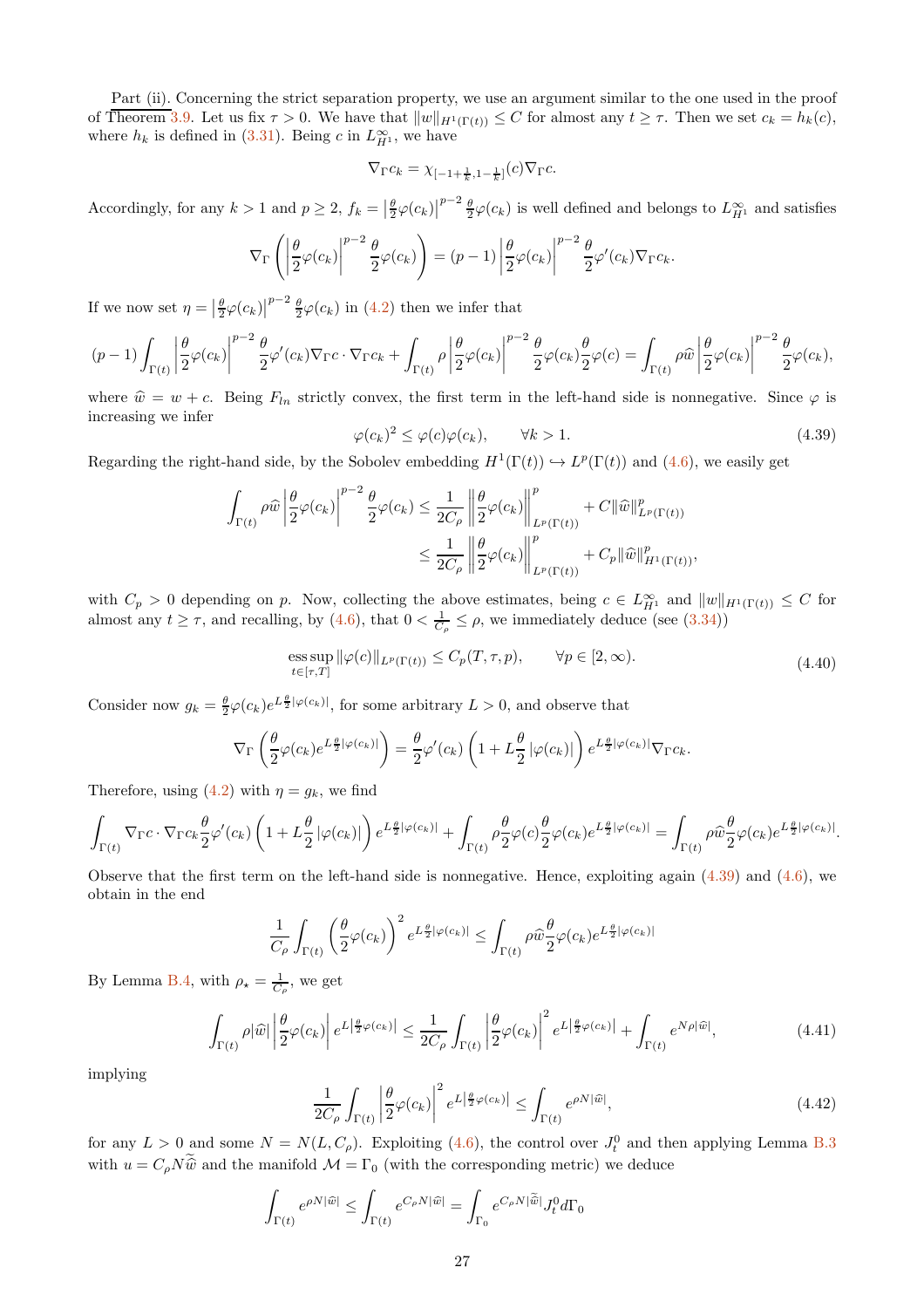$$
\leq C \int_{\Gamma_0} e^{C_\rho N |\widetilde{\hat{w}}|} d\Gamma_0 \leq C e^{CN^2 ||\widetilde{\hat{w}}||_{H^1(\Gamma_0)}^2} \leq C e^{CN^2 ||\widehat{w}||_{H^1(\Gamma(t))}^2},
$$

being  $(H^1(\Gamma(t)), \phi_t)_{t \in [0,T]}$  a compatible space. On account of  $(3.37)$ , taking  $L = pC$  in  $(4.42)$  and recalling that  $\|\widehat{w}\|_{H^1(\Gamma(t))} \leq C$  for almost any  $t \geq \tau$ , we end up with

$$
\|\varphi'(c_k)\|_{L^p(\Gamma(t))} \leq C_p(T,\tau,p),
$$

which implies (see proof of Theorem [3.9\)](#page-10-6)

ess sup 
$$
\|\varphi'(c)\|_{L^p(\Gamma(t))} \le C_p(T, \tau, p), \qquad \forall p \in [2, \infty).
$$
 (4.43)

Therefore, thanks to elliptic regularity, being  $c \in L^{\infty}_{H^1}$  we get (see also  $(4.6)$ )

$$
||c||_{H^{2}(\Gamma(t))} \leq (C + ||\Delta_{\Gamma(t)}c||) \leq C (1 + ||w|| + ||\varphi(c)||) \leq C(T,\tau),
$$

for almost any  $t \in [\tau, T]$ .

Part (iii). If we now apply the chain rule to  $\varphi(c)$  (again we can obtain this by a truncation argument) we obtain

$$
\nabla_{\Gamma} \varphi(c) = \varphi'(c) \nabla_{\Gamma} c
$$
, for a.a.  $t \in [\tau, T]$ .

Then, for almost any  $t \in [\tau, T]$ , we have that

$$
\|\nabla_{\Gamma}\varphi(c)\|_{L^p(\Gamma(t))}\leq \|\varphi'(c)\|_{L^{2p}(\Gamma(t))}\|\nabla_{\Gamma}c\|_{L^{2p}(\Gamma(t))}\leq C_p(T,\tau,p),
$$

by the Sobolev embedding  $H^2(\Gamma(t)) \hookrightarrow W^{1,q}(\Gamma(t))$  which holds for every  $q \geq 2$ . Therefore we infer

$$
\|\varphi(c)\|_{W^{1,p}(\Gamma(t))}\leq C_p(T,\tau,p),\qquad\forall\,p\geq 2,
$$

so that, choosing, e.g.  $p = 3$ ,

$$
\|\varphi(c)\|_{L^{\infty}(\Gamma(t))} \leq C(T,\tau),
$$
 for a.a.  $t \in [\tau,T].$ 

Therefore, being  $c(t) \in H^2(\Gamma(t)) \hookrightarrow C^0(\Gamma(t))$  for almost any  $t \in [0, T]$ , we can find  $\xi = \xi(T, \tau) > 0$  such that

$$
||c||_{L^{\infty}(\Gamma(t))} \leq 1 - \xi, \quad \text{ for a.a. } t \in [\tau, T],
$$

<span id="page-27-0"></span>that is, the strict separation property holds. This concludes the proof.

# A Proofs of some technical results

<span id="page-27-1"></span>In this Appendix, we present the proofs of some results which were only stated in the main body of the paper.

### A.1 Proof of Proposition [3.2](#page-5-0)

Even though it is a straightforward result, we give here a short proof of the formula [\(3.7\)](#page-6-0). We consider only sufficiently smooth functions  $\eta$ ,  $\phi$ , since the general result can be obtained by a density argument. It is enough to prove this relation locally. Let  $\Omega \subset \mathbb{R}^3$  be an open set and let  $X = X(\theta, t)$ ,  $\theta \in \Omega$ ,  $X(\cdot, t) : \Omega \to U \cap \Gamma(t)$  be a local regular parametrization of the open set  $U \cap \Gamma(t)$  (w.r.t. the induced metric) of the surface  $\Gamma(t)$  which evolves so that  $X_t = \mathbf{V}(X(\theta,t),t)$ . The induced metric  $(g_{ij}), i,j = 1,\ldots,n$ , is given by  $g_{ij} = X_{\theta_i} \cdot X_{\theta_j}$  with  $g = det(g_{ij})$ . Note that, as usual,  $g^{ij} = (g_{ij})^{-1}$ . Define then  $\mathbf{f} = \mathbf{V}_{a}^{\tau} \eta$  and set

$$
F(\theta, t) = \mathbf{f}(X(\theta, t), t), \qquad \Phi(\theta, t) = \phi(X(\theta, t), t), \qquad \mathcal{V}(\theta, t) = \mathbf{V}(X(\theta, t), t).
$$

For the sake of simplicity we will omit the dependence on  $\theta$ , t. We have

$$
\frac{d}{dt} \int_{U \cap \Gamma(t)} \mathbf{f} \cdot \nabla_{\Gamma} \phi = \frac{d}{dt} \int_{\Omega} F_l g^{ij} \Phi_{\theta_j} X_{\theta_i}^l \sqrt{g} d\theta
$$
\n
$$
= \int_{\Omega} F_{l,t} g^{ij} \Phi_{\theta_j} X_{\theta_i}^l \sqrt{g} d\theta + \int_{\Omega} F_l g_i^{ij} \Phi_{\theta_j} X_{\theta_i}^l \sqrt{g} d\theta
$$
\n
$$
+ \int_{\Omega} F_l g^{ij} \Phi_{\theta_j, t} X_{\theta_i}^l \sqrt{g} d\theta + \int_{\Omega} F_l g^{ij} \Phi_{\theta_j} Y_{\theta_i}^l \sqrt{g} d\theta
$$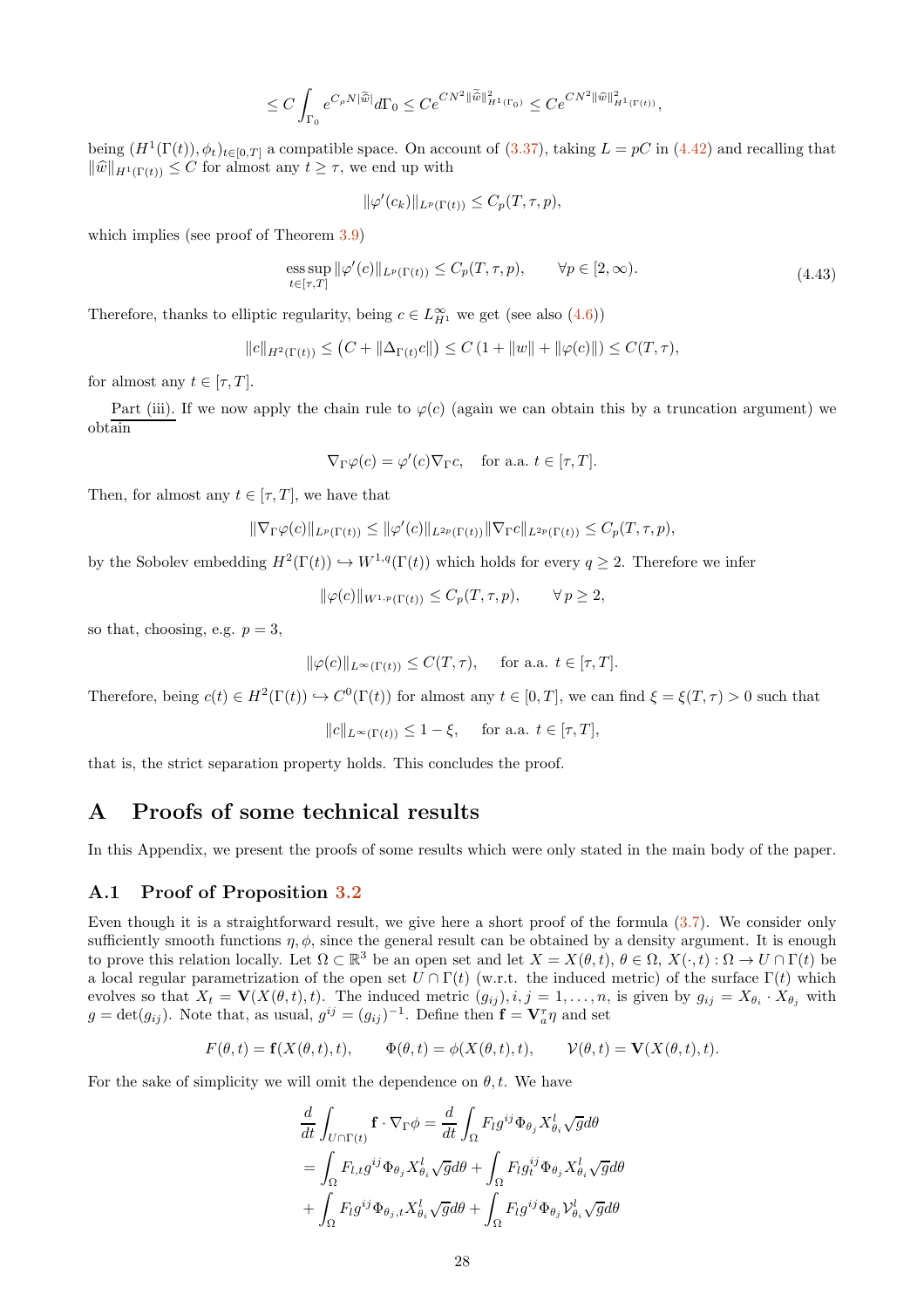$$
+\int_{\Omega}F_lg^{ij}\Phi_{\theta_j}X_{\theta_i}^l\partial_t\sqrt{g}d\theta.
$$

Recalling that  $g_t^{ij} = -g^{ik}g^{jl}(\mathcal{V}_{\theta_k} \cdot X_{\theta_l} + X_{\theta_k} \cdot \mathcal{V}_{\theta_l})$  and

$$
\partial_t \sqrt{g} = \sqrt{g} g^{ij} X_{\theta_i} \cdot \mathcal{V}_{\theta_j},
$$

we obtain

$$
\int_{\Omega} F_l g_t^{ij} \Phi_{\theta_j} X_{\theta_i}^l \sqrt{g} = -\int_{\Omega} F_l \Phi_{\theta_j} X_{\theta_i}^l g^{ik} g^{jl} \mathcal{V}_{\theta_k}^r X_{\theta_l}^r \sqrt{g} - \int_{\Omega} F_l \Phi_{\theta_j} X_{\theta_i}^l g^{ik} g^{jl} \mathcal{V}_{\theta_l}^r X_{\theta_k}^r \sqrt{g}
$$
\n
$$
= -\int_{\Omega} F_l (g^{ik} X_{\theta_i}^l \mathcal{V}_{\theta_k}^r) (g^{jl} X_{\theta_l}^r \Phi_{\theta_j}) \sqrt{g} - \int_{\Omega} F_l (g^{ik} X_{\theta_i}^l X_{\theta_k}^r) (g^{jl} \Phi_{\theta_j} \mathcal{V}_{\theta_l}^r) \sqrt{g}
$$
\n
$$
= -\int_{U \cap \Gamma(t)} \mathbf{f}_l \underline{D}_l^{\Gamma(t)} \mathbf{V}_r \underline{D}_r^{\Gamma(t)} \phi - \int_{U \cap \Gamma(t)} \mathbf{f}_l (\delta_{lr} - \nu_l \nu_r) \nabla_{\Gamma} \phi \cdot \nabla_{\Gamma} \mathbf{V}_r,
$$

exploiting  $\underline{D}_l^{\Gamma(t)}$  $\int_l^{\Gamma(t)} x^r = \delta_{lr} - \nu_l \nu_r$  and

<span id="page-28-1"></span>
$$
g^{jl}\Phi_{\theta_j}\mathcal{V}_{\theta_l}^r = g^{jl}g_{jk}g^{km}\Phi_{\theta_m}\mathcal{V}_{\theta_l}^r = (g^{km}\Phi_{\theta_m}X_{\theta_k}^n)(g^{jl}\mathcal{V}_{\theta_l}^rX_{\theta_j}^n). \tag{A.1}
$$

Then, on account of  $g^{ij}X_{\theta_i} \cdot \mathcal{V}_{\theta_j} = (\nabla_{\Gamma} \cdot \mathbf{V})(X, \cdot)$ , we obtain

$$
\int_{\Omega} F_l g^{ij} \Phi_{\theta_j} X_{\theta_i}^l \partial_t \sqrt{g} = \int_{U \cap \Gamma(t)} \mathbf{f} \cdot \nabla_{\Gamma} \phi (\nabla_{\Gamma} \cdot \mathbf{V}).
$$

Moreover, again by  $(A.1)$ , we have

<span id="page-28-2"></span>
$$
\int_{\Omega} F_l g^{ij} \Phi_{\theta_j} \mathcal{V}_{\theta_i}^l \sqrt{g} = \int_{U \cap \Gamma(t)} \mathbf{f}_l \nabla_{\Gamma} \phi \cdot \nabla_{\Gamma} \mathbf{V}_l.
$$
\n(A.2)

In conclusion, we obtain

$$
\frac{d}{dt} \int_{U \cap \Gamma(t)} \mathbf{f} \cdot \nabla_{\Gamma} \phi = \int_{U \cap \Gamma(t)} \partial^{\bullet} \mathbf{f} \cdot \nabla_{\Gamma} \phi + \int_{U \cap \Gamma(t)} \mathbf{f} \cdot \nabla_{\Gamma} \partial^{\bullet} \phi \n+ \int_{U \cap \Gamma(t)} \mathbf{f} \cdot \nabla_{\Gamma} \phi (\nabla_{\Gamma} \cdot \mathbf{V}) - \int_{U \cap \Gamma(t)} \mathbf{f}_l \underline{D}_l^{\Gamma(t)} \mathbf{V}_r \underline{D}_r^{\Gamma(t)} \phi,
$$

where we have exploited the fact that  $\mathbf{f} \cdot \nu = 0$ , being a tangential vector. Indeed, setting  $\mathbf{G}_r := \nabla_{\Gamma} \phi \cdot \nabla_{\Gamma} \mathbf{V}_r$ , then  $\mathbf{G}_{\tau,l} := (\delta_{lr} - \nu_l \nu_r) \mathbf{G}_r$  is the projection of G on the tangent space to  $\Gamma(t)$ . This entails that  $\mathbf{f} \cdot \mathbf{G} = \mathbf{f} \cdot \mathbf{G}_{\tau}$ . Therefore, we deduce

$$
-\int_{U\cap\Gamma(t)}\mathbf{f}_{l}(\delta_{lr}-\nu_{l}\nu_{r})\nabla_{\Gamma}\phi\cdot\nabla_{\Gamma}\mathbf{V}_{r}=-\int_{U\cap\Gamma(t)}\mathbf{f}_{l}\nabla_{\Gamma}\phi\cdot\nabla_{\Gamma}\mathbf{V}_{l},
$$

and this term simplifies with  $(A.2)$ . To conclude the proof it suffices to note that

$$
\partial^\bullet \mathbf{f} = \partial^\bullet \eta \mathbf{V}^\tau_a + \eta \partial^\bullet \mathbf{V}^\tau_a.
$$

## A.2 Proof of Proposition [4.3](#page-18-3)

Exploiting the same notation as in the proof of Proposition [3.7](#page-6-0) (Section [A.1\)](#page-27-1) and considering, for simplicity, the case  $\int_{\Gamma(t)} \rho |\nabla_{\Gamma} f|^2$ , for f sufficiently regular, we can obtain

$$
\hat{\rho} |\nabla F|^2 = \hat{\rho} g^{ij} F_{\theta_j} F_{\theta_i},
$$

with  $\hat{\rho}(\theta, t) = \rho(X(\theta, t), t)$ . Therefore, we find

$$
\frac{d}{dt} \int_{U \cap \Gamma(t)} \rho |\nabla_{\Gamma} f|^2 = \frac{d}{dt} \int_{\Omega} \hat{\rho} F_l g^{ij} \Phi_{\theta_j} X_{\theta_i}^l \sqrt{g} d\theta \n= \int_{\Omega} \hat{\rho}_{,t} F_l g^{ij} \Phi_{\theta_j} X_{\theta_i}^l \sqrt{g} d\theta + \int_{\Omega} \hat{\rho} (F_l g^{ij} \Phi_{\theta_j} X_{\theta_i}^l \sqrt{g})_{,t} d\theta \n= \int_{U \cap \Gamma(t)} \partial^{\bullet} \rho |\nabla_{\Gamma} f|^2 + \int_{U \cap \Gamma(t)} \rho D_i \mathbf{V}_j D_i f D_j f \n+ 2 \int_{U \cap \Gamma(t)} \rho \nabla_{\Gamma} f \cdot \nabla_{\Gamma} \partial^{\bullet} f + \int_{U \cap \Gamma(t)} \rho \nabla_{\Gamma} \cdot \mathbf{V} |\nabla_{\Gamma} f|^2,
$$

<span id="page-28-0"></span>where we have argued as in the proof of Proposition  $3.2$  (see, e.g., [\[14](#page-33-18), Sec.5.1]). In conclusion, to obtain the last identity in [\(4.14\)](#page-18-1), it is enough to recall that  $\partial^{\bullet} \rho = -\rho \nabla_{\Gamma} \cdot \mathbf{V}$ . The general case follows by polarization with respect to the inner product  $(4.13)$ . The proof is ended.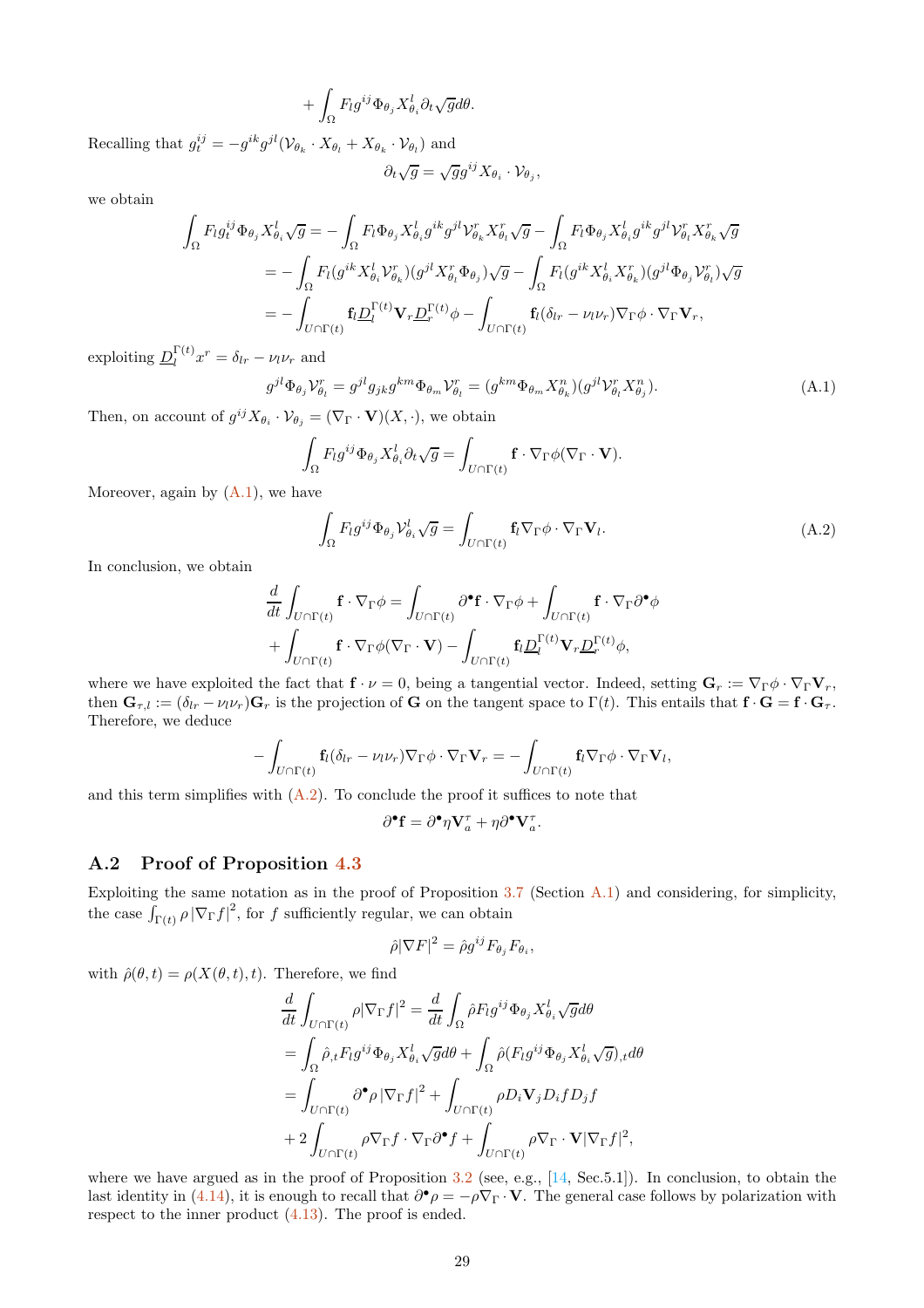# B Two basic inequalities

## B.1 Moser-Trudinger inequality

The Moser-Trudinger inequality for manifolds is given by (see [\[23](#page-33-20)])

<span id="page-29-2"></span>**Lemma B.1.** Let  $(M, r)$  be a compact n – dimensional Riemannian manifold, with  $n \geq 2$  and r as a metric. Then there exists a constant C depending only on  $(M, r)$  and  $\beta_0 = \beta_0(n) > 0$  such that

$$
\sup_{\int_{\mathcal{M}}\, udV=0,\ \int_{\mathcal{M}}|\nabla_{\mathcal{M}}u|^n dV\leq 1}\int_{\mathcal{M}}e^{\beta_0|u|^p} dV\leq C,
$$

where  $p = \frac{n}{n-1}$ .

**Remark B.2.** Notice that the constant C depends not only on the volume of  $M$ ,  $Vol(M)$ , but also on its metric r. Therefore, in the case of  $\mathcal{M} = \Gamma(t)$  it does not seem easy to find a constant C independent of time.

Adapting the proof proposed in [\[32\]](#page-33-21), we can easily obtain the following

<span id="page-29-1"></span>**Lemma B.3.** Let  $(M, r)$  be a compact n – dimensional Riemannian manifold with metric r and n > 2. Let  $u \in W^{1,n}(\mathcal{M})$ . Then

$$
\int_{\mathcal{M}} e^{|u|} dV \leq C_1 e^{C_2 ||u||_{W^{1,n}(\mathcal{M})}^n},
$$

where the constant  $C_1 > 0$  does not depend on u, but depends on n and on  $(M, r)$ , whereas  $C_2 > 0$  depends only on n.

*Proof.* Let us first consider  $u \in W^{1,n}(\mathcal{M})$  with  $\int_{\mathcal{M}} u dV = 0$ . We then define  $v = \frac{u}{\|\nabla u\|_n}$ . Clearly  $\|\nabla v\|_n = 1$ , therefore by Lemma [B.1](#page-29-2) we get, for  $p = \frac{n}{n-1}$ ,

<span id="page-29-3"></span>
$$
\int_{\mathcal{M}} e^{\beta_0 |v|^p} dV \le C. \tag{B.1}
$$

Now, recalling [\(B.1\)](#page-29-3), by Young's inequality we obtain

$$
\int_{\mathcal{M}} e^{|u|} dV = \int_{\mathcal{M}} e^{(p\beta_0)^{1/p} |v|(p\beta_0)^{-1/p} \|\nabla u\|_n} dV
$$
  
\n
$$
\leq \int_{\mathcal{M}} e^{\beta_0 |v|^p + \frac{1}{n} (p\beta_0)^{-n/p} \|\nabla u\|_n^n} dV
$$
  
\n
$$
\leq C e^{\frac{1}{\beta_n} \|\nabla u\|_n^n},
$$

having set  $\beta_n = \left(\frac{1}{n}(p\beta_0)^{-n/p}\right)^{-1} = n\left(\frac{n\beta_0}{n-1}\right)$  $\left( \begin{matrix} n-1 \end{matrix} \right)$ . To conclude the proof, let us fix  $u \in W^{1,n}(\mathcal{M})$ . Then, setting  $w = u - (u)_{\mathcal{M}}$ , so that  $(w)_{\mathcal{M}} = 0$ , we can apply the result we have just proved, to infer

$$
\int_{\mathcal{M}} e^{|u|} dV \leq e^{|(u)_{\mathcal{M}}|} \int_{\mathcal{M}} e^{|w|} dV \leq C e^{|(u)_{\mathcal{M}}| + \frac{1}{\beta_n} \|\nabla u\|_n^n} \leq C_1 e^{C_2 \|u\|_{W^{1,n}(\mathcal{M})}^n},
$$

concluding the proof.

## B.2 Generalized Young's inequality

We will use the following version of Young's inequality (see [\[12,](#page-33-22) Appendix A] and [\[26](#page-33-15)]).

<span id="page-29-0"></span>**Lemma B.4.** Let  $L > 0$  and  $\rho_{\star} > 0$  be given. Then, there exists  $N = N(L, \rho_{\star}) > 0$  such that

$$
xye^{Ly} \le e^{Nx} + \frac{\rho_\star}{2}y^2e^{Ly}, \qquad \forall x, y \ge 0.
$$

*Proof.* We recall the generalized Young's inequality (see, e.g., [\[1,](#page-32-9) Sec.8.2]): for any  $a, b \ge 0$ ,

$$
ab \le \Phi(a) + \Psi(b),
$$

with, given  $s \geq 0$ ,

$$
\Phi(s) = e^s - s - 1, \qquad \Psi(s) = (1+s)\ln(1+s) - s.
$$

 $\Box$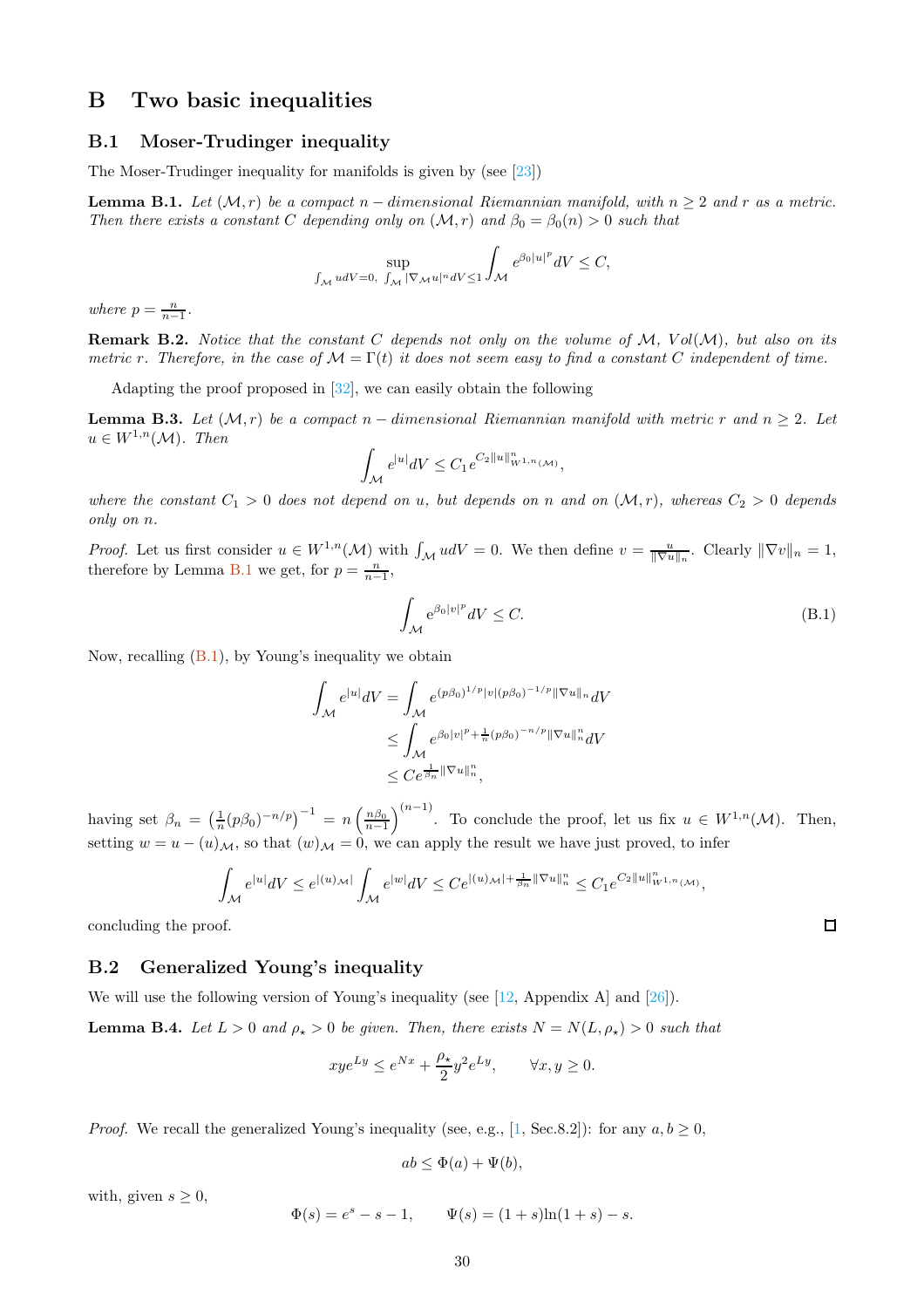Then, we choose  $a = Nx$  and  $b = N^{-1}ye^{Ly}$ . We obtain, recalling that  $ln(1+s) \leq s$  for any  $s \geq 0$ ,

$$
xye^{Ly} \le e^{Nx} - Nx - 1 + (1 + N^{-1}ye^{Ly})\ln(1 + N^{-1}ye^{Ly}) - N^{-1}ye^{Ly}
$$
  
=  $e^{Nx} - Nx - 1 + \ln(1 + N^{-1}ye^{Ly}) - N^{-1}ye^{Ly} + N^{-1}ye^{Ly}\ln(1 + N^{-1}ye^{Ly})$   
 $\le e^{Nx} + N^{-1}ye^{Ly}[\ln(e^{Ly}) + \ln(e^{-Ly} + N^{-1}y)]$   
 $\le e^{Nx} + N^{-1}ye^{Ly}[Ly + \ln(1 + N^{-1}y)]$   
 $\le e^{Nx} + N^{-1}(L + N^{-1})y^2e^{Ly},$ 

and if we choose  $N = N(L, \rho_\star) > \frac{L + \sqrt{L^2 + 2\rho_\star}}{2}$  $\frac{2}{\rho_{\star}}$  we finally obtain

$$
x y e^{Ly} \leq e^{Nx} + \frac{\rho_\star}{2} y^2 e^{Ly},
$$

<span id="page-30-0"></span>concluding the proof.

### C The embedding  $\mathbb{W}^{\infty,2}(H^2, H^1) \hookrightarrow C^0_H$  $H^{3/2}$

In this Appendix we aim to sketch a proof of the following result, which we make use of to obtain the extra regularity in Remark [3.10.](#page-10-5)

<span id="page-30-1"></span>**Lemma C.1.** Assuming the following extra regularity for **V** and  $\Phi$  (with respect to [\[8](#page-32-0),  $\mathbf{A}_{\Phi}$ ])

$$
\mathbf{V} \in C^0([0,T]; C^3(\mathbb{R}^{n+1}, \mathbb{R}^{n+1})) \quad \text{and} \quad \Phi_0^{(\cdot)} \in C^1([0,T]; C^3(\mathbb{R}^{n+1}, \mathbb{R}^{n+1})) :
$$

- (i) The families  $(H^2(\Gamma(t)), \phi_t)_t$ ,  $(H^1(\Gamma(t)), \phi_t)_t$  and  $(H^{3/2}(\Gamma(t)), \phi_t)_t$  are compatible.
- (ii) The spaces  $\mathbb{W}^{\infty,2}(H^2, H^1)$  and  $\mathcal{W}^{\infty,2}(H^2(\Gamma_0), H^1(\Gamma_0))$  satisfy the evolving space equivalence.
- (iii) We have the embedding  $\mathbb{W}^{\infty,2}(H^2, H^1) \hookrightarrow C^0_{H^{3/2}}$ .

Before showing the proof we briefly recall some definitions. We denote

$$
H^{3/2}(\Gamma(t)) = \left\{ u \in H^1(\Gamma(t)) \colon \int_{\Gamma(t)} \int_{\Gamma(t)} \frac{\left( \underline{D}^{\Gamma(t)}_i u(x) - \underline{D}^{\Gamma(t)}_i u(y) \right)^2}{|x - y|^{n+1}} < \infty, \ \forall i \right\}
$$

with the norm

$$
||u||_{H^{3/2}}^2 = ||u||_{L^2}^2 + ||\nabla_{\Gamma}u||_{L^2}^2 + \sum_{i=1}^{n+1} \int_{\Gamma(t)} \int_{\Gamma(t)} \frac{\left(\underline{D}_i u(x) - \underline{D}_i u(y)\right)^2}{|x - y|^{n+1}} d\mu
$$
  
= 
$$
||u||_{L^2}^2 + ||\nabla_{\Gamma}u||_{L^2}^2 + \int_{\Gamma(t)} \int_{\Gamma(t)} \frac{|\nabla_{\Gamma}u(x)|^2 - 2\nabla_{\Gamma}u(x) \cdot \nabla_{\Gamma}u(y) + |\nabla_{\Gamma}u(y)|^2}{|x - y|^{n+1}} d\mu
$$

Denote

$$
[u]_{3/2} := \int_{\Gamma(t)} \int_{\Gamma(t)} \frac{|\nabla_{\Gamma} u(x)|^2 - 2\nabla_{\Gamma} u(x) \cdot \nabla_{\Gamma} u(y) + |\nabla_{\Gamma} u(y)|^2}{|x - y|^{n+1}}.
$$

Proof. (i). Compatibility of the first two pairs is established in [\[2,](#page-32-6) Lemmas 7.2, 7.5]. For the third pair, we need to show:

a)  $\phi_t: H^{3/2}(\Gamma_0) \to H^{3/2}(\Gamma(t))$  and its inverse  $\phi_{-t}: H^{3/2}(\Gamma(t)) \to H^{3/2}(\Gamma_0)$  are linear maps satisfying  $\phi_0 = \text{Id}$ and are also bounded: there exists a constant  $C_X > 0$  s.t.

$$
\|\phi_t u\|_{H^{3/2}} \leq C_X \|u\|_{H^{3/2}}, \quad \|\phi_{-t} u\|_{H^{3/2}} \leq C_X \|u\|_{H^{3/2}}.
$$

Proof. Linearity and the initial condition  $\phi_0 = \text{Id}$  are immediate. Let  $u \in H^{3/2}(\Gamma_0)$ , then since  $u \in H^1(\Gamma_0)$  we have from [\[2](#page-32-6), Lemma 7.2] that  $\phi_t u \in H^1(\Gamma(t))$  as well as the bounds

$$
\|\phi_t u\|_{L^2}^2 \le C \|u\|_{L^2}^2 \quad \text{and} \quad \|\phi_t u\|_{H^1}^2 \le C \|u\|_{H^1}^2
$$

 $\Box$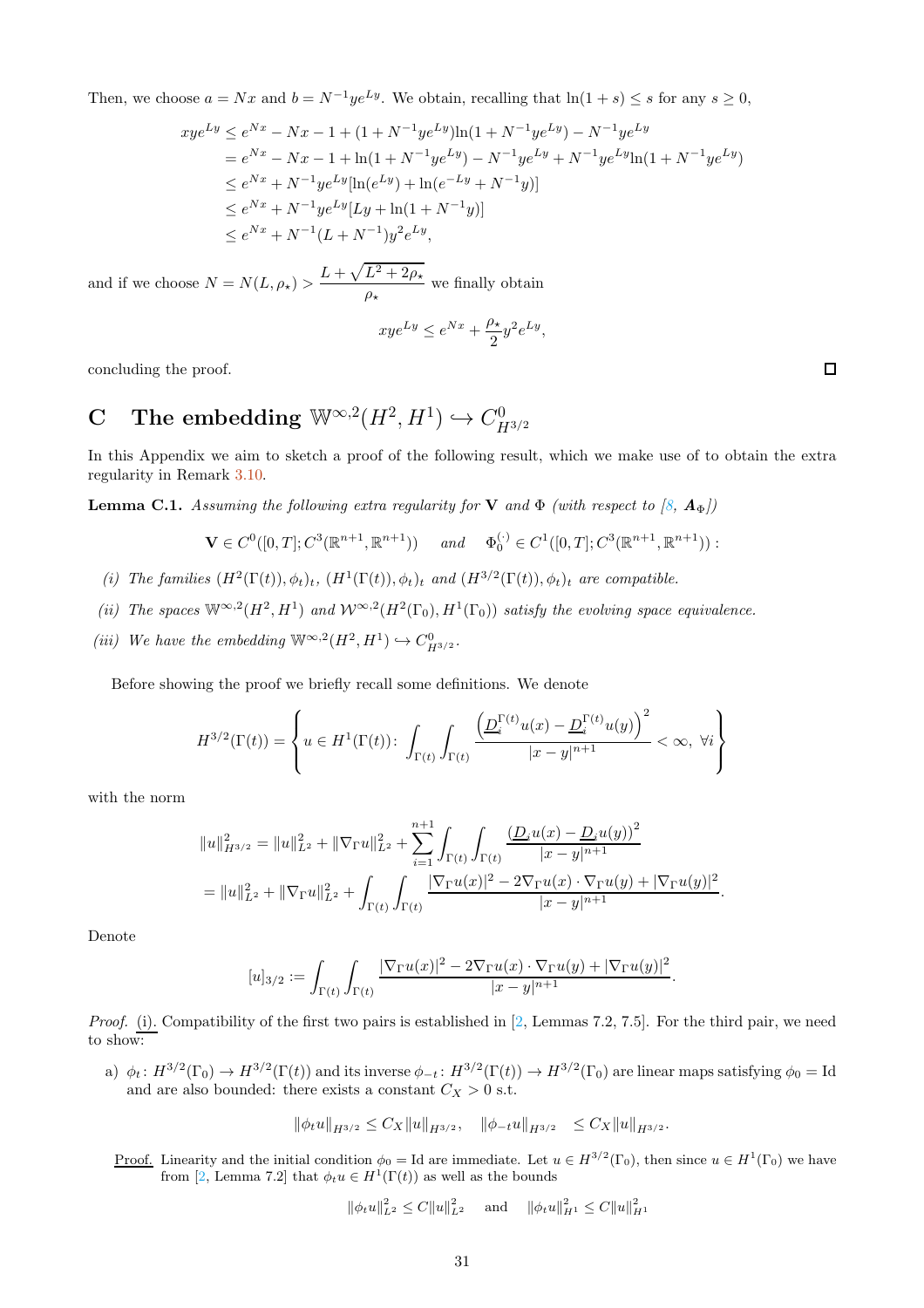where the constant C depends only on an upper bound for the  $C^1([0,T] \times \Gamma_0)$ -norm of  $\Phi_0^{(\cdot)}$ . Now we aim to estimate

$$
[\phi_t u]_{3/2} = \int_{\Gamma(t)} \int_{\Gamma(t)} \frac{|\nabla_{\Gamma} \phi_t u(x)|^2 - 2\nabla_{\Gamma} \phi_t u(x) \cdot \nabla_{\Gamma} \phi_t u(y) + |\nabla_{\Gamma} \phi_t u(y)|^2}{|x - y|^{n+1}}.
$$

We treat each term separately. Below  $M > 0$  is a general constant depending only on an upper bound on the  $C^1([0,T] \times \Gamma_0)$ -norm of  $\Phi_0^{(\cdot)}$ . We have by  $(4.17)$ 

$$
\int_{\Gamma(t)} \int_{\Gamma(t)} \frac{|\nabla_{\Gamma}\phi_t u(x)|^2}{|x - y|^{n+1}} \n= \int_{\Gamma_0} \int_{\Gamma_0} \frac{|(\mathbf{D}_{\Gamma}\Phi_t^0)(p)(\mathbf{A}_t^0)^{-1}(p)\nabla_{\Gamma_0}u(p)|^2}{|\Phi_t^0(p) - \Phi_t^0(s)|^{n+1}} J_t^0(p) J_t^0(s) \n\leq M \int_{\Gamma_0} \int_{\Gamma_0} \frac{|\nabla_{\Gamma_0}u(p)|^2}{|p - s|^{n+1}},
$$

in which we applied the bi-Lipschitz property of  $\Phi_t^0$ , which is ensured by its regularity, so that

<span id="page-31-0"></span>
$$
|\Phi_t^0(p) - \Phi_t^0(s)| \ge C_L |p - s|,\tag{C.1}
$$

with  $C_L > 0$  a constant independent of time. Similarly

$$
\int_{\Gamma(t)} \int_{\Gamma(t)} \frac{|\nabla_{\Gamma} \phi_t u(y)|^2}{|x - y|^{n+1}} \leq M \int_{\Gamma_0} \int_{\Gamma_0} \frac{|\nabla_{\Gamma_0} u(s)|^2}{|p - s|^{n+1}},
$$

and for the remaining term

$$
\int_{\Gamma(t)} \int_{\Gamma(t)} \frac{\nabla_{\Gamma} \phi_t u(x) \cdot \nabla_{\Gamma} \phi_t u(y)}{|x - y|^{n+1}} \n= \int_{\Gamma_0} \int_{\Gamma_0} \frac{(\mathbf{D}_{\Gamma} \Phi_t^0)(p) (\mathbf{A}_t^0)^{-1}(p) \nabla_{\Gamma_0} u(p) \cdot (\mathbf{D}_{\Gamma} \Phi_t^0)(s) (\mathbf{A}_t^0)^{-1}(s) \nabla_{\Gamma_0} u(s)}{|\Phi_t^0(p) - \Phi_t^0(s)|^{n+1}} J_t^0(p) J_t^0(s) \n\leq M \int_{\Gamma_0} \int_{\Gamma_0} \frac{|\nabla_{\Gamma_0} u(p)| |\nabla_{\Gamma_0} u(s)|}{|p - s|^{\frac{n+1}{2}} |p - s|^{\frac{n+1}{2}}} \n\leq \frac{M}{2} \int_{\Gamma_0} \int_{\Gamma_0} \frac{|\nabla_{\Gamma_0} u(p)|^2}{|p - s|^{n+1}} d\Gamma(p) d\Gamma(s) + \frac{M}{2} \int_{\Gamma_0} \int_{\Gamma_0} \frac{|\nabla_{\Gamma_0} u(s)|^2}{|p - s|^{n+1}}
$$

Combining the above leads to  $[\phi_t u]_{3/2} \leq M[u]_{3/2}$ , proving that  $\phi_t$  indeed maps  $H^{3/2}(\Gamma_0)$  into  $H^{3/2}(\Gamma(t))$ and is bounded. The calculations for  $\phi_{-t}$  are analogous, since all the properties exploited are shared by  $\Phi_0^t$ as well.

- b) for all  $u \in H^{3/2}(\Gamma_0)$ , the map  $t \mapsto ||\phi_t u||_{H^{3/2}}$  is measurable.
- <u>Proof.</u> It remains to show that  $t \mapsto [\phi_t u]_{H^{3/2}}$  is measurable. From the calculations above it follows that the seminorm  $[\phi_t u]_{H^{3/2}}$  is the sum of three components:
	- The first term is the integral of

$$
g_1(t,p,s):=\frac{|(\mathbf{D}_\Gamma \Phi_t^0)(p)(\mathbf{A}_t^0)^{-1}(p)\nabla_{\Gamma_0}u(p)|^2}{|\Phi_t^0(p)-\Phi_t^0(s)|^{n+1}}J_t^0(p)J_t^0(s)
$$

which is a continuous function of  $t \in [0, T]$  for almost every  $(p, s) \in \Gamma_0 \times \Gamma_0$  and can be (uniformly in time) dominated, thanks to  $(C.1)$ , as

$$
|g_1(t, p, s)| \le M \frac{|\nabla_{\Gamma_0} u(p)|^2}{|p - s|^{n+1}} \in L^1(\Gamma_0 \times \Gamma_0).
$$

Therefore, by Lebesgue's dominated convergence Theorem,

$$
t\mapsto \int_{\Gamma_0}\int_{\Gamma_0} g_1(t,p,s)
$$

is continuous and thus measurable.

• Similarly for the last term, the function

$$
g_3(t,p,s):=\frac{|(\mathbf{D}_\Gamma\Phi_t^0)(p)(\mathbf{A}_t^0)^{-1}(p)\nabla_{\Gamma_0}u(s)|^2}{|\Phi_t^0(p)-\Phi_t^0(s)|^{n+1}}J_t^0(p)J_t^0(s)
$$

is continuous for almost every  $(p, s) \in \Gamma_0 \times \Gamma_0$  and can be (uniformly in time) dominated, thanks again to  $(C.1)$ , as

$$
|g_3(t, p, s)| \leq M \frac{|\nabla_{\Gamma_0} u(s)|^2}{|p - s|^{n+1}} \in L^1(\Gamma_0 \times \Gamma_0),
$$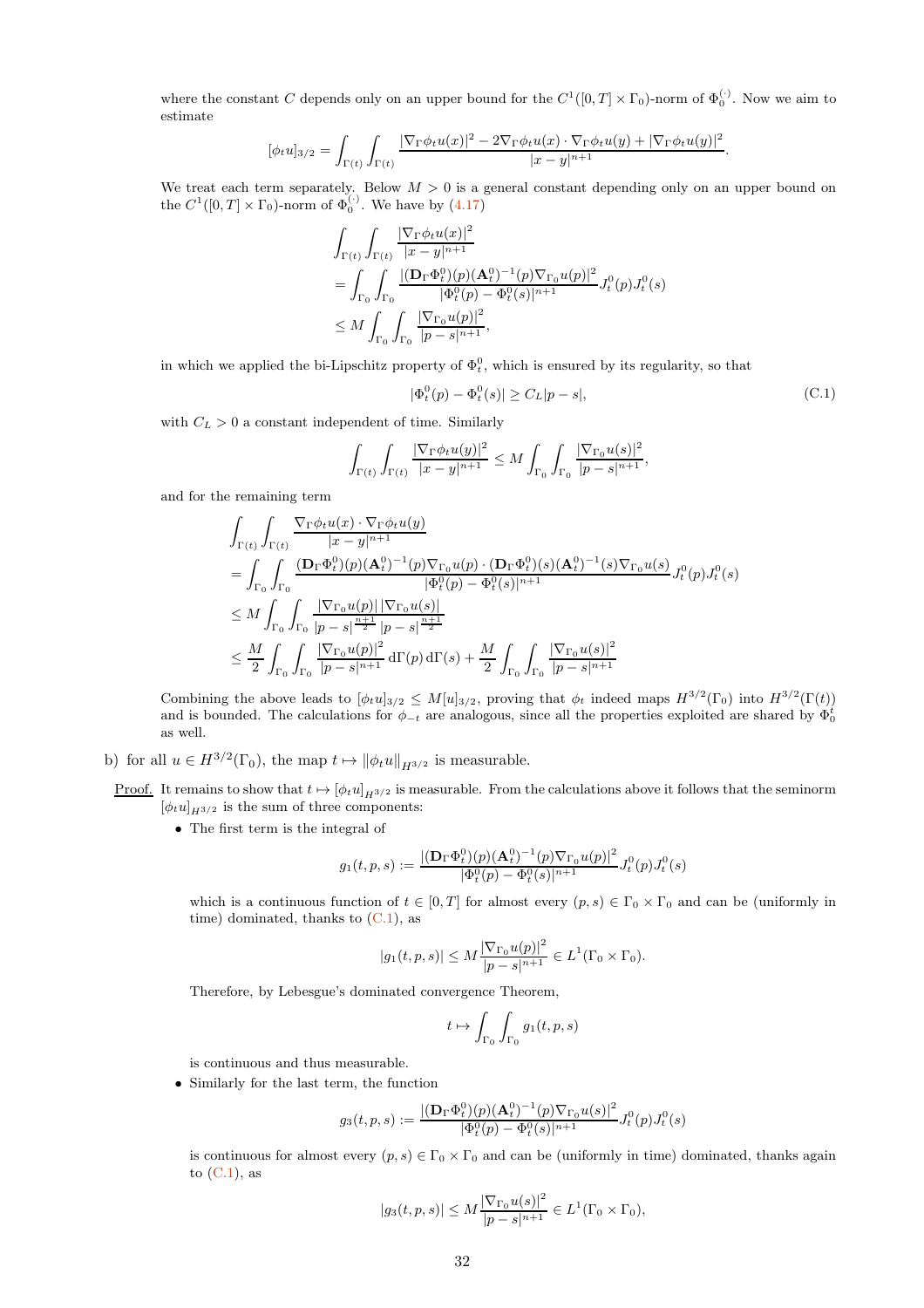giving that

$$
t\mapsto \int_{\Gamma_0}\int_{\Gamma_0} g_3(t,p,s)
$$

is continuous and then measurable.

• Finally, the integrand in the middle term, say  $g_2(t, p, s)$ , is also a continuous function of  $t \in [0, T]$  for almost every  $(p, s) \in \Gamma_0 \times \Gamma_0$  and can now be (uniformly in time) dominated, again by [\(C.1\)](#page-31-0), as

$$
|g_2(t, p, s)| \le \frac{M}{2} \left( \frac{|\nabla_{\Gamma_0} u(p)|^2}{|p - s|^{n+1}} + \frac{|\nabla_{\Gamma_0} u(s)|^2}{|p - s|^{n+1}} \right) \in L^1(\Gamma_0 \times \Gamma_0),
$$
  

$$
t \mapsto \int \int \int g_2(t, p, s)
$$

therefore

$$
t\mapsto \int_{\Gamma_0}\int_{\Gamma_0}g_2(t,p,s)
$$

is continuous and hence measurable.

This proves that also  $(H^{3/2}(\Gamma(t)), \phi_t)_t$  is compatible.

(ii). The conditions verified in [\[2,](#page-32-6) Proposition 7.7] show that the improved result in [\[2](#page-32-6), Theorem 5.10] holds true, giving the evolving space equivalence between the spaces  $\mathbb{W}^{\infty,2}(H^2, H^1)$  and  $\mathcal{W}^{\infty,2}(H^2(\Gamma_0), H^1(\Gamma_0)).$ 

(iii). This follows from the previous result together with the classical embedding

$$
\mathcal{W}^{\infty,2}(H^2(\Gamma_0), H^1(\Gamma_0)) \hookrightarrow C^0([0,T]; H^{3/2}(\Gamma_0)).
$$

Indeed, if  $u \in W^{\infty,2}(H^2, H^1)$ , then by the evolving space equivalence in (ii) we obtain

$$
\phi_{-(\cdot)}u \in \mathcal{W}^{\infty,2}(H^2(\Gamma_0), H^1(\Gamma_0)) \hookrightarrow C^0([0,T]; H^{3/2}(\Gamma_0)),
$$

and since  $(H^{3/2}(\Gamma(t)), \phi_t)_t$  is compatible we deduce by definition  $u \in C^0_{H^{3/2}}$ , which concludes the proof.  $\Box$ 

Acknowledgements. Maurizio Grasselli and Andrea Poiatti have been partially funded by MIUR-PRIN Grant 2020F3NCPX "Mathematics for Industry 4.0 (Math4I4)". Maurizio Grasselli is also a member of Gruppo Nazionale per l'Analisi Matematica, la Probabilità e le loro Applicazioni (GNAMPA), Istituto Nazionale di Alta Matematica (INdAM).

# References

- <span id="page-32-9"></span>[1] R. A. Adams and J. F. Fournier. Sobolev Spaces. Number 140 in Pure and Applied Mathematics Series. Elsevier, 2004.
- <span id="page-32-6"></span>[2] A. Alphonse, D. Caetano, A. Djurdjevac, and C. M. Elliott. Function spaces, time derivatives and compactness for evolving families of Banach spaces with applications to PDEs. 2021.
- <span id="page-32-8"></span>[3] A. Alphonse, C. M. Elliott, and B. Stinner. An abstract framework for parabolic PDEs on evolving spaces. Port. Math., 71(1):1–46, 2015.
- <span id="page-32-7"></span>[4] A. Alphonse, C. M. Elliott, and B. Stinner. On some linear parabolic PDEs on moving hypersurfaces. Interfaces Free Bound., 17:157–187, 2015.
- <span id="page-32-5"></span>[5] R. Barreira, C. M. Elliott, and A. Madzvamuse. The surface finite element method for pattern formation on evolving biological surfaces. Journal of Mathematical Biology, 63:1095–1119, 2011.
- <span id="page-32-3"></span>[6] A. Bertozzi, S. Esedoglu, and A. Gillette. Analysis of a Two-Scale Cahn-Hilliard Model for Binary Image Inpainting. Multiscale Model. Simul., 6:913–936, 2007.
- <span id="page-32-4"></span>[7] A. Bertozzi, S. Esedoglu, and A. Gillette. Inpainting of Binary Images using the Cahn–Hilliard equation. IEEE Trans. Image Proc., 16:285–291, 2007.
- <span id="page-32-0"></span>[8] D. Caetano and C. M. Elliott. Cahn–Hilliard equations on an evolving surface. European J. Appl. Math., 32(5):937–1000, 2021.
- <span id="page-32-2"></span>[9] J. W. Cahn. On spinodal decomposition. Acta Metall. Mater., 9:795–801, 1961.
- <span id="page-32-1"></span>[10] J. W. Cahn and J. E. Hilliard. Free energy of a nonuniform system I. Interfacial free energy. J. Chem. Phys., 28:258–267, 1958.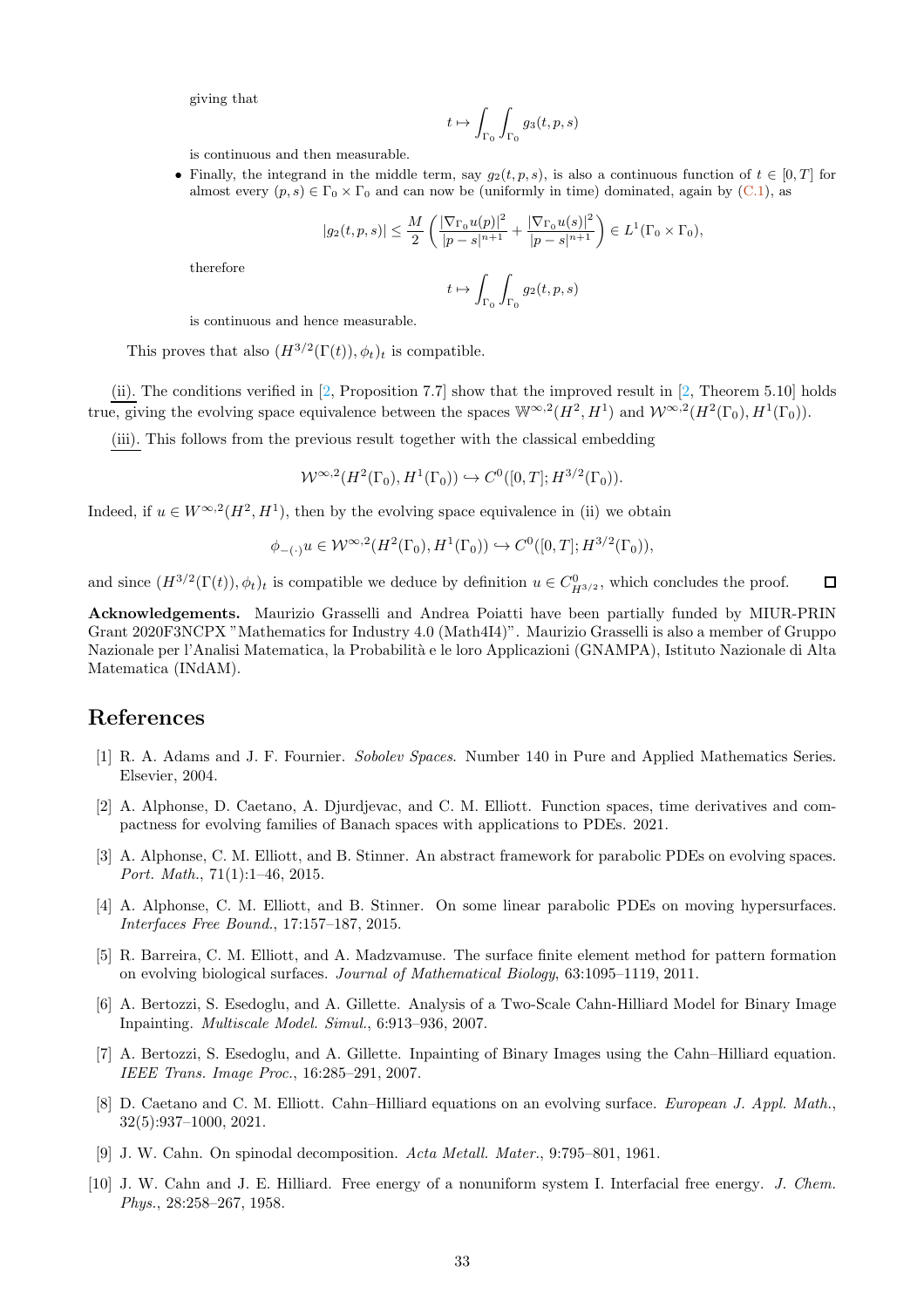- <span id="page-33-0"></span>[11] D. S. Cohen and J. D. Murray. A generalized diffusion model for growth and dispersal in a population. J. Math. Biol., 12:237–249, 1981.
- <span id="page-33-22"></span>[12] M. Conti and A. Giorgini. Well-posedness for the Brinkman–Cahn–Hilliard system with unmatched viscosities. J Differ Equ., 268:6350–6384, 2020.
- <span id="page-33-3"></span>[13] E. Dolgin. What lava lamps and vinaigrette can teach us about cell biology. Nature, 555:300–302, 2018.
- <span id="page-33-18"></span>[14] G. Dziuk and C. M. Elliott. Finite element methods for surface partial differential equations. Acta Numer., 22:289–396, 2013.
- <span id="page-33-19"></span>[15] G. Dziuk, D. Kroner, and T. Muller. Scalar conservation laws on moving hypersurfaces. Numer. Math., 15(2):203–236, 2013.
- <span id="page-33-9"></span>[16] C. Eilks and C. M. Elliott. Numerical simulation of dealloying by surface dissolution via the evolving surface finite element method. J. Comput. Phys., 227(23):9727–9741, 12 2008.
- <span id="page-33-5"></span>[17] C. M. Elliott. The Cahn-Hilliard Model for the Kinetics of Phase Separation, pages 35–73. Number 88 in Internat. Ser. Numer. Math. Birkhäuser Verlag, Basel, Germany, 1989.
- <span id="page-33-4"></span>[18] C. M. Elliott and S. Luckhaus. A generalised diffusion equation for phase separation of a multi-component mixture with interfacial free energy. IMA Preprint Series, (887), 1991.
- <span id="page-33-7"></span>[19] C. M. Elliott and T. Ranner. Evolving surface finite element method for the Cahn–Hilliard equation. Numer. Math., 129(3):483–534, Mar 2015.
- <span id="page-33-14"></span>[20] C. M. Elliott and T. Ranner. A unified theory for continuous-in-time evolving finite element space approximations to partial differential equations in evolving domains. IMA J. Numer. Anal., 41:1696–1845, 2021.
- <span id="page-33-10"></span>[21] C. M. Elliott, B. Stinner, and C. Venkataraman. Modelling cell motility and chemotaxis with evolving surface finite elements. J. Roy. Soc. Interface, 9(76):3027–3044, 2012.
- <span id="page-33-11"></span>[22] J. Erlebacher, M. Aziz, A. Karma, N. Dimitrov, and K. Sieradzki. Evolution of nanoporosity in dealloying. Nature, 410:450–453, 2001.
- <span id="page-33-20"></span>[23] L. Fontana. Sharp borderline Sobolev inequalities on compact Riemannian manifolds. Comment. Math. Helv., 68:415–454, 1993.
- <span id="page-33-17"></span>[24] C. G. Gal, A. Giorgini, and M. Grasselli. The separation property for 2D Cahn-Hilliard equations: Local, nonlocal, and fractional energy cases. 01 2022.
- <span id="page-33-12"></span>[25] H. Garcke, K. F. Lam, and B. Stinner. Diffuse interface modelling of soluble surfactants in two-phase flow. Commun. Math. Sci., 12(8):1475–1522, 2014.
- <span id="page-33-15"></span>[26] A. Giorgini, M. Grasselli, and A. Miranville. The Cahn–Hilliard–Oono equation with singular potential. Math. Models Methods Appl. Sci, 27:2485–2510, 2017.
- <span id="page-33-1"></span>[27] E. Khain and L. M. Sander. Generalized Cahn-Hilliard equation for biological applications. Phys. Rev. E, 77 5 Pt 1:051129, 2008.
- <span id="page-33-2"></span>[28] A. Miranville. The Cahn-Hilliard equation, volume 95 of CBMS-NSF Regional Conf. Ser. in Appl. Math. SIAM, Philadelphia, PA, 2019. Recent advances and applications.
- <span id="page-33-16"></span>[29] A. Miranville and S. Zelik. Robust exponential attractors for Cahn-Hilliard type equations with singular potentials. Math. Methods Appl. Sci., 27:545–582, 2004.
- <span id="page-33-6"></span>[30] A. Novick-Cohen and L. A. Segel. Nonlinear aspects of the Cahn-Hilliard equation. Phys. D: Nonlinear Phenom., 10(3):277–298, 1984.
- <span id="page-33-8"></span>[31] M. Olshanskii, X. Xu, and V. Yushutin. A finite element method for Allen-Cahn equation on deforming surface. Comput. Math. Appl., 90:148–158, 2021.
- <span id="page-33-21"></span>[32] T. S. T. Nagai and K. Yoshida. Application of the Trudinger-Moser inequality to a parabolic system of chemotaxis. Funkcial. Ekvac., 40:411–433, 1997.
- <span id="page-33-13"></span>[33] C. Venkataraman, T. Sekimura, E. A. Gaffney, P. K. Maini, and A. Madzvamuse. Modeling parr-mark pattern formation during the early development of Amago trout. Phys. Rev. E, 84:041923, Oct 2011.